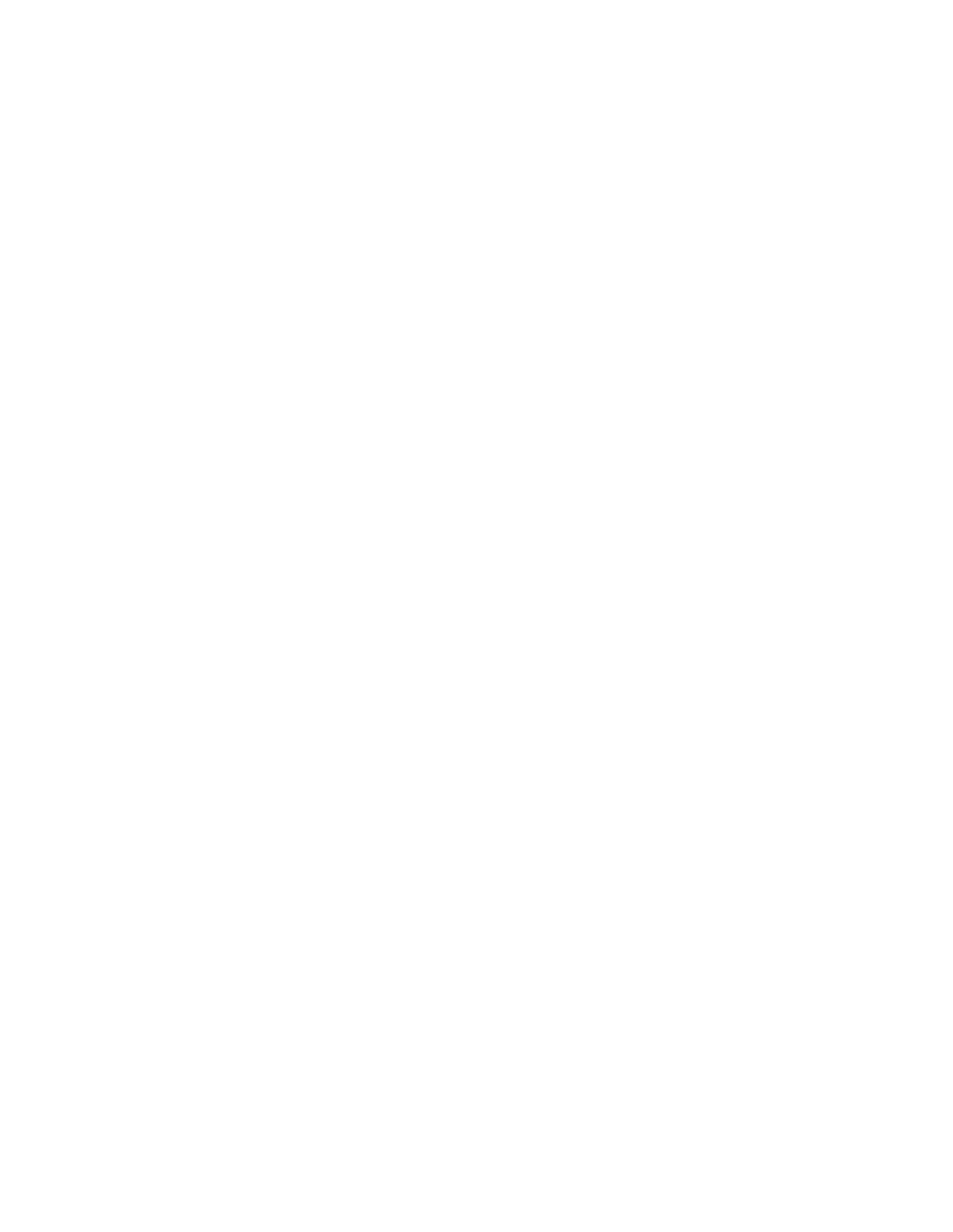## **CONTENTS**

Cavanaugh, T, Hopwood, R, Gonzalez, A, Thompson, J. The medical care of transgender persons. Boston, MA: Fenway Health; 2015 Oct. 38 p.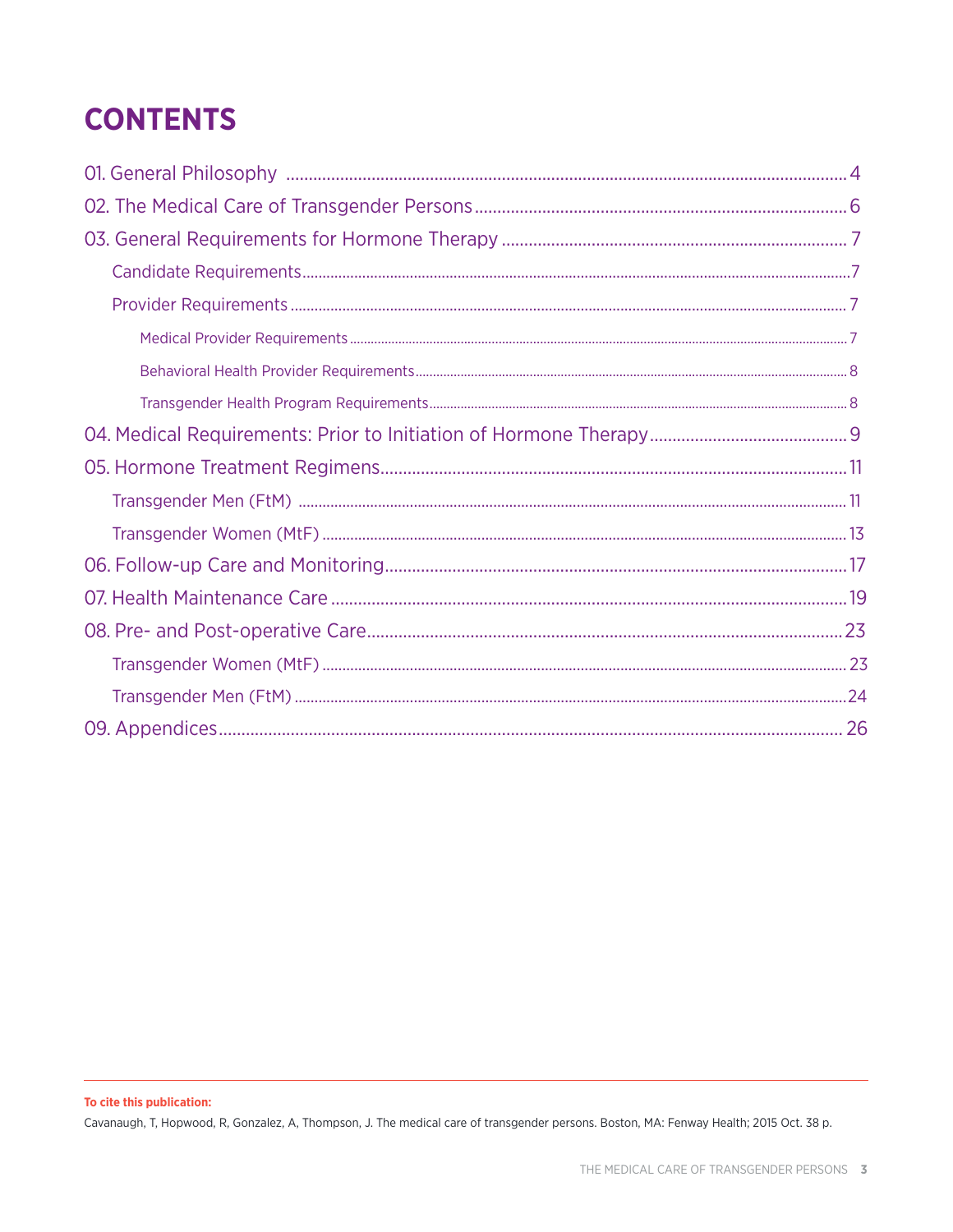## 01. **General Philosophy**

Fenway Health is a community health center that provides primary medical care, mental health care and addictions treatment, along with complementary services such as acupuncture, massage, optometry, dental care, nutrition counseling, and chiropractic care. The mission of Fenway Health is to enhance the wellbeing of the lesbian, gay, bisexual, and transgender communities and all people in our neighborhood and beyond. As part of that larger mission, the Transgender Health Program (THP) seeks to promote and support knowledgeable and comprehensive care to transgender and gender-nonconforming (TGNC) persons in an environment that is comfortable, safe, and affirming.

The THP operates with a multidisciplinary team of primary care providers and mental health clinicians who oversee and assist in the care of transgender clients so as to ensure a reasoned and holistic approach to the individual. As such, the team does not function as a gatekeeper, but is a facilitator and partner in the provision of excellent care with a broad perspective on the health of our patients. We acknowledge a spectrum of gender identity, and we support the varied and evolving expression of that identity in each person. Fenway Health and the THP seek to assist clients with their own personal exploration of gender and with the consequent decisions each patient might make regarding their individual gender identity and expression. We understand that this may or may not follow a standard linear progression from acknowledgment of identity to hormones and surgery, and that there are many individual paths with a range of goals and possible outcomes that may or may not include all or any medical interventions. We thus strive to collaborate with the individual patient in order to formulate treatment plans that are responsive to the particular and presenting concerns of that patient while ensuring a level of competence and responsibility to accepted standards of care of medical and mental health professionals.

These protocols acknowledge that hormonal treatment and surgery often play a vital role in the care of individuals with gender dysphoria and/or gender-nonconforming identities. We view hormonal treatment and pre-, peri-, and post-surgical care in the context of, and as a part of, overall primary care with a concern for the physical and mental wellbeing of each patient. Fenway Health also recognizes that when people undergoing gender transition/affirmation are deprived access to safe and affordable treatment, they may seek out other resources and options to achieve their goals of transition. Without professional assistance and guidance, these persons may place themselves at risk of great harm. Hormonal and other treatments for gender affirmation may have both desired and undesired physical and psychological effects, some of which may be irreversible, some potentially life-threatening. Therefore, it is the goal of Fenway Health and the THP to ensure that all patients are provided with the necessary information on risks and benefits of treatment. The prescribing provider must make an assessment of each patient's competency and ability to understand these risks and benefits and make an informed decision. We respect the individual's sense of self and agency, and will provide cross sex hormone therapy (CSHT) under an informed consent model. However, informed consent does not mean "hormones on demand", but requires that the prescribing provider, along with the patient, assess for and manage physical and mental conditions which might impact the safety and success of hormone therapy and surgical interventions. In keeping with the World Professional Association for Transgender Health's *(WPATH) Standards of Care, Version 7*, we acknowledge the importance of mental health care for TGNC patients who may be struggling with gender dysphoria and the effects of stigmatization and discrimination. Many patients will have sought out mental health care as part of or in addition to their early exploration of gender identity. For some patients, mental health care may be an integral and prescribed part of their gender transition or affirmation. This care of the patient and the provision of CSHT will be achieved with a client-centered approach that balances individual needs within a harm reduction philosophy.

We also recognize that caring for TGNC patients is more than just the provision of CSHT and gender-affirming surgical procedures. Fenway Health and the THP are committed to providing comprehensive medical and mental health care with the knowledge and understanding of the special needs and challenges of TGNC persons, care that reflects current research in the field of transgender health.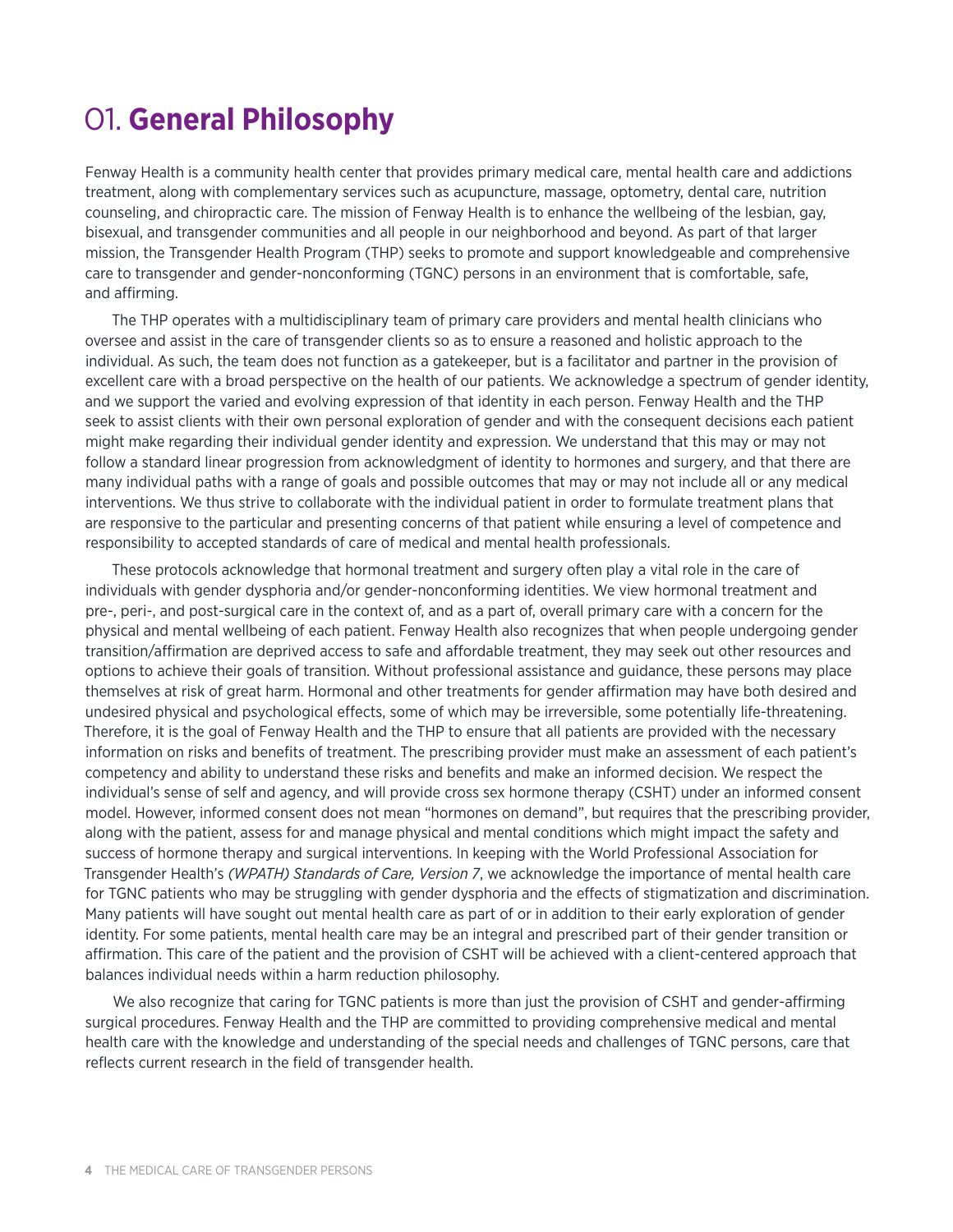The Protocols for the Care of Transgender Patients were developed by the THP clinical team after careful and extensive review of current research and in consultation with other medical and mental health professionals who have demonstrated experience and expertise working with TGNC persons. The protocols have been informed by the *WPATH Standards of Care, Version 7 (2011)*, and by the protocols of other facilities that specialize in the physical and mental health care of TGNC persons.<sup>1</sup> Fenway Health's transgender care protocols attempt to reflect current knowledge and research on transgender health while acknowledging that the data and research are limited, often scientifically imperfect, and continuously evolving. In addition, no medications or other treatments are currently approved by the Food and Drug Administration (FDA) for the purposes of gender alteration and affirmation. The protocols thus rely on the collective experience of the medical and mental health providers at Fenway Health and other facilities. Given this reality, these protocols should not be viewed as a rigid or prescripted approach to transgender care, but as a dynamic document and guide which will continue to be updated and revised as knowledge, research, and experience progresses.

<sup>1</sup> Acknowledgements to go Callen Lorde Health Center; UCSF Center of Excellence for Transgender Health; Vancouver Coastal Health, British Columbia; The Endocrine Society of North America; Tom Waddell Health Center; Sherbourne Health Centre; World Professional Association for Transgender Health (WPATH).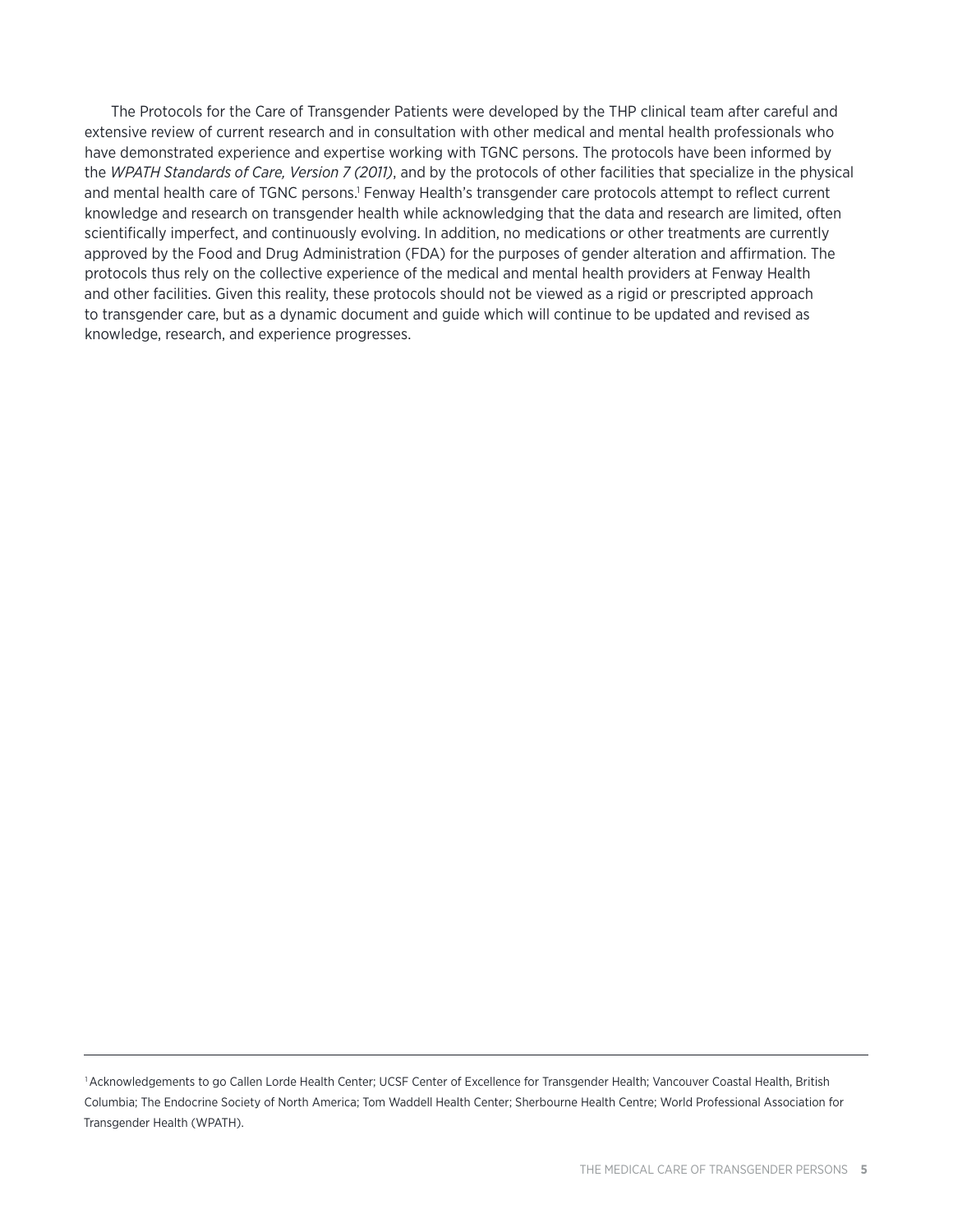## 02. **The Medical Care of Transgender Persons**

Fenway Health seeks to promote the wellbeing of all its patients, regardless of gender identity. We refrain from pathologizing gender nonconformity, and we acknowledge that gender nonconformity is not synonymous with gender dysphoria, which is a "discomfort or distress that is caused by a discrepancy between a person's gender identity and that person's sex assigned at birth (and the associated gender role and/or primary and secondary sex characteristics.)" We recognize that not all patients with gender nonconformity will necessarily experience a sense of gender dysphoria that might impair their functioning or compel them to seek treatment that specifically addresses their gender.

For those patients who, at some point in their lives, do experience gender dysphoria, treatment options may include some or all of the following:

- non-medical changes in the person's gender expression or role, possibly including binding or padding of breasts, hips or buttocks, penile tucking or use of prostheses.
- in-person or online support groups and services
- support services for family and friends
- changes in name and gender markers (socially and on identity documents)
- hair removal techniques, voice and communication therapy
- psychotherapy or counseling
- cross-sex hormone therapy or surgery to alter secondary sexual characteristics of the body.

We also strive to provide excellent preventative, acute, problem-focused, and continuing medical and mental health care to all TGNC persons, whether or not they may choose to pursue hormonal or surgical therapy as part of a gender transition.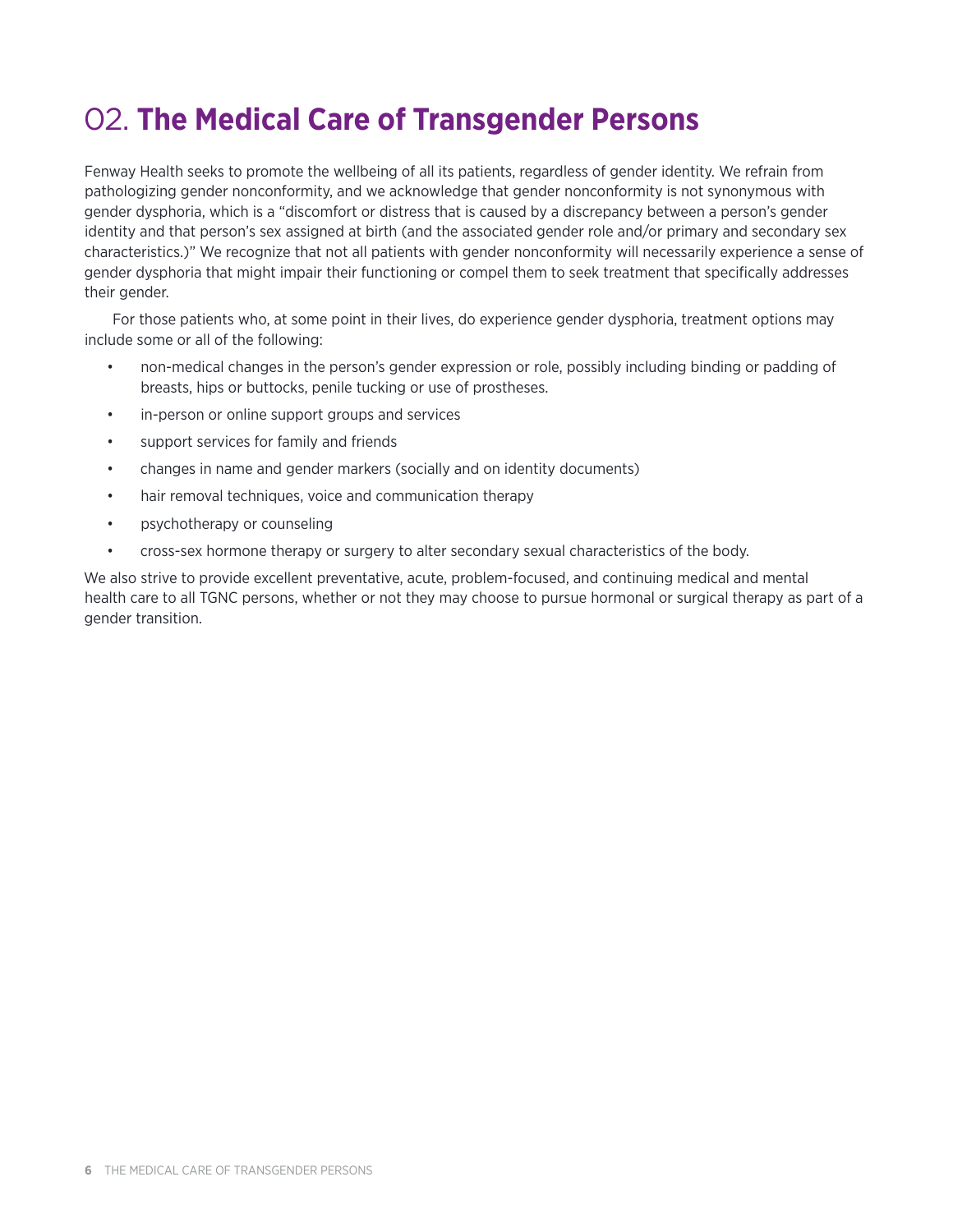## 03. **General Requirements for Hormone Therapy**

### Candidate Requirements

### **Candidates for hormone therapy must be 18 years old and able to make and give informed consent for therapy.**

Hormone treatment is expected to be life changing and will result in some irreversible effects; potentially serious complications of hormone therapy may occur. Because the use of medications for CSHT is considered to be "off-label", all patients will be asked to provide signed consent for hormone therapy.

The informed consent for hormone treatment will include information on the intended benefits, potential risks, medication usage and the expected time-course of masculinizing or feminizing changes, as well as a realistic expectation of those changes. Additionally, patients will be informed of, and asked to provide signed consent regarding, both (a) the potentially irreversible effects of hormone treatment on reproductive capability and (b) the rights and options for preserving reproductive potential. (See attached forms.)

Some medical and mental health providers at Fenway Health do provide counseling and support as well as general medical care to gender non-conforming adolescents. Occasionally, older adolescents may be treated with the consent of their parent(s) or guardian(s). Currently, however, the hormonal treatment of adolescents who have not yet completed pubertal development remains outside the scope of medical practice at Fenway Health. Fortunately, Fenway providers and their adolescent patients have referral access to specialized providers in the area who may assume treatment with puberty-suppressing hormones and/or cross-sex hormones.

Patients with cognitive or psychiatric disorders or active substance abuse disorders may have difficulty understanding risks and benefits of gender affirming medical treatment and may present challenges around providing informed consent. Medical and mental health providers will work with the Transgender Health Clinical Team (TCT) to best educate and prepare these patients prior to CSHT and to assess the patient's ability to provide consent.

### **Candidates for hormone therapy must demonstrate a consistent and persistent gender-variant identity that meets criteria for gender dysphoria as categorized by the DSM-5. If significant mental or medical health conditions are present, they must be reasonably well controlled.**

Fenway Health uses an informed consent model that is patient-centered and focuses on educating and supporting providers in how to deliver necessary, safe, competent and effective care to TGNC patients, rather than on requiring TGNC patients to prove their health needs to the medical provider. The TCT provides the necessary support and education to Fenway Health providers, as well as providing support and resource information to Fenway Health patients. In some cases, providers may ask the TCT for assistance in evaluating a patient's gender dysphoria and readiness for hormone therapy; this provides an additional level of personalized care planning that assures all aspects of a patient's care are addressed adequately.

### Provider Requirements

### **Medical Provider Requirements**

The Medical Department provider, in either the role of a primary care provider (PCP) or consultant provider (if the patient has a PCP elsewhere), is responsible for the following:

- performs the recommended medical (including bio-psycho-social) screenings, examinations, and history-taking necessary to assess a patient's appropriateness and readiness for CSHT
- reviews with the patient and obtains Informed Consent for Hormone Therapy and acknowledgement of Reproductive Rights
- answers questions the patient may have about CSHT and his/her/their individual health care or provides appropriate referrals for answers when indicated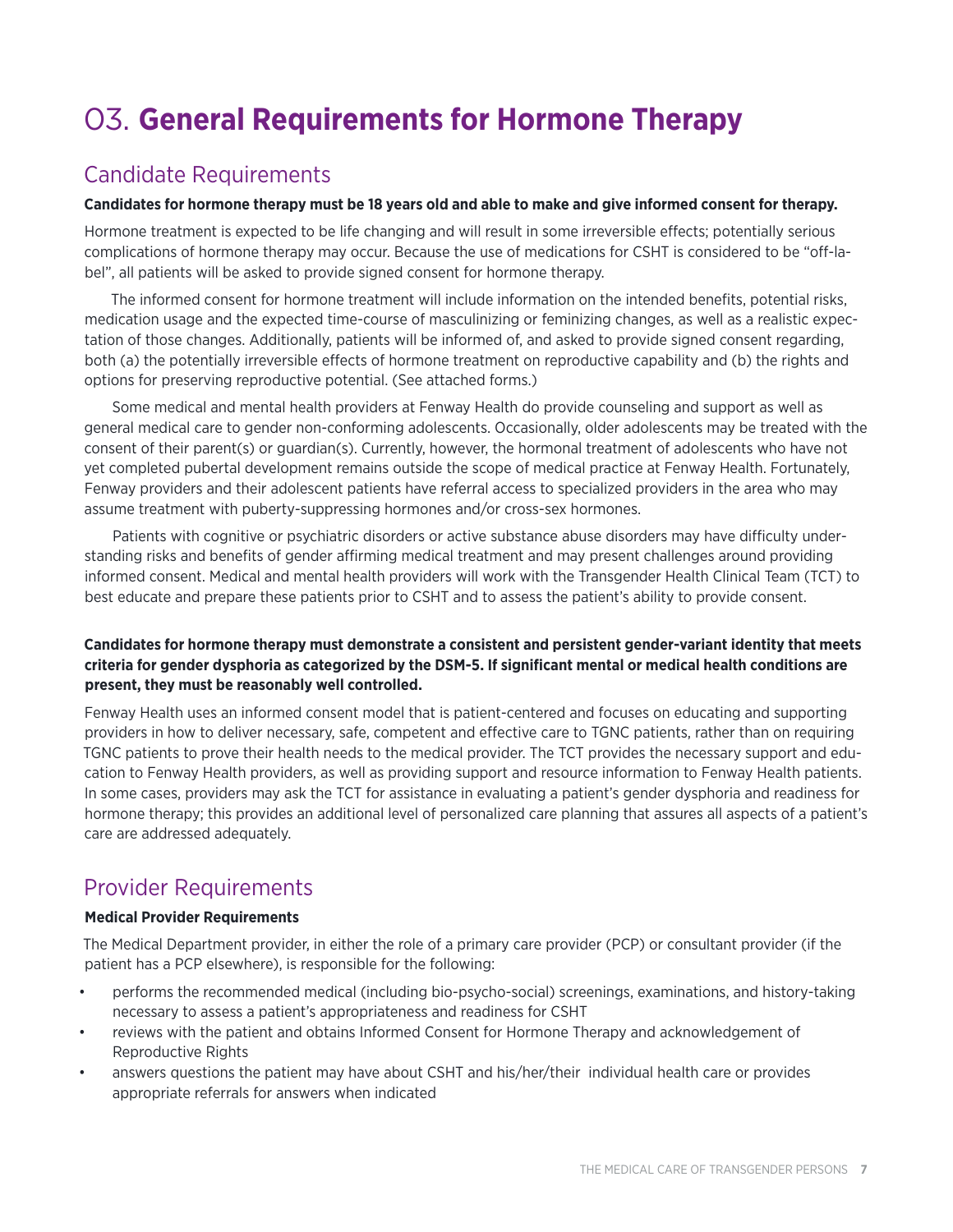- based on patient desires and appropriateness, prescribes CSHT based on this protocol and informs the TCT of patient's entry into care at Fenway Health
- provides appropriate and comprehensive follow up care, primary care services (in the case of a provider in a PCP role), or consultative services (in the case of a provider in a consultant role) throughout the patient's length of time in treatment at Fenway Health.

#### **Behavioral Health Provider Requirements**

Fenway Health does not categorically require that all patients undergo mental health evaluation or treatment by a mental health provider prior to starting CSHT. Some patients may have already engaged in some sort of mental health support or treatment prior to seeking CSHT.

The medical provider may determine at the time of initial evaluation that a patient has a mental health condition that is not reasonably well controlled. In these cases, the medical provider may seek additional information and support from the patient's current behavioral health provider (with the patient's express and signed consent) or make a referral to Fenway Health's Behavioral Health services for further evaluation. The Behavioral Health Specialist (BHS) for the provider's team and the TCT may assist in coordinating the patient's referral for Behavioral Health services as indicated. The medical provider will then work with the behavioral health provider in determining the patient's readiness for hormone therapy and may initiate hormone therapy when both the medical provider and the mental health provider agree that it is safe and reasonable to do so.

Some patients may benefit from ongoing supportive Behavioral Health care as they begin their gender affirmation with CSHT. Patients will be encouraged to continue in active therapy and treatment with their mental health provider(s) during the initial transition period in order to support a balanced and optimally healthy gender affirmation process and to address both anticipated and unanticipated psychosocial consequences of a physical transition. Those patients who are not currently engaged in mental health services may be referred to Fenway Health's Behavioral Health Department or may be provided assistance in finding an outside behavioral health provider who is competent in the care of TGNC persons when this additional supportive care is indicated.

#### **Transgender Health Program Requirements**

The Transgender Health Program (THP) is headed by the THP staff; Coordinator of the THP, the Medical Director of the THP, and THP Patient Advocate, along with the Associate Director of Behavioral Health. The THP meets weekly as an extended Transgender Health Clinical Team (TCT) to provide consultations on treatment and ongoing training and education in transgender health care issues. The TCT is composed of members of both the Medical and Behavioral Health Departments at Fenway. Consultations may include assistance in assessment and formulation of approaches to problems arising in the care of individual patients, or to address more global concerns regarding TGNC health care, and to provide guidance in the management of patients living with gender dysphoria.

The THP Coordinator and THP Medical Director will assist in coordinating and conducting quality assurance activities looking at the healthcare of TGNC patients at Fenway Health.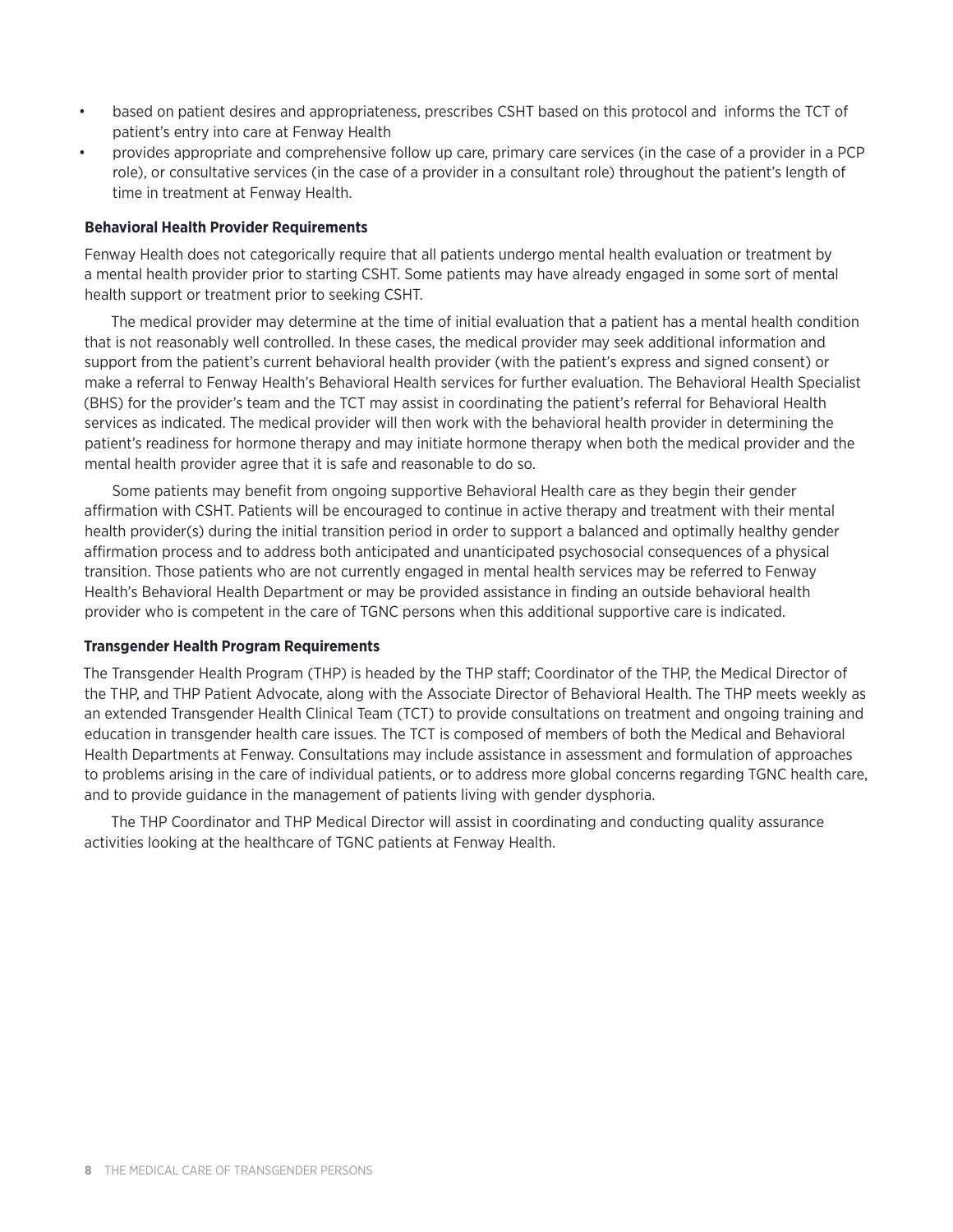## 04. **Medical Requirements: Prior to Initiation of Hormone Therapy**

All patients who will initiate hormone therapy will have a complete bio-psycho-social history and physical exam along with screening lab tests completed within the 90 days prior to initiation of hormone therapy. This evaluation may have been done by a provider outside of Fenway Health. The full record of that evaluation may be obtained and reviewed by the prescribing provider prior to the start of treatment, or the provider may conduct their own evaluation prior to the start of hormone treatment.

The purpose of the evaluation is to obtain a history of the emergence of patient's gender identity and to assess for gender dysphoria as well as to assess for the presence of any absolute or relative contraindications to hormone therapy or conditions that might impact and/or complicate decisions around hormone therapy.

The initial assessment will generally require 2 to 3 appointments with the prescribing medical provider. Hormone therapy may be initiated at the second or third appointment as judged appropriate by the provider in collaboration with the patient. In some cases, referral to other medical or behavioral health providers, or optimizing management of other medical conditions, may be deemed necessary prior to initiating hormone therapy.

### **The subjective medical evaluation should include:**

- History of patient's realization and understanding of gender identity and gender dysphoria with a discussion of the desire for cross-sex hormone therapy and goals for hormone therapy and other gender affirming therapies.
- Detailed past medical history (PMH), assessing for coronary artery disease or cerebrovascular disease, arterial or venous thromboembolism or /pulmonary embolism, liver disease, hypertension, diabetes, breast or uterine cancer, erythrocytosis, pituitary adenomas, HIV testing and/or infection, other STDs.
- Family History of any cancer, cardiovascular disease, diabetes, blood clotting disorders or liver disease.
- Documentation of current or past prescribed and unprescribed hormone use as well as any history of injectable silicone or other body modifications.
- Social history, including an assessment of social support, history of current employment and significant activities, and discussion of how the patient foresees transitioning in these environments and contexts. At least a brief sexual history should be obtained.
- Mental Health History, specifically any history of major Depression or Bipolar Disorder, Psychosis, Impulse Control Disorders, substance use and abuse. Any past history of sexual, physical or emotional abuse or trauma should be elicited, though it may not be necessary to explore this fully in the initial assessment. Document past or present Mental Health treatment with counseling, psychotherapy and/or psychotropic medications.
- Add the chart marker "THP" to the EHR patient Problem List. Other chart markers may be added to assist in the tracking and provision of health maintenance services.

### **Physical Exam should include:**

- Vital signs
- Complete physical examination. Breast and genital examination is not required for the initiation of hormone therapy, but its importance in screening for health problems and a plan for future examination and evaluation should be discussed; the physical exam should always follow a patient centered approach, keeping in mind that some patients may have extreme discomfort with their bodies and may find some elements of a physical exam traumatic
- Verify and add proper ICD10 Code F64.\_(1, 2, 8, 9) in the Problem List if present
- Verify and add additional medical ICD10 codes in the Problem List, when needed (e.g., E34.9, Q51.5, Z90.710)

### **Screening/baseline laboratory testing should include:**

### For Transgender Males (FTM):

- lipid panel, complete blood count;
- consider fasting blood glucose and/or glycated hemoglobin and liver function tests, if patient's exam or history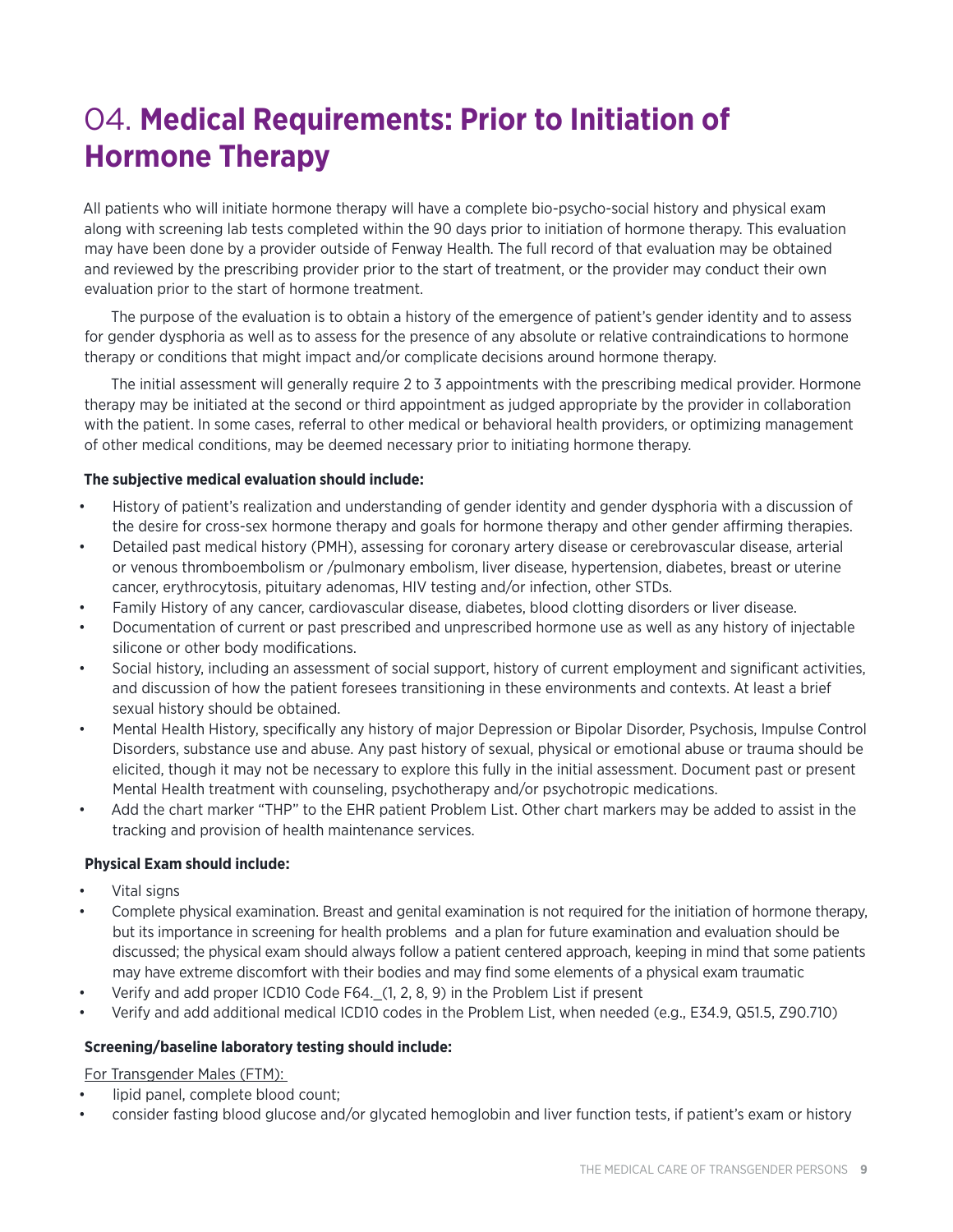suggest polycystic ovarian syndrome, diabetes, or prediabetes;

- Urine HCG if patient is at any risk for pregnancy
- Consider serum testosterone if history and exam suggest PCOS or other androgenizing condition.

### For Transgender Females (MTF):

- lipid panel, basic metabolic profile (lytes, glucose, BUN/creatinine);
- consider liver function tests, if patient will be taking oral estrogen
- Baseline testosterone level is generally not necessary and will not impact hormone treatment; consider in MtF, if history and exam suggests hypogonadism.
- Baseline prolactin levels are only necessary for patients with a history of hyperprolactinemia or pituitary adenomas or who have been taking medications that might increase prolactin levels, e.g. anti-psychotics

For Transgender Males (FTM) and Transgender Females (MTF):

- Test for HIV, viral hepatitis (A, B and C), RPR, gonorrhea and chlamydia based on patient's assessed risk of/ exposure to STDs
- Other lab work may be considered based on the patient's history and physical and provider's clinical judgment

Evaluation by an endocrinologist is not necessary to begin cross-sex hormone treatment, but referral to specific specialists may be considered when history and physical along with provider judgment and comfort dictate.

Patients should understand that laboratory tests will continue to be monitored through the course of therapy and that they will be expected to maintain regular follow up visits, especially during the first year of hormone treatment.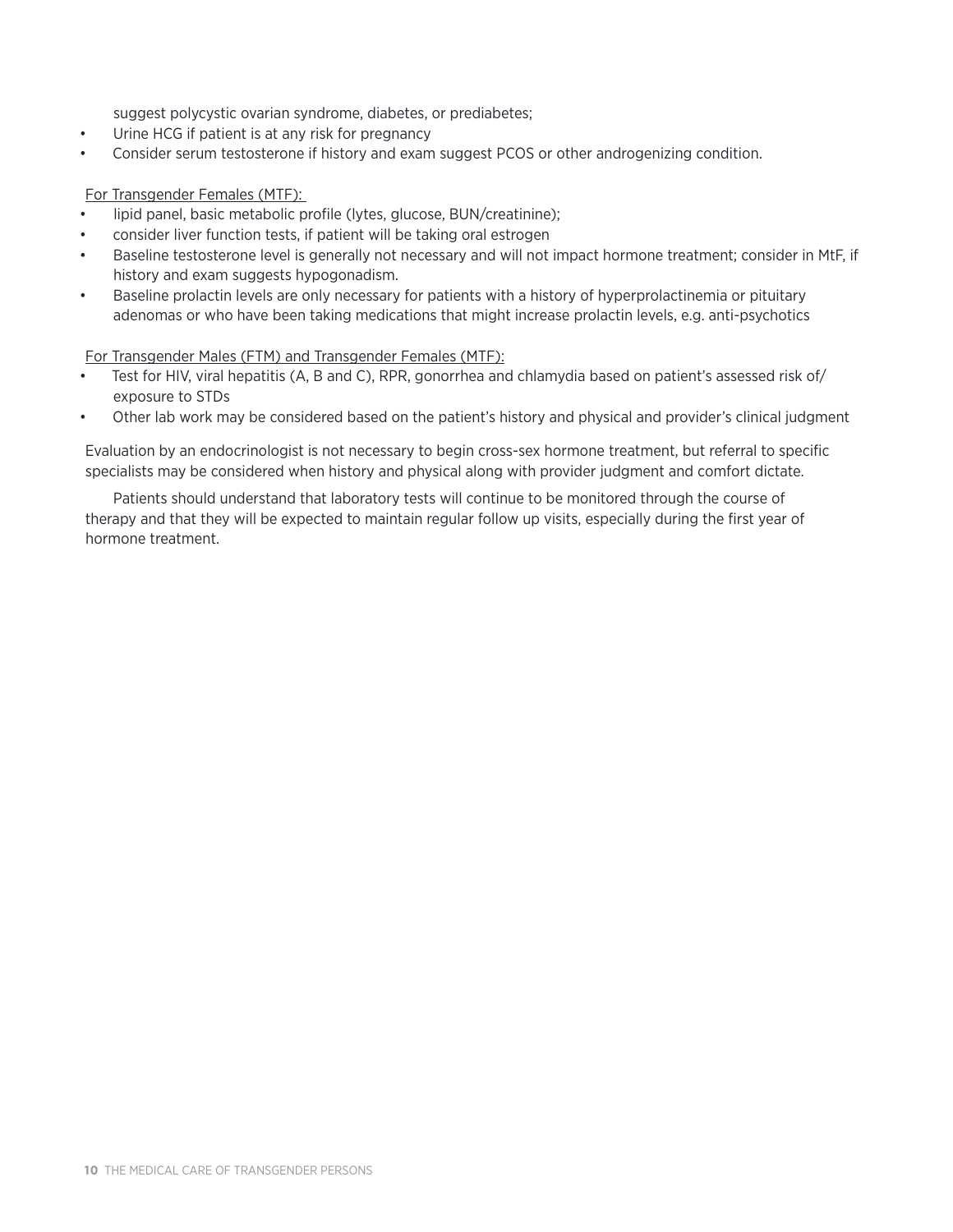## 05. **Hormone Treatment Regimens**

### Transgender Men (FtM)

Hormonal transition for FtM patients and progressive masculinizing effects on the body are achieved by the administration of testosterone. Several forms are available to patients at Fenway Health. Testosterone is potent, and generally the effects in most patients are quite vigorous and remarkable.

Patients who desire a more androgynous presentation or less vigorous masculinization may be treated with low doses or limited courses of testosterone, but should be counseled that vocal changes, hair growth and other masculinizing effects are not easily tailored and individual patient response is not easily predicted.

Most healthy adults can be started on the usual adult dosage of testosterone; many providers will start at a halfdose and then quickly increase to a full dose at the first follow up visit or later depending on the patient's response and goals for treatment.

Dosage should be adjusted based on cessation of menses and the progress of other masculinizing effects or side effects. Patients should avoid supraphysiologic levels, as the aromatization of excess testosterone to estradiol can cause feminizing effects.

In younger patients, and in patients with lower body mass, consider starting at lower doses and increasing gradually. These patients may do well at smaller than usual doses.

Anecdotal reports exist of a destabilizing effect on bipolar disorder, schizophrenia and schizoaffective disorder, as well as adverse mood changes in patients with a history of psychic trauma. In these patients, providers should ensure that their psychiatric state and treatment is stabilized prior to initiating testosterone, then start at lower doses and increase gradually.

See Appendix for a timeline of masculinizing effects.

### TESTOSTERONE

| <b>Injectable</b>   |                                                                                                                                                                                                                              |
|---------------------|------------------------------------------------------------------------------------------------------------------------------------------------------------------------------------------------------------------------------|
| Medication name(s)  | <i>testosterone cypionate</i> (suspended in cottonseed oil) or enanthate (suspended in<br>sesame seed oil) injected intramuscularly                                                                                          |
| Usual dose          | 100 mg IM weekly or 200 mg IM every 2 weeks                                                                                                                                                                                  |
| Starting dose       | May start at 40-80 mg weekly and increase by 20 to 40 mg 2 to 4 weeks, maximum 400<br>mg every 2 weeks                                                                                                                       |
| Additional comments | Recent studies demonstrate that subcutaneous injection results in similar serum levels of<br>testosterone and masculinizing effects and may be an option for some patients.                                                  |
|                     | Compounding pharmacies, such as Strohecker's Pharmacy, may compound cypionate<br>into sesame seed oil if there is any indication that the patient may have an adverse<br>reaction to the standard cottonseed oil suspension. |

NOTE: Patients should be referred to nursing for initial injections and for training on self-injection; they may subsequently self-inject at home.

| <b>Injectable</b>   |                                                                                                                                                    |
|---------------------|----------------------------------------------------------------------------------------------------------------------------------------------------|
| Medication name(s)  | Long-acting injectable testosterone undecanoate (Aveed)                                                                                            |
| Usual dose          | 750 mg IM initial dose, 750 mg IM at 4 weeks, then injected every 10 weeks thereafter                                                              |
| Additional comments | The FDA has approved this formulation only under a restricted prescribing scheme. This<br>medication option is not yet available at Fenway Health. |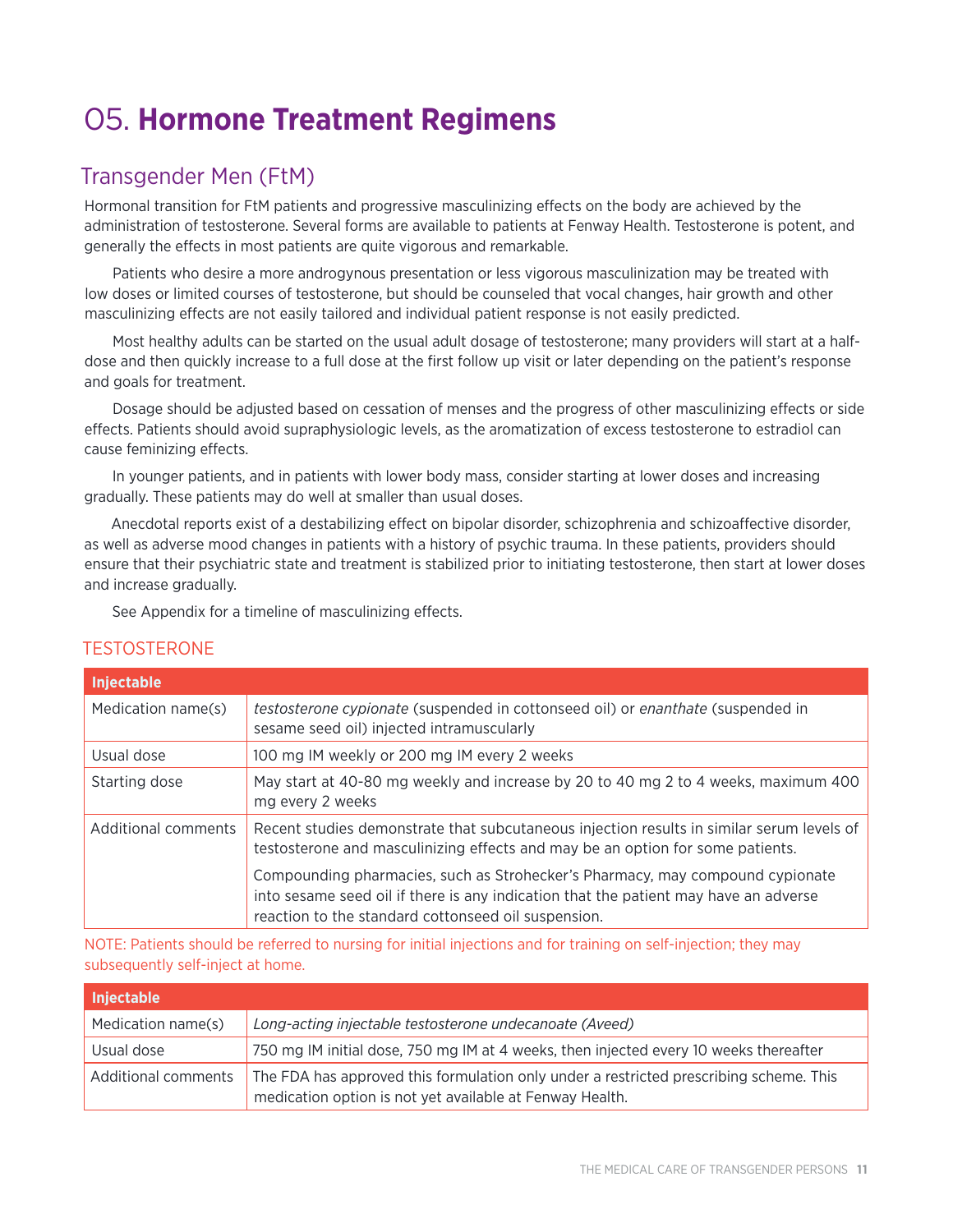| <b>Topical</b>      |                                                                                                                                                                 |
|---------------------|-----------------------------------------------------------------------------------------------------------------------------------------------------------------|
| Medication name(s)  | Androgel, 2.5 gm packet (25 mg testosterone), 5 gm packets (50 mg), 1% Pump delivering<br>12.5 mg per pump (actuation), 1.62% Pump delivering 20.25 gm per pump |
|                     | Testim 5 gm (50 mg) tubes                                                                                                                                       |
|                     | <i>Axiron</i> 2% delivering 30 gms per dose                                                                                                                     |
| Usual dose          | 50 mg of testosterone applied daily, to upper arms or thighs                                                                                                    |
| Starting dose       | May start at 12.5 mg daily and increase by 12.5 to 25 mg every 2 to 4 weeks, maximum 100<br>mg daily (81 mg of the 1.62% formulation)                           |
| Additional comments | Compounding pharmacies may also make their own testosterone creams that are generally<br>much less expensive to the patient than the brand-name formulations.   |

| <b>Topical</b>     |                                                                                      |
|--------------------|--------------------------------------------------------------------------------------|
| Medication name(s) | Androderm patch, 2 mg or 4 mg                                                        |
| Usual dose         | 4 mg patch applied daily to upper arm, thigh, abdomen or back, change every 24 hours |
| Starting dose      | May start at 2 mg, increase after 2 to 4 weeks, maximum 6 mg daily                   |

Topical testosterone will provide a steadier level of hormone that is considered to more closely approximate normal physiologic testosterone levels than does IM administration. Consider starting patients initially on topical formulations, especially if there are concerns about the effects of fluctuations in hormone levels, or if the patient desires less vigorous and more gradual masculinization.

Patients must use caution in avoiding skin to skin contact with female partners or young children or pets. Patients should wash hands immediately after application. If skin to skin contact is anticipated, as with intimate sexual contacts, the area of application should be washed with soap and water; the majority of the dose will be absorbed from the skin within 4 to 6 hours of application.

| <b>Implantable Pellets</b> |                                                                                                                                                                                                                                                           |
|----------------------------|-----------------------------------------------------------------------------------------------------------------------------------------------------------------------------------------------------------------------------------------------------------|
| Medication name(s)         | Testopel, 75 mg (2 pellets generally equivalent to 25 mg of weekly IM testosterone)                                                                                                                                                                       |
| Usual dose                 | 6 to 10 pellets implanted every 3 to 6 months                                                                                                                                                                                                             |
| Additional comments        | Requires minor surgical procedure to implant pellets using a subcutaneous trochar with<br>each application. There are Fenway Health providers trained in insertion procedure. This<br>medication requires prior authorization from the insurance company. |

### OTHER MEDICATIONS THAT MAY BE USED WITH FTM PATIENTS:

| <b>Injectable</b>   |                                                                                                                                                                                                                                                                      |
|---------------------|----------------------------------------------------------------------------------------------------------------------------------------------------------------------------------------------------------------------------------------------------------------------|
| Medication name(s)  | Depo-Provera                                                                                                                                                                                                                                                         |
| Usual dose          | 150 mg IM every three months                                                                                                                                                                                                                                         |
| Additional comments | May be used prior to starting testosterone to provide cessation of menses for those<br>patients in whom menses is particularly troublesome, or used early in the course of<br>testosterone therapy if menses does not cease with therapeutic levels of testosterone. |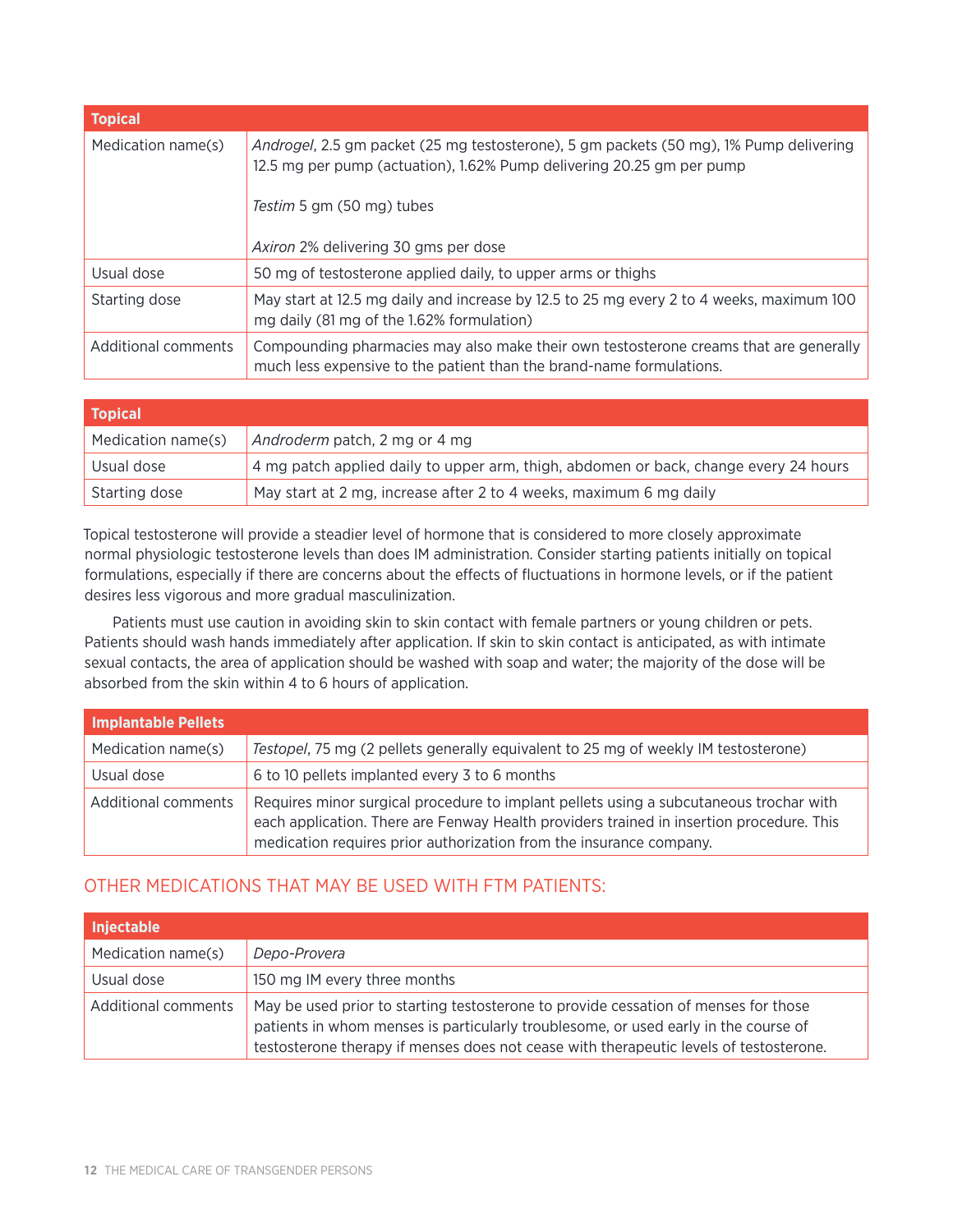| <b>Oral/Sublingual</b> |                                                                                                                                                                                   |
|------------------------|-----------------------------------------------------------------------------------------------------------------------------------------------------------------------------------|
| Medication name(s)     | Finasteride                                                                                                                                                                       |
| Usual dose             | 1 mg to 5 mg by mouth daily                                                                                                                                                       |
| Additional comments    | May be used to treat male pattern baldness that develops on testosterone treatment. May<br>cause thinning or loss of other body hair and may interfere with clitoral enlargement. |

| <b>Topical</b>      |                                                                                                                                                                                                                                                                                                     |
|---------------------|-----------------------------------------------------------------------------------------------------------------------------------------------------------------------------------------------------------------------------------------------------------------------------------------------------|
| Medication name(s)  | Topical testosterone applied to the clitoris                                                                                                                                                                                                                                                        |
| Usual dose          | 2-4% ointment in petrolatumum base                                                                                                                                                                                                                                                                  |
| Additional comments | This has been used in some FtM people to improve clitoral enlargement, though one study<br>found no appreciable effect. DHT 10% cream has also been applied topically 3 times a<br>day for clitoral enlargement; this cream must be compounded, but is currently difficult to<br>obtain in the U.S. |

### Transgender Women (MtF)

Feminization is achieved primarily through the use of estrogen in doses that are several times higher than those used for contraception or post-menopausal treatment in natal females. Early treatment protocols used ethinyl estradiol until this formulation was shown to be associated with an exceptionally high rate of thromboembolic disease. Transdermal estradiol has been demonstrated to be much safer in regard to the risk of venous thromboembolism. Oral or sublingual estradiol also appears to be relatively safe. Oral conjugated estrogen (Premarin) has also been used, but now is generally more expensive and may incur a higher clotting risk; conjugated estrogens also cannot be measured in serum/blood.

Estrogen itself has an anti-androgen effect, but most treatment protocols also use a medication that interferes with the synthesis and/or biologic effect of testosterone. These androgen blockers help to counteract the masculinizing effect of endogenous testosterone and allow for lower doses of estrogen to be used.

### ESTRADIOL

| <b>Transdermal</b>  |                                                                                                                                                                                                                                                                                          |
|---------------------|------------------------------------------------------------------------------------------------------------------------------------------------------------------------------------------------------------------------------------------------------------------------------------------|
| Medication name(s)  | Topical patches, multiple brands, multiple strengths including 0.05 and 0.1 mg/24 hours;<br>topical gel also exists but is not often used because of the volume of gel that needs to<br>be applied                                                                                       |
| Usual dose          | 0.1 to 0.4 mg (1 to 4 patches) applied once or twice a week (depending on the formulation)                                                                                                                                                                                               |
| Starting dose       | Start at 0.05 or 0.1 mg, increase to 0.2 mg after 4 to 12 weeks; higher doses may be used<br>in those patients who are not seeing signs of feminization after 3 to 6 months; remain at a<br>starting or lower dose in patients at high risk for cardiovascular or thromboembolic disease |
| Additional comments | Estradiol patches should be the formulation of choice in those patients with known<br>CAD or history of VT or in patients at high risk, e.g. older patients, hypertensive,<br>hypercholesterolemia, diabetic; consider using in smokers.                                                 |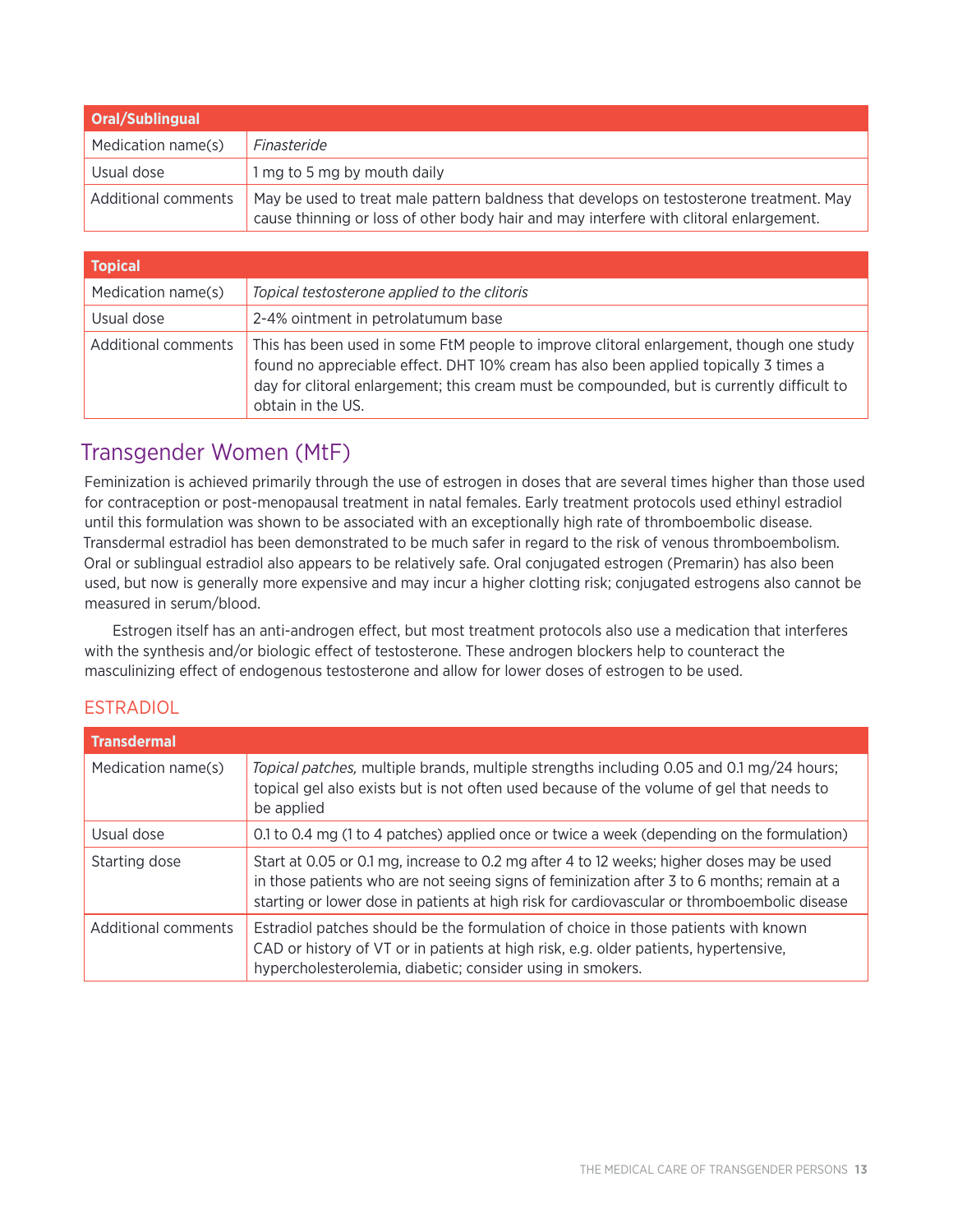| <b>Oral/Sublingual</b> |                                                                                                                                                                                                                                                                                   |
|------------------------|-----------------------------------------------------------------------------------------------------------------------------------------------------------------------------------------------------------------------------------------------------------------------------------|
| Medication name(s)     | Tablets, 0.25, 0.5, 1 and 2 mg                                                                                                                                                                                                                                                    |
| Usual dose             | 4 mg by mouth daily, up to 6 mg daily                                                                                                                                                                                                                                             |
| Starting dose          | Start at 2 mg daily and increase to 4 mg after 4 to 12 weeks; consider increasing dose in<br>those patients who are not seeing signs of adequate feminization after 3 to 6 months;<br>remain at starting dose in higher-risk patients.                                            |
| Additional comments    | There is some study data in trans females that suggests that oral estradiol may be<br>comparable in safety to transdermal formulation, though this is not clear.<br>Patients should be encouraged to dissolve tablets sublingually to minimize first-pass effect<br>on the liver. |

| <b>Iniectable</b>  |                                                                                  |
|--------------------|----------------------------------------------------------------------------------|
| Medication name(s) | Estradiol valerate (Delestrogen) 10 mg/ml, 20 mg/ml, 40 mg/ml                    |
| Usual dose         | 20 mg IM every 2 weeks, start at 5 to 10 mg weekly, max dose 40 mg every 2 weeks |

| <b>Injectable</b>  |                                                                               |
|--------------------|-------------------------------------------------------------------------------|
| Medication name(s) | Estradiol cypionate (Depo-estradiol) 5mg/ml                                   |
| Usual dose         | 5 mg IM every 2 weeks, start at 2.5 mg every 2 weeks, max 10 mg every 2 weeks |

There are no studies comparing benefits or risks of injectable estradiol with transdermal or oral formulations. IM injection does avoid first-pass effect on the liver, but patients might be at higher risk of estrogen side effects when at peak levels.

Anecdotally, injectable estradiol might possibly provide more vigorous and early breast development comparable to treatment with oral or transdermal estradiol, however, there is no empirical data to support this claim at this time.

Serum estradiol levels require an extended time to come to steady state with IM formulations that are absorbed slowly over several weeks.

There may be potential for an increased risk of intentional or unintentional overdosage and misuse of injectable estradiol. Therefore, injectable forms should only be used cautiously as first-line therapy, and might be used primarily in selected patients who fail to achieve adequate feminization with oral or transdermal formulations.

It is advised that all patients be started at the lowest recommended dose and that doses should be increased slowly. Consider monitoring serum estradiol levels every 3 months. Dosage may be adjusted by increasing or lowering dose or changing the dosing interval; IM estradiol may be given as infrequently as every 4 weeks.

NOTE: Patients should be referred to nursing for initial injections and for training on self-injection; they may subsequently self-inject at home.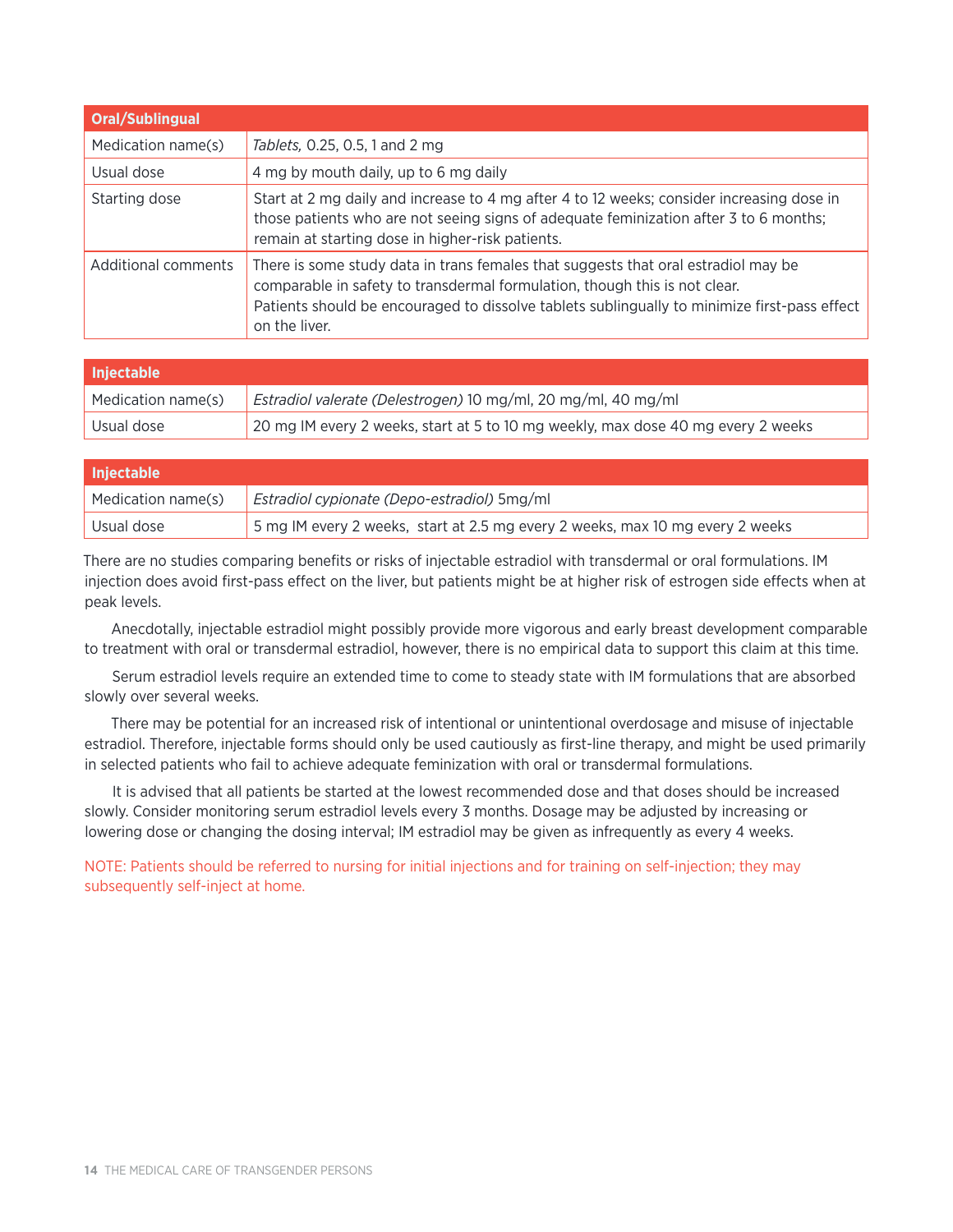### ANTI-ANDROGENS

| <b>Oral/Sublingual</b> |                                                                                                                                                                                                                                                                                                                                                                                                                                                                                               |
|------------------------|-----------------------------------------------------------------------------------------------------------------------------------------------------------------------------------------------------------------------------------------------------------------------------------------------------------------------------------------------------------------------------------------------------------------------------------------------------------------------------------------------|
| Medication name(s)     | Spironolactone (Aldactone), 25, 50, 100 mg tablets                                                                                                                                                                                                                                                                                                                                                                                                                                            |
| Usual dose             | 200 to 300 mg daily in a single or twice daily dose                                                                                                                                                                                                                                                                                                                                                                                                                                           |
| Starting dose          | Start at a dose of 50 mg daily and increase every 2 to 4 weeks to 200 mg daily, monitoring<br>serum potassium; patients with inadequate feminization and/or serum testosterone levels<br>above the female range may require higher doses.                                                                                                                                                                                                                                                     |
| Additional comments    | Small and thin persons, persons with lower baseline blood pressure, persons on ACE-<br>inhibitors/ARBs should be started at 25 mg daily with the dosage increased cautiously.<br>Spironolactone directly inhibits testosterone secretion as well as inhibiting binding to the<br>testosterone receptor; it may also exert an estrogenic effect of its own. It is inexpensive<br>and generally well-tolerated. In North American protocols, spironolactone is the anti-<br>androgen of choice. |
| Oral Cublinaual        |                                                                                                                                                                                                                                                                                                                                                                                                                                                                                               |

| <b>Oral/Sublingual</b> |                                                                                                                                                                         |
|------------------------|-------------------------------------------------------------------------------------------------------------------------------------------------------------------------|
| Medication name(s)     | <i>Finasteride (Propecia, Proscar)</i> , 1 mg, 2.5 mg, 5 mg                                                                                                             |
| Usual dose             | 1 to 5 mg by mouth once a day                                                                                                                                           |
| Starting dose          | Blocks the enzymatic conversion of testosterone to its more potent form, DHT.                                                                                           |
| Additional comments    | Consider using in patients with male pattern baldness, in patients with heavy facial hair, or<br>in patients who are unable to tolerate higher doses of spironolactone. |

| Oral/Sublingual     |                                                                                                               |
|---------------------|---------------------------------------------------------------------------------------------------------------|
| Medication name(s)  | Dulatseride (Avodart)                                                                                         |
| Usual dose          | 0.5 mg by mouth once a day                                                                                    |
| Additional comments | Has an effect similar to finasteride but does not come in a generic formulation, and so is<br>more expensive. |

### PROGESTINS

Fenway Health and most other treatment protocols recommend against the routine use of progestins in the treatment of transgender women. Use of oral progestin with estrogen in the Women's Health Initiative Study on post-menopausal hormone replacement was associated with an increased risk of cardiovascular disease and breast cancer. These medications may also cause significant weight gain and negative mood changes.

Their benefit in hormonal gender affirmation is not well established. Anecdotally, progestins are reported to help improve breast development, especially development of the nipple/areola complex, but this outcome is not supported in small studies. Anecdotal increases in breast size may be due to progestin-stimulated weight gain.

Both intramuscular (Depo-Provera 150 mg IM every 120 days) and oral (Provera 2.5 to 10 mg daily or Prometrium 100-200 mg daily) formulations have been used.

If prescribing oral formulations, consider dosing cyclically only 10 days per month, to minimize doses and side effects, though some patients may experience pre-menstrual like symptoms with cyclic dosing.

### OTHER MEDICATIONS

(NOTE: These are not used in Fenway Health's treatment protocol, however, patients may have questions or have used these meds prior to care at Fenway.)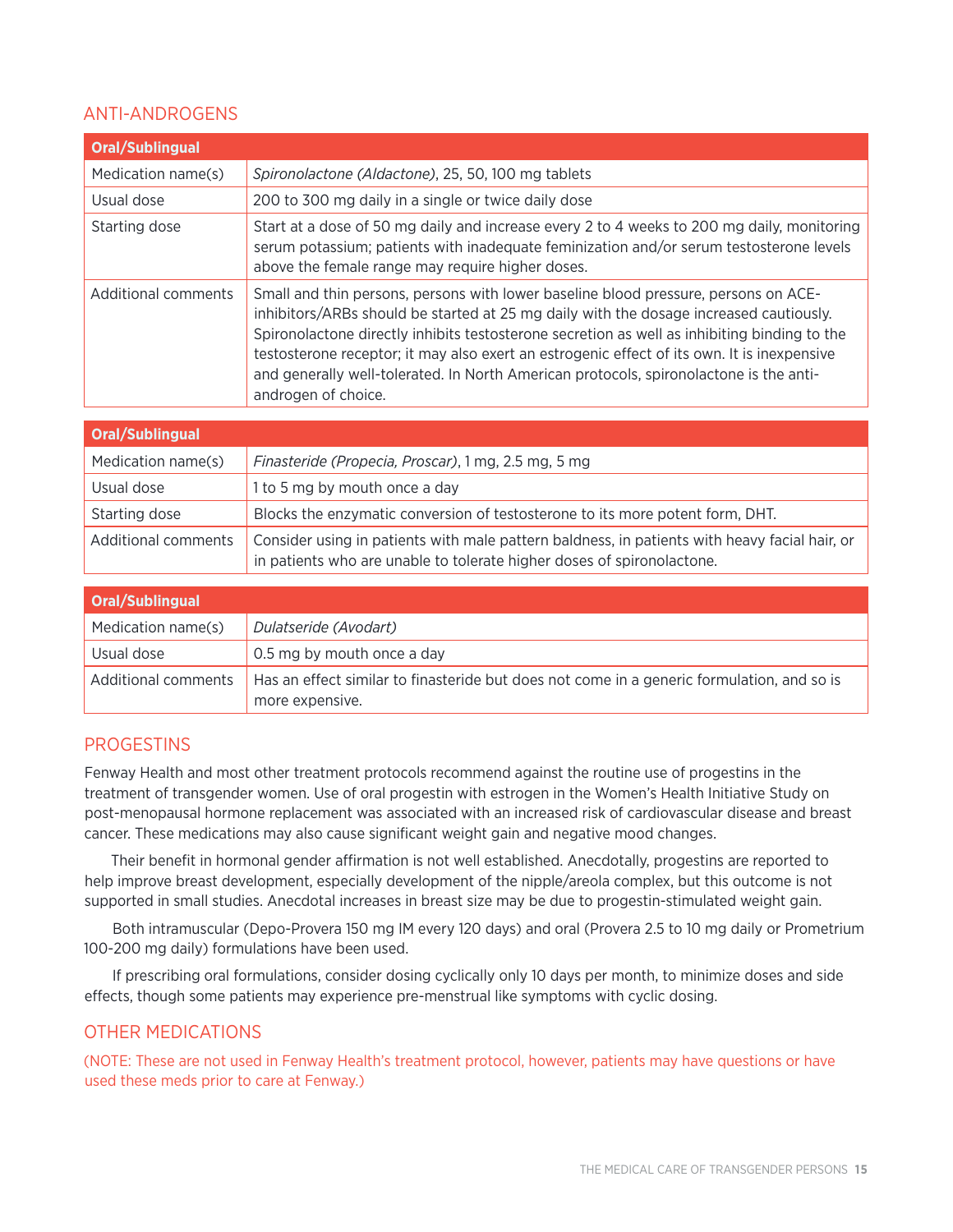| Medication name(s)  | Cyproterone acetate                                                                                                                                                              |
|---------------------|----------------------------------------------------------------------------------------------------------------------------------------------------------------------------------|
| Description         | A progestin with potent anti-androgenic effect.                                                                                                                                  |
| Additional comments | It is not approved for use in the US, but is used in many European treatment protocols.<br>May have some thrombogenic effect of its own.                                         |
| Medication name(s)  | Flutamide                                                                                                                                                                        |
| Description         | An androgen receptor blocker.                                                                                                                                                    |
| Additional comments | Has been associated with significant liver toxicity.                                                                                                                             |
| Medication name(s)  | Gosserilin actetate                                                                                                                                                              |
| Description         | A GnRH receptor agonist that down regulates production of sex hormones.                                                                                                          |
| Additional comments | It has been used in study protocols in treating MtF patients and has been effective and<br>well-tolerated. In the US, it is used primarily to treat prostate and breast cancers. |
| Medication name(s)  | Electrolysis                                                                                                                                                                     |
| Description         | Female patients frequently will use <i>electrolysis or laser therapy</i> to manage facial and body<br>hair that is not adequately decreased with hormonal therapy.               |
| Medication name(s)  | Topical anaesthetic, lidocaine 2.5%/prilocaine 2.5% cream (EMLA)                                                                                                                 |
| Description         | May be applied prior to electrolysis to decrease discomfort with treatments.                                                                                                     |

### Patients on Preexisting CSHT at Time of Care Initiation

### **Provider-Prescribed CSHT:**

For patients who have begun hormone treatment prescribed by a previous health care provider or licensed medical facility and who are now transferring care to Fenway Health, the THP will seek to avoid disruption of ongoing treatment as well as ensure responsible and medically sound treatment and medical management. This is especially important for patients who have undergone any genital reconstructive surgery with gonadectomy and no longer produce endogenous sex hormones. Patients with previous CSHT will be asked to provide documentation of their previous treatment or sign a release form granting Fenway Health's access to that documentation and record.

In most cases, hormone therapy should be continued without interruption, unless there are specific serious concerns on the part of the medical or mental health provider. The medical provider will ensure that the doses and formulations of hormonal medications are appropriate and safe for each individual patient. If the patient has been on prescribed hormone therapy for over a year, a full initial assessment of the appropriateness of hormone therapy may not be necessary. The medical provider will assess the need for appropriate monitoring examination and laboratory evaluation. The patient will be asked to sign a consent form for CSHT.

### **Self-Prescribed CSHT:**

For patients who have been self-medicating and self-prescribing hormonal medications, the provider will first assess the safety and appropriateness of the medications the patient is currently using. In the interest of harm reduction, the provider may choose to continue the patient on an appropriate course of CSHT without interruption while the patient undergoes initial evaluation and assessment ("bridging therapy"). The patient must still be assessed fully with a complete history, physical examination, and laboratory evaluation. Referral for behavioral health assessment and management should be made as is appropriate and necessary for each individual patient. The patient will be asked to sign consent forms for CSHT.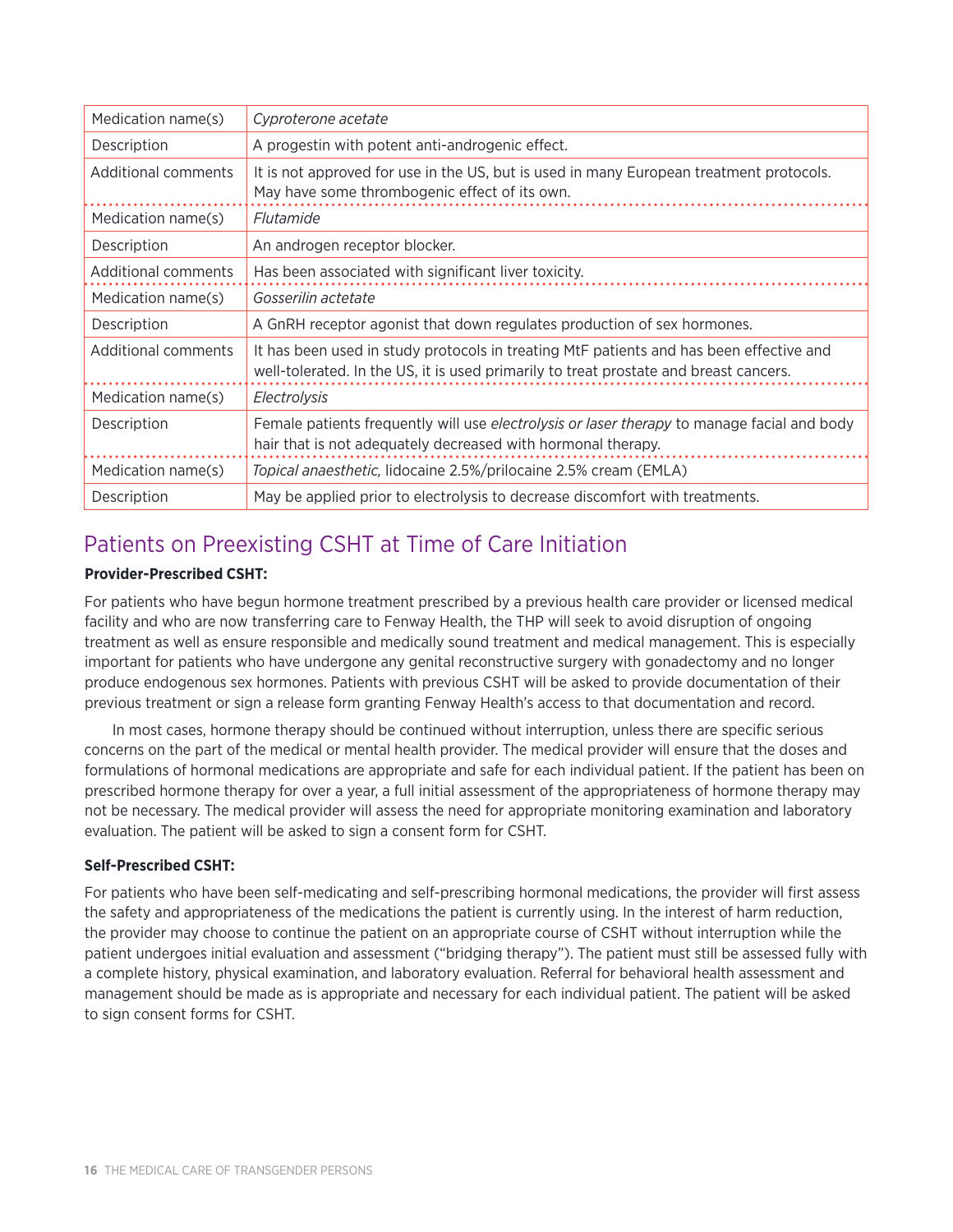## 06. **Follow-up Care and Monitoring**

Patients should be seen 1 month after initiating hormone therapy to assess for side effects and, if well tolerated, to increase to usual doses.

Patients will then be seen at 3 months, 6 months and 12 months.

After the first year on hormone therapy, patients should be seen every 6 months for the first 2 to 3 years of CSHT.

Patients who are stable on hormone regimens after 2 to 3 years and who are healthy without other medical issues may be seen every 12 months.

Follow up visits may be scheduled more frequently for patients with co-occurring conditions or who are at highrisk for potential adverse effects.

### **Procedures at follow up visits:**

- Ensure that patient is using medication at the recommended dose; assess injection technique for problems if using an injectable medication. Assess for side effects of hormones. Ask about outside hormone use and any new medications.
- Measure weight and blood pressure and perform a directed physical exam.
- Assess both objective and subjective masculinizing/feminizing physical changes and patient satisfaction with transition. Patients may require re-education on the course and timing of and the individual variation in changes.
	- Transgender men should experience cessation of menses within 3 to 6 months on hormone therapy; continued menstrual bleeding generally indicates the need for a higher dose of testosterone or concurrent treatment with progestin. (Note: Assess for sexual practices that may create small tears in the vaginal lining with spotting and may seem to the patient to be menstrual bleeding. Educate on effects of testosterone in thinning the vaginal lining and advise on use of viscous lubricants or other safer sex practices to reduce tearing, as appropriate.)
	- » In treatment surveys, many transgender women express dissatisfaction with breast development. This may be related, in part, to the size of the breast in proportion to the breadth of male chest and shoulders. Urge patients to wait for at least two years of estrogen treatment before considering surgical breast augmentation.
- Discuss psychosocial supports and experience of gender affirmation process. Assess patient's safety. Consider referral to support groups, case management or other services that will ensure or increase patient's safety and adjustment. The THP Patient Advocate and medical care team staff can assist patient with finding and connecting with community resources and support. Appointments with the THP Patient Advocate or other care team staff may be scheduled in coordination with medical provider visits.
- Assess mental health and any mood changes related to hormones. Consider referral for counseling or prescription for psychiatric medications if significant symptomatology. Consider modification of hormone dosing if needed.
- Strongly encourage patients to stop smoking, as necessary.
- Address the need/desire for document changes. Complete/write required medical documentation letters for amendment of legal documents. Patients may be referred to the medical care team staff or the THP Patient Advocate for assistance.
- Inquire about future plans for surgical procedures. Offer pre-operative direction and guidance (See appropriate section of protocols) and ensure that patients are medically stabilized and ready for surgery. The THP Patient Advocate or medical care team staff may assist providers and patients in finding a list of appropriate surgeons.

### **Laboratory monitoring**

- Transgender Males (FtM)
	- » CBC, lipids, liver function tests at 6 months and then every 6 to 12 months (depending on age, personal and family hx and previous blood test results)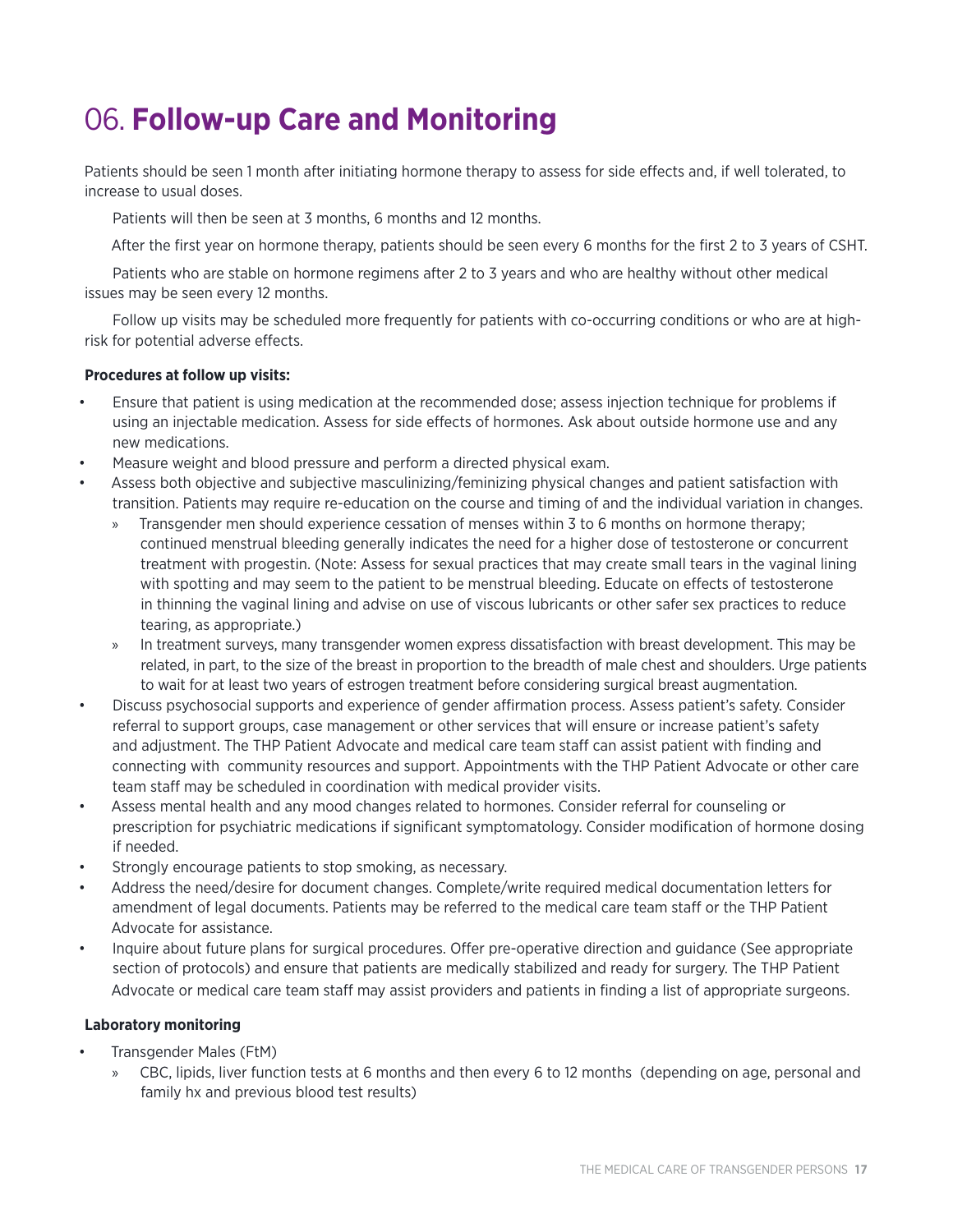- » Consider glucose and/or Hgb A1C every 6 to 12 months in patients with suspected PCOS at baseline or with high risk of diabetes
- » Serum testosterone at 6 to 12 months after initiating therapy; levels may be checked within 2 to 6 weeks of a dosage change; consider yearly checks thereafter
	- Adequate testosterone dosing is chiefly assessed by clinically monitoring masculinizing physical changes, especially cessation of menses. Consider checking level if there is inadequate masculinization at 6 months. Consider monitoring to ensure that levels are not supraphsyiologic, especially in younger and physically smaller patients.
	- Check level mid-way between injections. For patients using topical testosterone, levels may be checked at any time.
	- Target level is the mid-range of normal male levels, around 300 to 700 ng/dl.
- Transgender Females (MtF)
	- » For patients on spironolactone: check serum potassium and BUN/Creatinine 2 to 8 weeks after starting or changing dose
	- » Lipids, blood sugar, electrolytes, BUN/Creatinine at 6 months and then every 6 to 12 months (depending on age, personal and family history, and previous blood test results)
	- » Serum prolactin yearly

Reportedly, up to 20% of MtF patients will experience elevated prolactin levels while taking estrogens. Several cases of prolactinomas occurring in MtF patients on estrogen have been reported; one occurred 14 years after starting hormone therapy. Most protocols recommend only a single screening level 1 to 2 years into treatment or yearly levels for 3 years; further monitoring should be based on symptoms.

- Sex hormone levels
	- » Testosterone
		- Check serum testosterone at 6 months after stabilization of hormone dose or if inadequate feminization. Testosterone should be suppressed and in the mid-female range, 5–55 ng/dl.
		- Consider checking serum estradiol in patients on injectable estradiol, in patients at high risk for estrogen side effects, or in patients who are not experiencing adequate feminizing effects of hormone treatment.
	- » Estradiol
		- Levels should be checked midway between injections; in patients on transdermal or oral estradiol, levels may be checked at any time.
		- The target range is the mid-normal range for females, around 100-200 pg/ml, though higher levels within the normal female range may be tolerated, if the patient is at low risk for estrogen side effects. Lower levels close to this range may also be tolerated if the patient is feminizing well or has been on hormone treatment for over 3 years.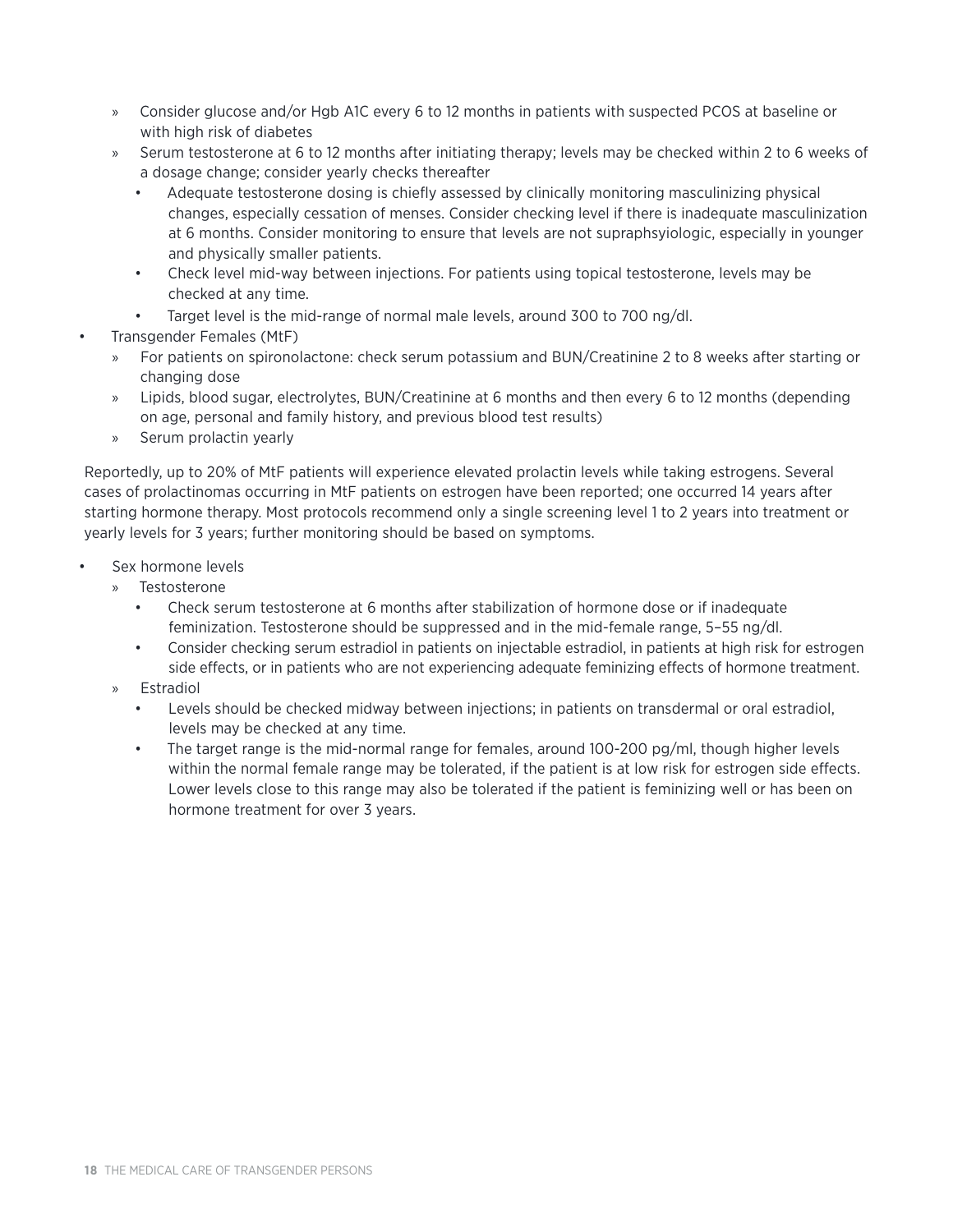## 07. **Health Maintenance Care**

### **Mental Health**

- Continue to screen for and be sensitive to possible mental health problems, depression, anxiety, and suicidal ideation.
- Ask patients about possible ongoing abuse, discrimination, violence, isolation, and assess social supports.
- Strongly consider referral to mental health specialist or psychiatrist if there are any concerns.

Surveys and empirical studies of TGNC people consistently report an increased risk of mental health problems and a high rate of suicidal ideation and attempts in transgender persons (between 30-60%), particularly in MtF indivudals. In 2011, Asschemann, et al reported that the 51% increased mortality seen in their MtF patients was mostly due to causes not directly related to hormone treatment, chiefly suicide, drug abuse and HIV disease.

Most patients do report improvement in mental health after treatment for gender affirmation, though problems may still exist that impair functioning and have deleterious effects on mental health as indicated by a number of Asschemann's patients who committed suicide after successful completion of hormonal and surgical gender affirmation.

In FtM patients, especially at the beginning of therapy, injectable testosterone has been associated with mood lability.

In all TGNC patients, CSHT has been associated with a destabilization of bipolar disorder, schizophrenia, and schizoaffective disorder.

### **STD Prevention and Treatment**

- Discuss sexual health with patients and ask about specific sexual practices related to the anatomy that is present.
- Assess for high-risk sexual behavior, abusive relationships, as well as injection drug use.
- Consider regular screening for HIV and STDs, as indicated. Test at all sites as dictated by sexual history and anatomy
- Vaccinate for HPV, Hepatitis A and Hepatitis B if not already done.

Although TGNC patients at Fenway have, thus far, evidenced very low rates of HIV (0.02% of our patient population) and other STDs, historically and in repeated observational studies, transwomen have had markedly high rates of HIV infection along with histories of high-risk sexual behavior, including involvement in sex work. MtF patients, in studies, also report relatively high rates of injection drug use, including injected hormones and injected non-medical silicone, in addition to street drugs.

Few studies have looked at rates of STDs and HIV in transmen, although data that does include FtM subjects also reports relatively high rates of STD and HIV infection in this population. Unprotected vaginal intercourse is reported as a significant risk factor for FtM patients contracting STDs and/or HIV.

### **Breast Health**

Recent research (Brown & Jones, 2015) concludes that there is no increase in incidence of breast cancer than in the general population in CSHT treated TGNC patients.

Testosterone therapy has been shown to produce changes in breast tissue with decreased glandular tissue and increased fibrous tissue, which may affect the sensitivity and specificity of mammogram.

The natural history of breast development and breast cancer in the MtF population is not well understood. Studies fail to show significantly increased risk, but certainly, risk of breast cancer is related to the duration of estrogen exposure as well as other environmental and genetic factors. Cases of breast cancer in transgender women have been reported.

In FtM patients who have not undergone chest reconstruction/mastectomy (including those who have had only breast reduction), screen as for natal women.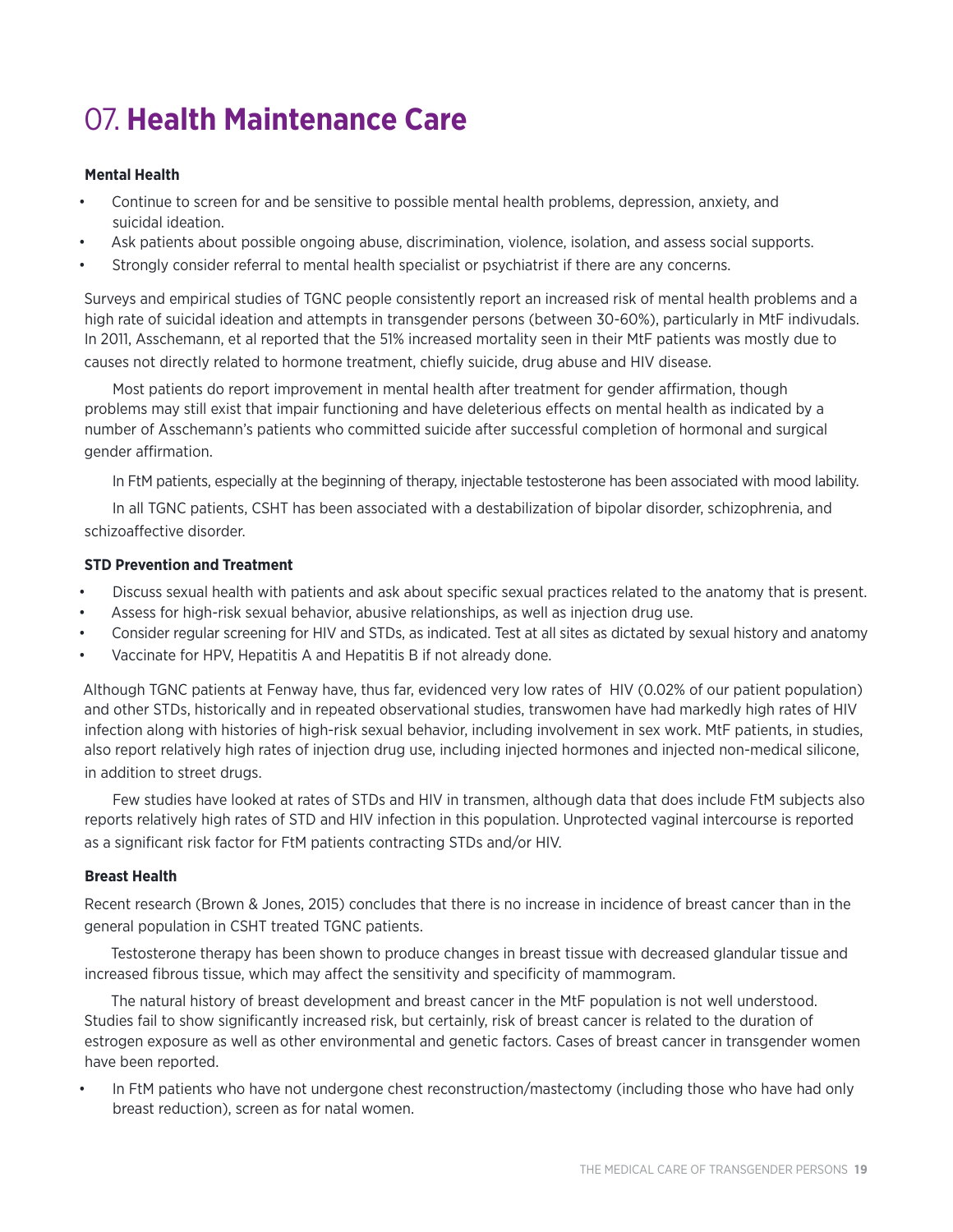- In FtM patients who have had chest surgery, as some residual breast tissue may be present, perform yearly chest and axillary exam. (There is some empirical evidence that suggests breast cancer risk is reduced after chest reconstruction, however, the risk does not decrease to that of a natal male.)
- In MtF patients, consider screening mammogram starting at age 50 and if on hormone therapy for more than 5 years and with enough breast tissue to perform the mammogram screening. (In one study of breast cancer in transgender patients (Brown & Jones, 2015), the MtF patients all deceased due in part to late stage diagnosis of breast cancer, therefore, it may be necessary to provide additional breast cancer awareness education to transwomen who may not have ever received this information during natal development.)

### **Cervical Cancer**

- FtM patients who have a cervix and who have had and/or continue to have any kind of receptive vaginal sex should have regular cervical Pap tests as per recommendations for natal women.
- Testosterone treatment may alter the cervical epithelium, mimicking dysplasia, so cytology request forms should note that the patient is on testosterone.
- For those patients who truly cannot tolerate speculum examination, consider self-administered vaginal swab testing for HPV. Those whose tests reveal the presence of HPV, should then be strongly urged to have a Pap test or to be referred for colposcopy. (The use of self-administered HPV swabs as a screen for cervical cancer is currently being examined in a study at the Fenway Institute.)
- With patients in whom the provider is confident that no receptive vaginal sex (including using fingers or "toys") has ever occurred, the Pap test may be deferred after discussion of risks and benefits with the patient.
- MtF patients who have had vaginoplasty do not have a cervix and do not need Pap tests. Their vaginas are stratified squamous epithelium and not at risk for vaginal cancers.

### **Prostate Cancer**

- MtF patients, even those who have undergone vaginoplasty or penectomy, still have a prostate gland and should continue to be screened for prostate cancer.
- Digital rectal examination of the prostate performed yearly after the age of 50; earlier as dictated by family hx of prostate cancer. (Note: after some genital reconstruction procedures the prostate may be palpable through the neo-vagina.)
- The USPSTF now recommends against routine screening PSAs; in any case, estrogen and anti-androgen treatment lowers PSA levels, and so the PSA cannot be used as a reliable screening test in MtF patients.

### **Endometrial and Ovarian Cancer**

- Any transgender male with unexplained vaginal bleeding, especially if he initiated testosterone therapy at an older age, should be evaluated as would a natal female, with vaginal speculum and bimanual exam, pelvic ultrasound and/or endometrial biopsy.
- There is no good screening test for ovarian cancer; bimanual pelvic exam does not reliably detect ovarian cancer at an early stage. Transgender men with symptoms of pelvic pain or fullness or detection of a lower abdominal or pelvic mass, should be referred for pelvic imaging and gynecologic evaluation of possible ovarian cancer.
- It is recommended that transgender men undergo hysterectomy and oophorectomy after 5 years of hormonal treatment, if the patient no longer wants to consider having his own biological children through pregnancy or gestational surrogacy. Insurance coverage and the cost of the procedure remain an issue for many patients.
- Generally, testosterone treatment results in atrophy of the endometrial lining. A high rate of endometrial hyperplasia was found in one older study, but these findings have not been replicated in subsequent studies.

Reports exist of endometrial cancer in FtM patients, but these were patients who started hormone at a later date; quite possibly, cancer already existed prior to treatment. There have also been reports of unusual forms of endometrial and endocervical cancer. Some protocols have recommended regular progestin challenges until there is no withdrawal bleeding, but there is no data to support any benefit to this practice and it may cause undue emotional distress and mental health problems in some transmen.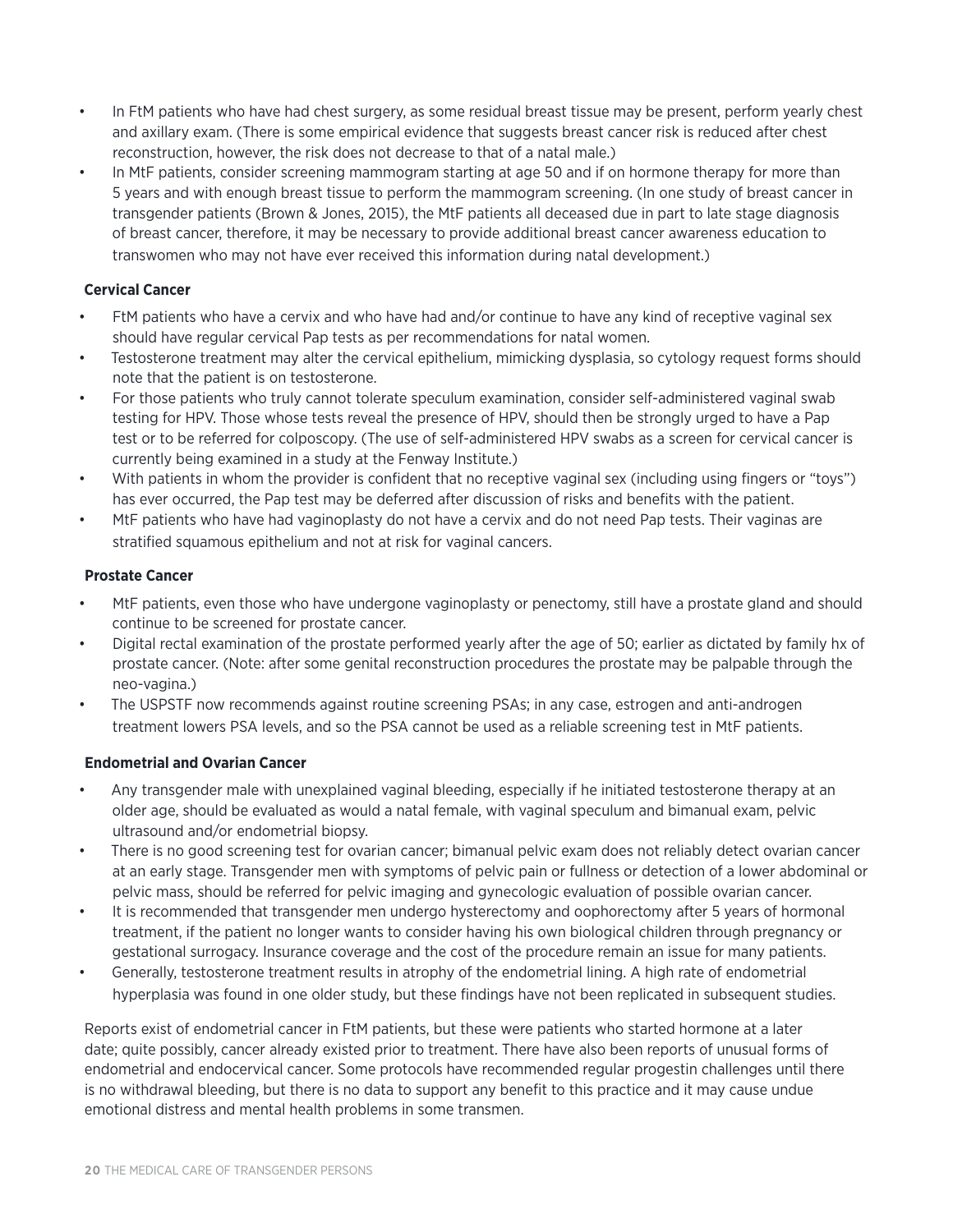Testosterone can cause polycystic changes in the ovaries of transgender males. PCOS is associated with an increased risk of endometrial cancer, but not ovarian cancer. There have been three cases of ovarian cancer reported in the literature in transgender males. It is not clear if testosterone treatment affects the rate of ovarian cancer. Some protocols have recommended yearly pelvic/uterine ultrasounds to assess the ovaries and endometrial lining, but there is no data to support such screening.

There are anecdotal reports of transgender males experiencing cramping lower abdominal/pelvic pain, sometimes quite severe, in the months following initiation of testosterone treatment. Some reports link this pain to sexual activity or orgasmic response while others seem to experience this pain without apparent antecedent. Evaluation is often unremarkable. The cause for this pain/cramping is not clear. Most cases are self-limited and will respond, at least somewhat, to NSAID therapy. Some patients may have pain that is persistent or severe enough to warrant referral to a gynecologic surgeon for possible hysterectomy.

### **Cardiovascular Health**

- Patients should be screened and managed based on their cardiac risk factors and known history of cardiac disease or thromboembolic disease.
- Screen BP at each follow up visit and screen lipids on a yearly basis.
- Aggressively address risk factors, especially smoking.
- Transdermal estrogen in low doses should be the treatment of choice in MtF patients at high risk for or with known CAD or hx of thromboembolic disease. Also consider daily low-dose aspirin therapy for tranwomen at high risk of cardiovascular disease.

*Our information on the effects of hormone treatment in transsexual patients and its impact on cardiovascular and thromboembolic disease derives largely from uncontrolled cohort studies and extrapolated data on natal male and female populations, so the quality of the evidence is low.* 

#### **Cardiovascular Risks in MtF Transwomen**

In MtF patients, reports of greatly increased risk of thromboembolic events (but not increased mortality) are generally attributed to the use of ethinyl estradiol (EE) in early treatment protocols, however a rate of thromboembolic complications in 1 to 2 % of patients are still reported in European cohorts. (This may be related to the use of cyproterone acetate, which has some thrombogenic potential, as the preferred anti-androgen in these centers.)

The smaller but significant increased risk of cardiovascular events, strokes, and related mortality recently reported in some European cohorts also appears to be related, at least in part, to past ethinyl estradiol use. The risk of thromboembolic events in these studies occurred predominantly in the first 12 months of hormone use, and decreased significantly thereafter.

The use of transdermal estradiol appears, in several studies, to be much safer than oral estrogen treatment (EE and conjugated estrogens), and, in fact, the risk of thromboembolic complications may not be increased above that of natal females with use of transdermal estradiol.

Most studies do not distinguish between EE, conjugated estrogens and estradiol when reporting findings on patients using oral preparations, so it is difficult to assess the risk of oral forms of estradiol. There is evidence that oral estradiol may have no different impact on levels of clotting factors and coagulability than transdermal estradiol. Asking patients to dissolve their estradiol tablets sublingually, may help to partially avoid the first-pass effect on the liver, and so further limit risk.

There is no good data on the use of injectable estradiol on thromboembolic or cardiovascular events. Although it avoids the first-pass effect, it may result in peak serum levels of estradiol that could incur higher risk.

Estrogen treatment and androgen blockade have mixed effects on cardiovascular risk factors. MtF patients have increased body fat, with evidence for increased insulin resistance and higher levels of circulating insulin. Blood pressure may be increased, though generally not to a clinically significant degree. HDL cholesterol is increased and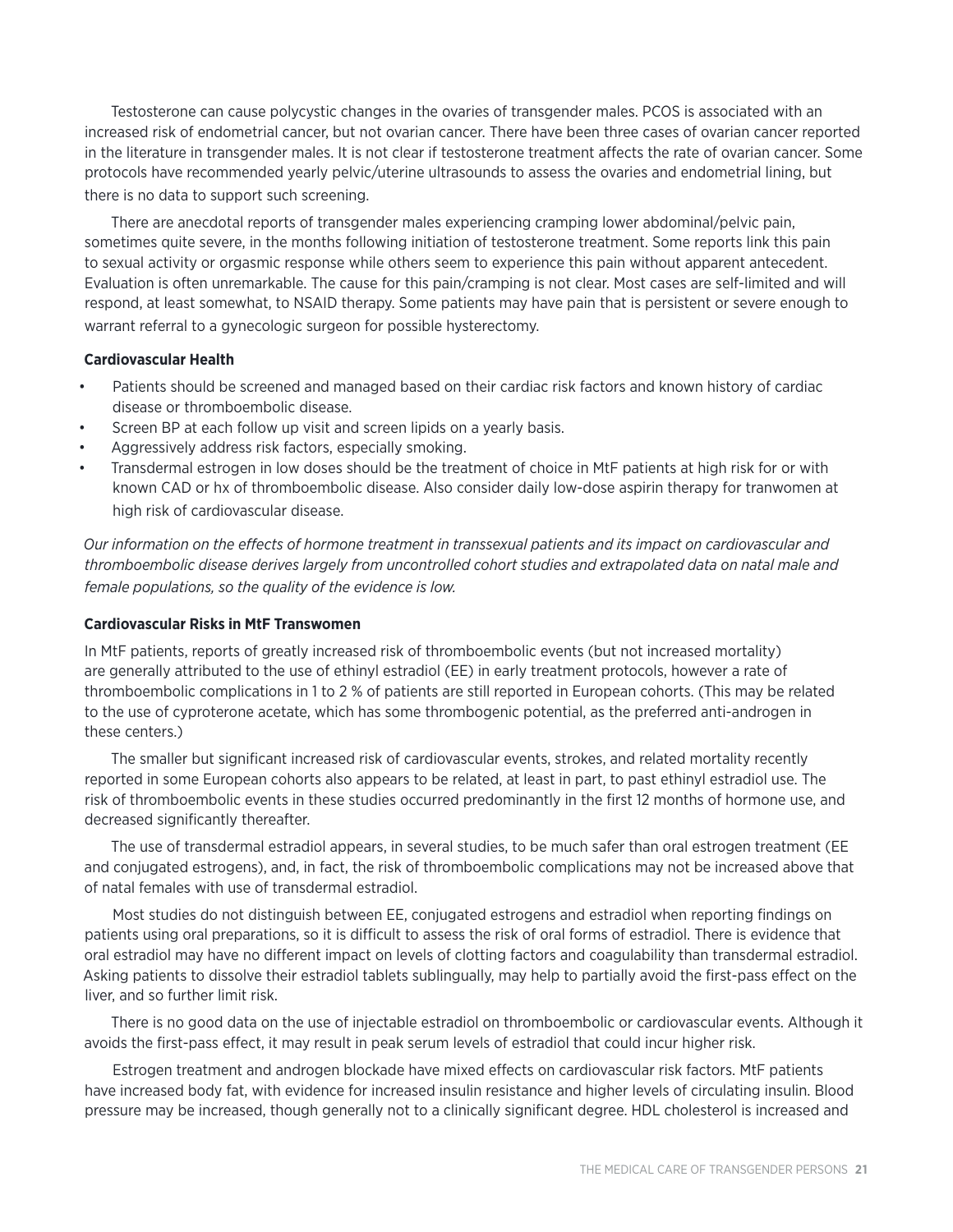LDL lowered, though the LDL may circulate in a more atherogenic form; triglycerides are increased.

In general, the number of cardiovascular events reported has been small. A 2011 report on a Swedish cohort reported twice the risk of cardiovascular mortality, but this amounted to only just more than 1 case per 1000 patient/ years. In the Dutch cohort, the increased risk of cardiovascular morbidity may be explained by the use of ethinyl estradiol, as well as higher rates of smoking and higher baseline cholesterol levels.

#### **Cardiovascular Risks in FtM Transmen**

Testosterone treatment in FtM patients is associated with increased body weight and visceral fat, some increase in insulin resistance, increased triglycerides and lowered HDL cholesterol levels, as well as possible increases in blood pressure. However, no cohort data shows increased rates of cardiovascular events or mortality.

To some degree, this may be explained by the fact that the FtM patients in these cohorts tend to be younger and healthier at baseline; it may be that we have just not yet seen the effects of testosterone on an aging transmale population.

Testosterone treatment may increase the risk of sleep apnea, which can also impact cardiovascular health.

#### **Diabetes**

• Screen yearly, especially if family history of DM. Consider screening more aggressively in FtM with a previous hx suggesting PCOS.

Estrogen has been shown to increase measures of insulin resistance.

Studies on testosterone are mixed, but also generally demonstrate increased insulin resistance. There is no data that shows increased incidence of diabetes after hormone therapy. Recent data shows increased rates of diabetes in transmales and transfemales at baseline PRIOR to initiation of hormone therapy; this may be due to higher rates of screening, however.

#### **Musculoskeletal Health**

- Consider bisphosphonate therapy in FtM patients who have other risk factors for osteoporosis or in any patient who has stopped taking hormone therapy after extended use, especially if the patient has had a gonadectomy in the past.
- Perform bone density screening:
	- » On FtM patients beginning at age 50 if on testosterone for more than 10 years
	- » On FtM patients beginning at age 60 if treated with testosterone for shorter periods
	- » MtF patients who have remained on hormone therapy and have no other risk factors DO NOT need bone densitometry screening. DO screen any MtF patient who has stopped hormone therapy after extended use.
- Testosterone treatment can cause weakening of tendons. Advise FtM patients who are beginning weight training programs to start at low weights and increase weight slowly

In most, though not all, studies that look at bone density, MtF patients on estrogen generally have been shown to have decreased measures of bone resorption and preservation of bone density.

Conflicting results have been obtained in FtM patients on testosterone. It appears that bone density may be related to the adequacy of dosing and serum testosterone levels; it is thought that the aromitization of some testosterone to estrogen is what may help to preserve bone density. Gooren has suggested that serum LH, which was shown to be inversely related to bone density, may be used to assess the adequacy of testosterone dosing.

Extended hormone therapy suppresses endogenous sex hormone production, so all transgender patients should be encouraged to continue hormone therapy indefinitely to preserve bone health.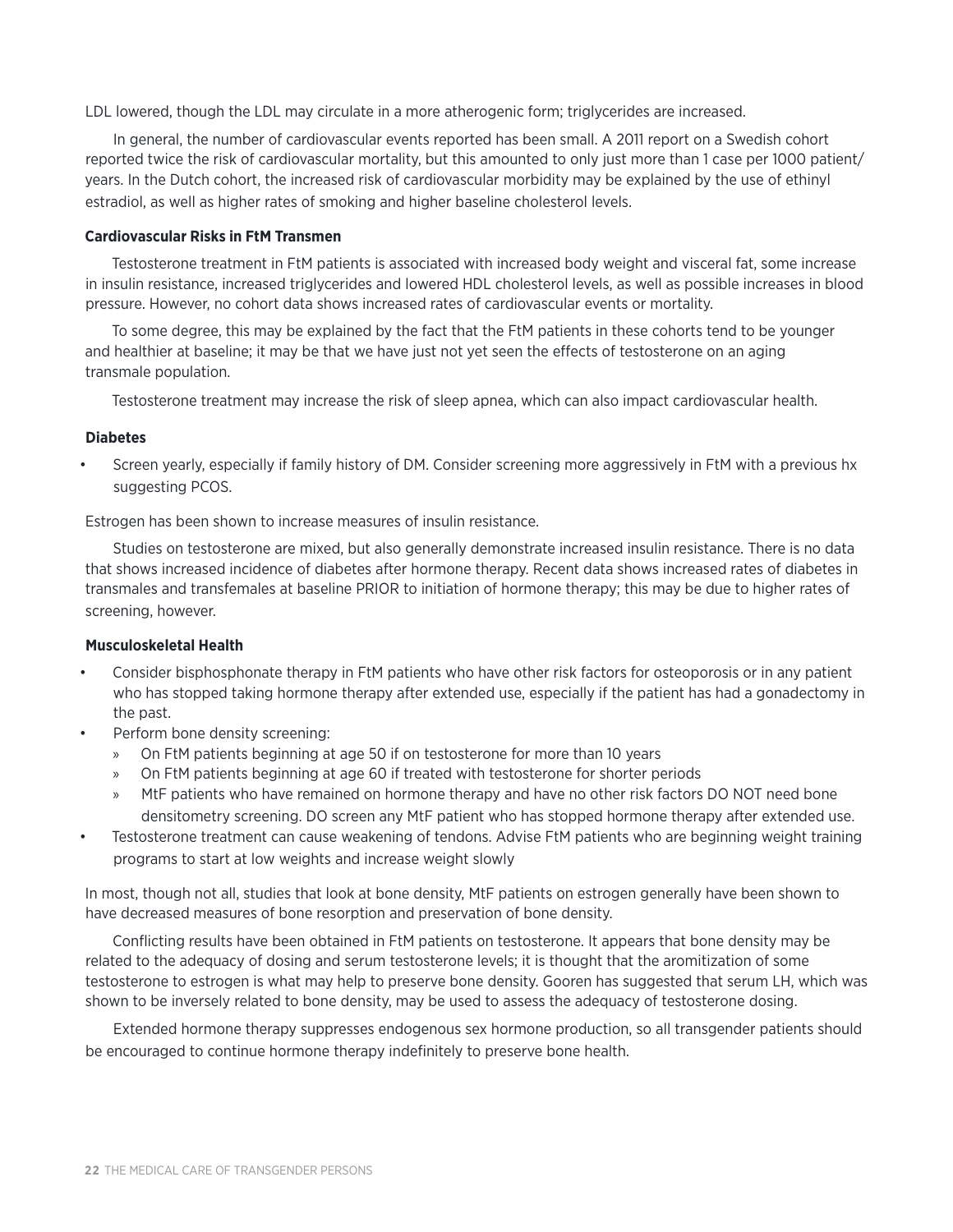### 08. **Pre- and Post-operative Care**

It is not within the scope of these protocols to provide extensive information in regard to the procedures for gender affirming surgeries. However, PCPs should have basic knowledge about these procedures in order to help counsel patients in regard to timing of surgery and anticipated pre-, peri-, and post-op course and complications.

There are currently limited surgeons who perform Sexual Reassignment Surgery/Genital Reconstructive Surgery (SRS/GRS) in this country and outside the U.S. Often patients have limited pre-operative contact with their surgeons and travel at great expense and distance to access surgery, later trying to limit the time in hospital or returning home very soon after surgery. PCPs may be asked to see patients in the pre- and post-operative period and to help manage minor post-op problems.

Gender affirming surgeries, especially genital reconstruction procedures, are major surgeries that can require rigorous pre- peri- and/or post-operative care on the part of the patient. These surgeries can be emotionally and psychologically, as well as physically, challenging. The primary care provider should not only assess the patient's physical fitness for surgery, but also help the patient to prepare emotionally and psychologically by discussing realistic expectations for surgery, including the peri- and/or post-operative care that may be necessary. The patient should be able to ensure a clean and safe living environment at least through the several weeks that will be required for wound healing.

WPATH has set out standards of care for surgery including criteria for the initiation of surgical treatments. [See appendix 9.] The patient's insurance company will generally also set out criteria that are at least as stringent as WPATH standards. Patients using insurance to cover all or parts of surgery will need to consult with their insurance company in regard to requirements for pre-authorization for surgical procedures, e.g. letters of support that must be met in order to secure approval by the insurance company for coverage. Some support through the BHS Project Assistant or the THP Patient Advocate is available to patients to coordinate and access referrals for surgical approval applications.

### Transgender Women (MtF)

### **Surgical options for transwomen may include:**

- breast augmentation
- orchiectomy
- penectomy
- vaginoplasty/vuvloplasty
- facial feminization surgery
- tracheal cartilage shave
- implants, liposuction, lipofillers

WPATH SOC states that patients should be on hormone therapy and living in the preferred gender role for one year prior to genital reconstruction procedures.

Transwomen patients should be counseled to wait for at least 2 years after initiating hormone therapy before undergoing breast augmentation. This will allow proper sizing and contouring of the breast.

In consideration of the potentially increased risk of thromboembolism, oral or transdermal estrogen is usually stopped 2 weeks prior to surgery; intramuscular estrogen is stopped 4 weeks prior. Estrogen therapy is usually resumed one to three weeks following surgery when the patient is ambulating adequately.

Post-orchiectomy, with or without other surgical procedures, patients will no longer require androgen blocking agents, spironolactone or finasteride.

Many patients, especially older patients and those with increased cardiovascular risk, can safely and comfortably decrease their estrogen doses (to one half the pre-op dose) after orchiectomy. It is recommended that patients continue estrogen indefinitely, though, in order to preserve bone health.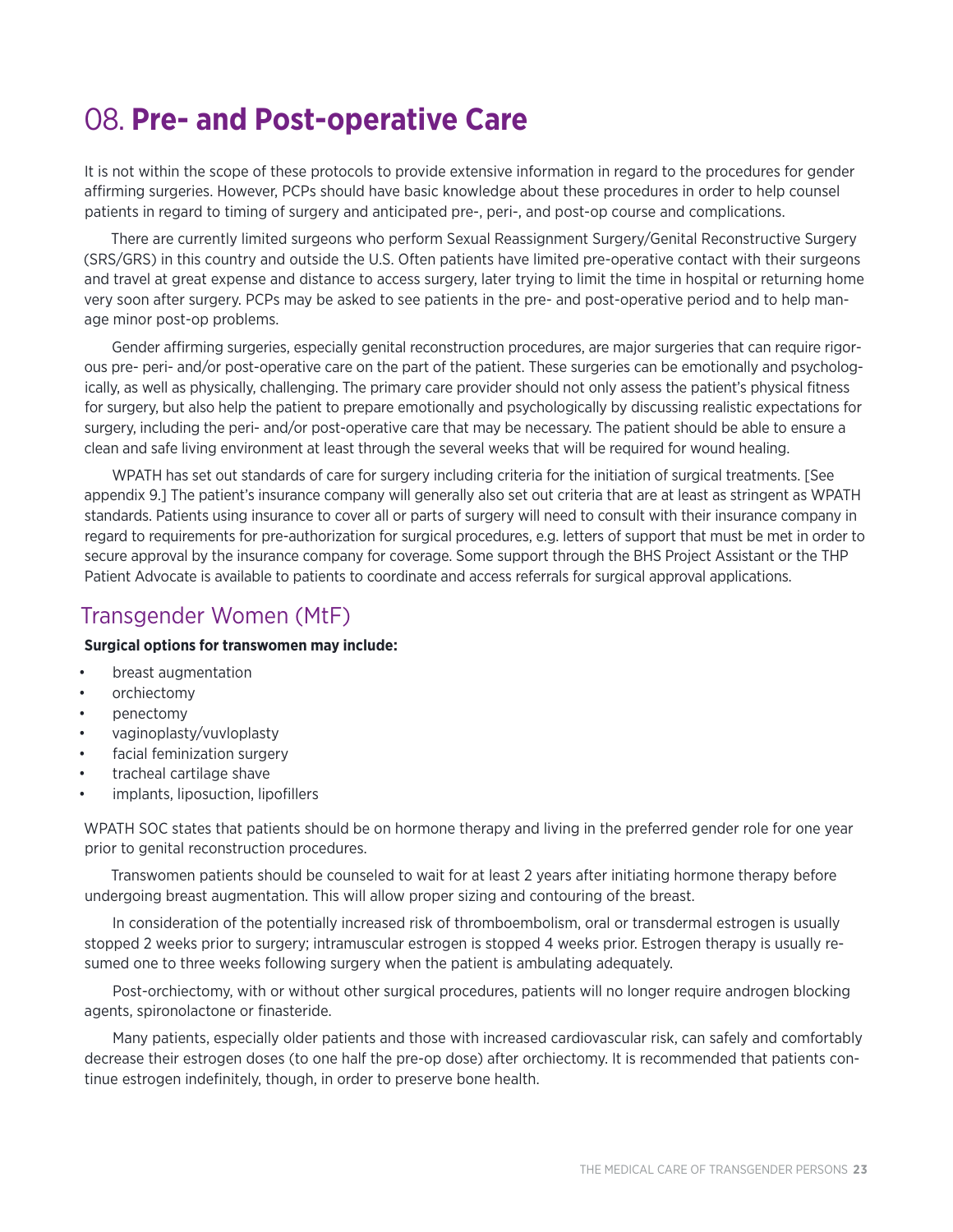Some patients, especially younger women, may experience symptoms related to the loss of testosterone (fatigue, decreased libido, etc.); serum testosterone levels are generally undetectable in these patients. Supplementation with very small doses of testosterone or with Estratest (esterified estrogen + methyl testosterone, 0.625/1.25mg or 1.25/2.5 mg taken orally each day) may improve symptoms.

The neo-vagina requires regular self-dilating in order to maintain its depth and patency. Beginning three to four weeks post-operatively, patients will be asked to dilate two to four times a day for the first several weeks, and then gradually reduce to once a day through the first few months post-operatively. Most surgeons recommend continuing regular dilation once or twice a week, indefinitely, even if the patient has regular penetrative penile-vaginal sex with a partner. Each surgeon will provide the patient with their own particular instructions for dilation.

A yellow or brownish vaginal discharge may be expected for up to 4 weeks post-operatively after vaginoplasty. Thereafter, brownish discharge or bleeding is usually due to granulation tissue along the incision lines. The primary care provider may use a speculum to visualize residual granulation tissue. Silver nitrate can be used to gently cauterize the granulation tissue usually with good effect.

Fistulas and wound infections may occur as distant complications of surgery. Partial wound dehiscence is not uncommon and generally heals in by secondary intent with acceptable aesthetic results.

The neovagina is most often constructed from the skin of the penis. Therefore, the lining of the vagina is squamous epithelium rather than mucosal. (Alternatively and less commonly, a section of bowel may be used as the neovagina.) A white discharge and some odor may be due to the sloughing of squamous epithelial cells. Patients who are bothered by this may use a dilute vinegar and water douche.

The pH and flora of the neovagina differs greatly from that of the mucosal natal vagina. There are no lactobacilli. Yeast infections are rare. Symptoms of bacterial vaginosis may occur; if it is necessary to treat, vaginal clindamycin is the treatment of choice.

A second procedure, labioplasty, may be performed to refine and augment the labia and/or clitoral hood. This procedure is not uniformly necessary or desired.

### Transgender Men (FtM)

### **Surgical options for transmales may include:**

- Mastectomy
- Chest reconstruction
- Hysterectomy/salpingo-oophorectomy
- **Metoidioplasty**
- **Urethroplasty**
- Clitoral free-up
- **Phalloplasty**
- Vaginectomy
- **Scrotoplasty**
- Implants (e.g., testicular, erectile), liposuction, lipofillers

Most patients will desire chest reconstruction if cost can be negotiated. WPATH SOC do not require hormonal therapy as a criteria for chest surgery; some insurance companies will require a proscribed amount of time on hormone therapy or an explanation for absence of CSHT and the primary care provider may be able to attest that hormone therapy is not indicated.

Chest reconstruction is generally done with bilateral pectoral incisions and transplantation of the nipples. The nipple thus loses erotic sensation. Transmen with small breasts may be able to undergo a keyhole procedure that preserves the nerve supply to the nipple and erotic sensation.

Post-operative seromas and hematomas are not uncommon. Chest reconstruction is often done as out-patient/ambulatory surgery and patients are commonly sent home the same day. Drains are inserted post-operatively and general-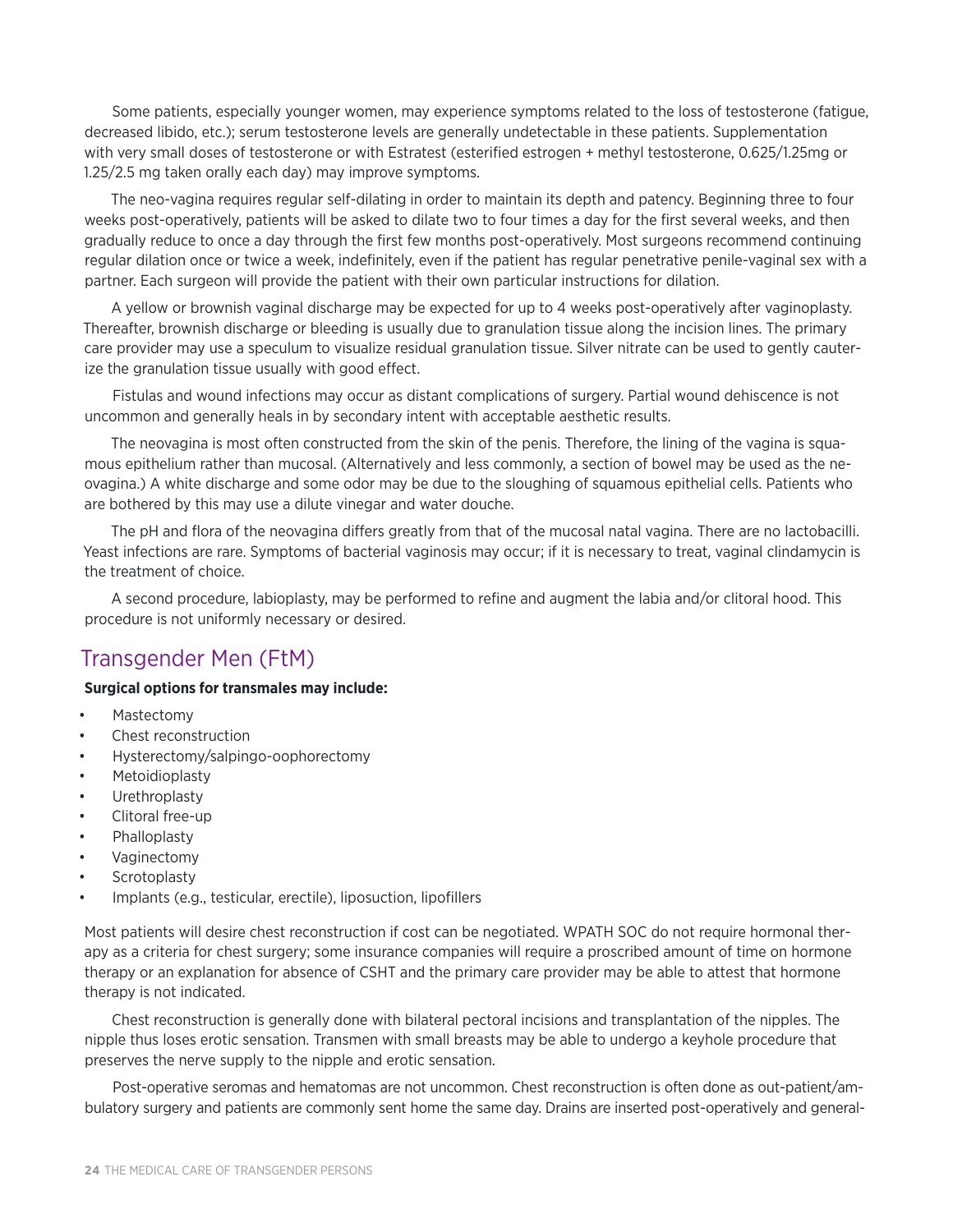ly need to be removed within 10 days after the patient returns home. A patient may require that a drain be left in place a bit longer. Drains may be removed at the primary care provider's office. This is generally a very simple procedure.

It is fairly common that pectoral incisions will require revision and resection of dog ears at the ends of the incisions where the drains have been secured and after they are removed. Many surgeons include the cost of this revision in their initial fees though this may not be the case with MA insurance coverage laws and may require a secondary authorization petition. Some transmen experience the necrosis and loss of nipple grafts or discoloration of grafts post-surgically and these care situations will need to be managed in consultation with the surgeon.

WPATH SOC require a year of hormone therapy prior to any genital reconstruction surgery. MA insurance carriers will require multiple referral letters to pre-authorize GRS, and these may be coordinated through the BHS Project Assistant or the THP Patient Advocate.

Hysterectomy/salpingo-oopherectomy (TAH-BSO) may be covered by health insurance benefits when there is medical necessity established. In MA, medical necessity may be established through the diagnosis of gender dysphoria. Post-surgical healing and management of a TAH-BSO procedure is the same in a transmale as a natal female.

Urinary tract infections and urethral fistulas and constrictions are not uncommon after metoidioplasty or phalloplasty with urethral lengthening. Consultation with the operating surgeon or a urologist familiar with treating transmen is often necessary.

With phalloplasty, in addition to the neophallus surgical site, one or more donor sites from tissue grafting may also need to be managed for post-operative care and wound healing. The patient may have nerve impairment or permanent loss of protective sensation in the donor sites and/or in the neophallus depending on the particular GRS procedure used.

Typically a TAH-BSO is performed prior to or along with metoidioplasty or phalloplasty, but this is not always the case. A patient with apparent male genitalia may thus still retain their uterus and cervix or ovaries. These natal organs need to receive routine and preventative care if they are still intact. The provider may need to ask directly about which organs may have been retained in any GRS procedure.

Vaginectomy/Colpoclesis is performed by some by some but not all GRS surgeons as part of a metaoidioplasty or phalloplasty. Wound healing and care may be difficult for some patients post-operatively due to the location of the wound and possibly as a result of flexibility or access complicating factors for the patient to reach the area for adequate care.

Scrotoplasty may include surgically implanted tissue expanders. The pt may require the PCP or nursing staff to inject sterile saline solution into these expanders weekly until the next stage of GRS may be completed and testicular implants placed.

Testicular implants may erode through the skin and be extruded by the body. The patient and provider may need to consult with the surgeon to manage the wound and to plan for corrective surgery.

Erectile implants in a neo-phallus (phalloplasty) may not be able to be placed for a year or more after the last GRS procedure has healed. The primary care provider may need to continue to assist the patient with new referrals for this device and in subsequent post-operative care. Some transmen experience the extrusion of the erectile implant from the neo-phallus over time and possible tissue breakdown or problems with the erectile device may need to be monitored in routine medical visits.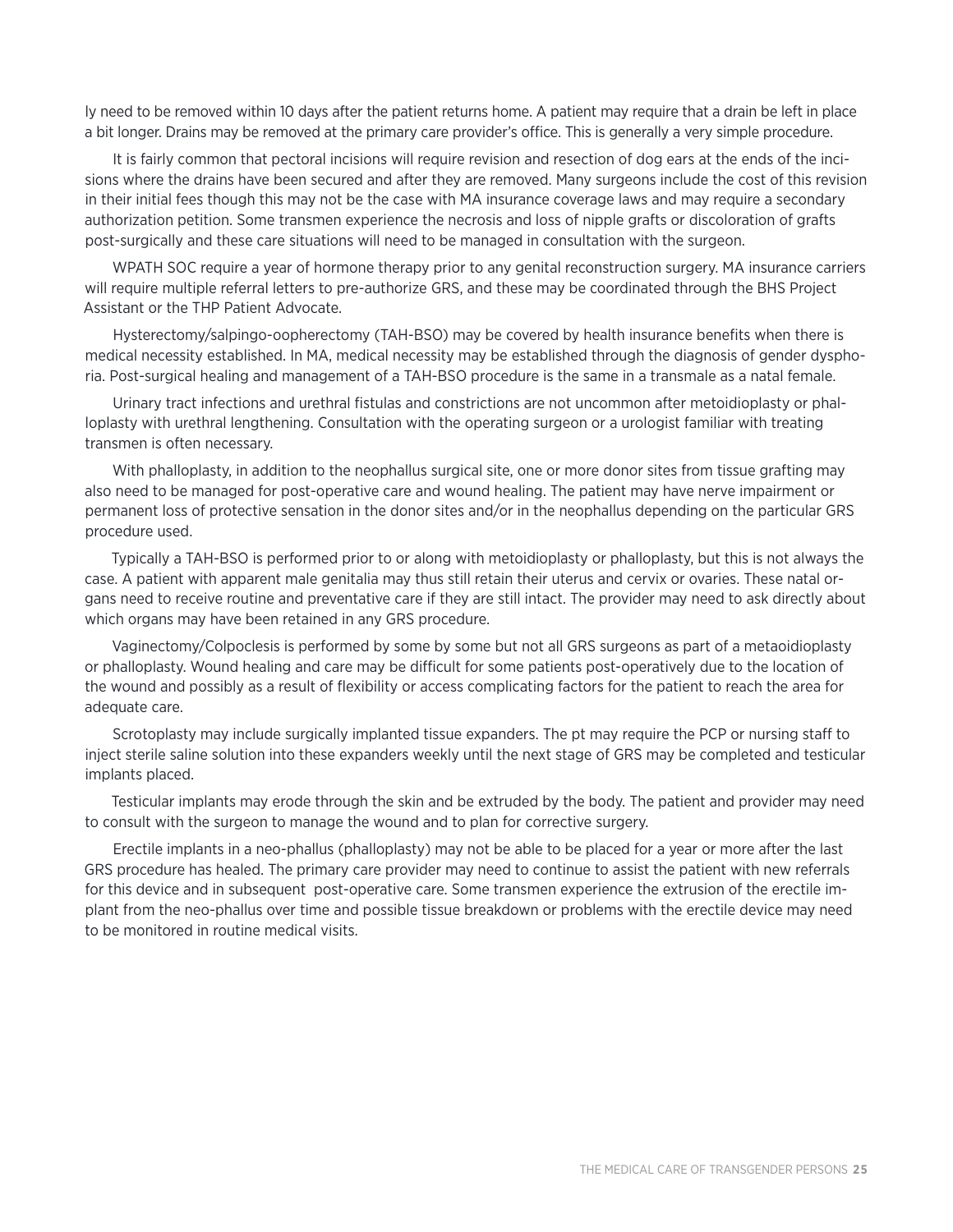## 09. **Appendices**

| Combined hormone consent forms for feminizing and masculinizing hormone therapy and consent regarding<br>fertility options (Note: these are available in both English and Spanish and can be downloaded from<br>fenwayhealth.org/transhealth) |  |
|-----------------------------------------------------------------------------------------------------------------------------------------------------------------------------------------------------------------------------------------------|--|
|                                                                                                                                                                                                                                               |  |
| Chart briefly displaying options for feminizing hormones, chart briefly displaying options for masculinizing hormones                                                                                                                         |  |
|                                                                                                                                                                                                                                               |  |
| Charts detailing the onset and timing of masculinizing and feminizing therapy                                                                                                                                                                 |  |
|                                                                                                                                                                                                                                               |  |
| Potential side effects and complications of hormone therapy                                                                                                                                                                                   |  |
|                                                                                                                                                                                                                                               |  |
| World Professional Association for Transgender Health SOC criteria for initiation of surgery                                                                                                                                                  |  |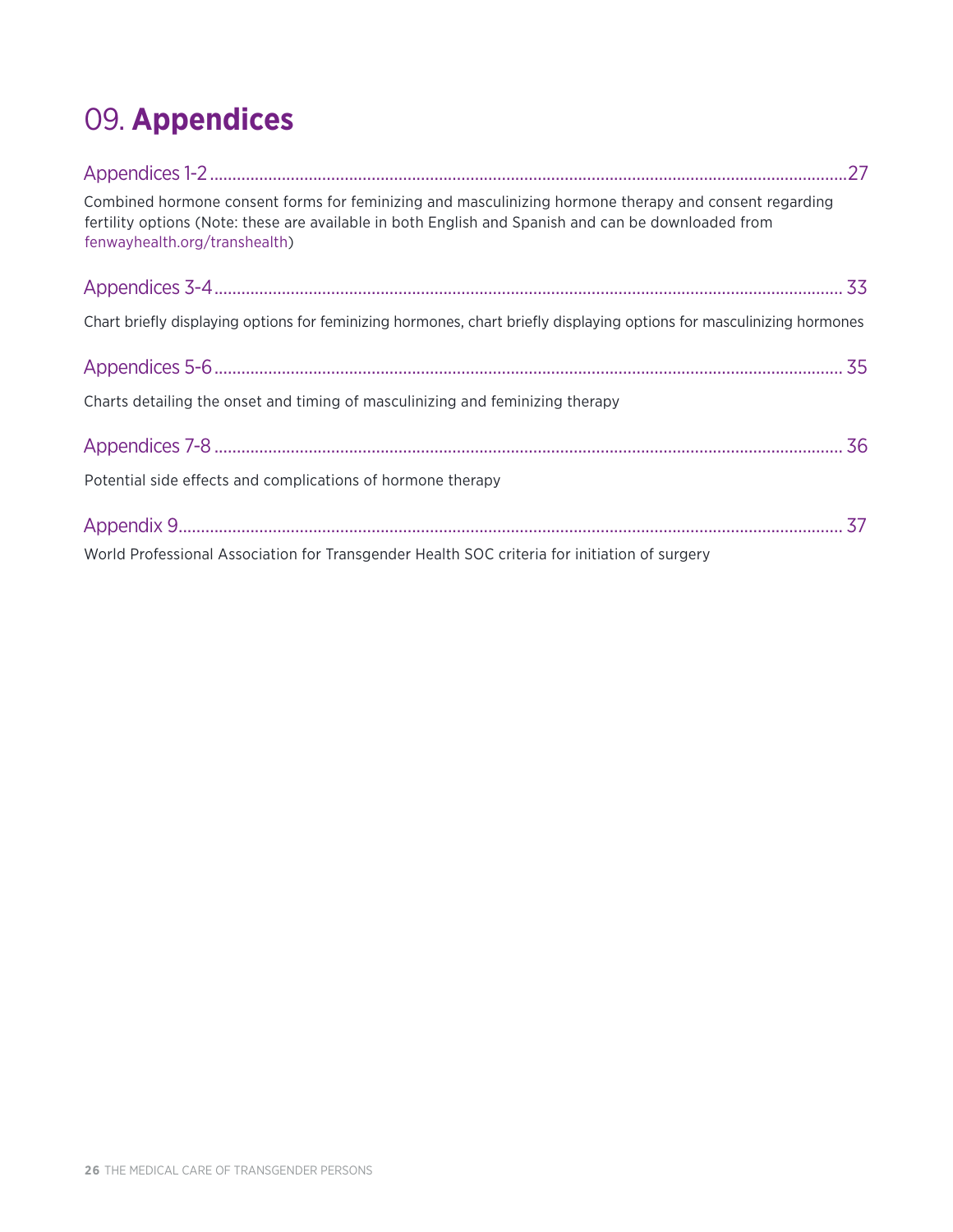## A1. **Informed Consent Form**

### **Informed Consent for Feminizing Hormone Therapy**

The use of hormone therapy for gender transition/affirmation is based on many years of experience treating trans persons. Research on hormone therapy is providing us with more and more information on the safety and efficacy of hormone therapy, but all of the long-term consequences and effects of hormone therapy may not be fully understood.

This informed consent asks you to consider the expected benefits of hormone therapy and the possible side effects of hormone therapy, so that you can decide, with your medical provider, if hormone therapy is right for you. By signing this form, you are stating that you have discussed the risks and benefits with your medical provider or a member of the medical team and that you understand how these benefits and risks apply to you personally.

Androgen (testosterone) blockers are used to decrease the amount and/or block the effect of testosterone on and reduce the male features of the body.

Estrogen (usually estradiol) is used to feminize the body; estrogens can also decrease the amount and effect of testosterone. Your medical provider will determine the form of estrogen (pills, patches, gels or shots) and the dose that is best for you based on your personal needs and wishes, as well as considering any medical or mental health conditions you might have.

Each individual person responds to hormone therapy differently, and it is difficult to predict how each person will respond. You agree to take the androgen blockers and/or the estrogen only as prescribed and to discuss your treatment with your medical provider before making any changes.

This consent form uses some medical terms and words for body functions and parts. If you do not understand a word or term, please talk to your provider about this.

### **The Expected Effects of Feminizing Hormone Therapy**

The feminine changes in the body may take several months to become noticeable and usually take up to 3 to 5 years to be complete.

### **Changes that will be PERMANENT; they will not go away, even if you decide to stop hormone therapy:**

- » Breast growth and development. Breast size varies,in all women; breasts can also look smaller if you have a broader chest.
- » The testicles will get smaller and softer
- » The testicles will produce less sperm and you will become infertile (unable to get someone pregnant); how long this takes to happen and become permanent varies greatly

### **Changes that are NOT PERMANENT and will likely reverse if hormone therapy is stopped:**

- » Loss of muscle mass and decreased strength, particularly in the upper body
- » Weight gain. If you gain weight, this fat will tend to go to the buttocks, hips and thighs, rather than the abdomen and mid-section, making the body look more feminine
- » Skin will become softer and acne may decrease
- » Facial and body hair will get softer and lighter and grow more slowly; usually, this effect is not sufficient, and most women will choose to have other treatments (electrolysis or laser therapy) to remove unwanted hair
- » Male pattern baldness of the scalp may slow down or stop, but hair will generally not regrow
- » Reduced sex drive
- » Decreased strength of erections or inability to get an erection. The ejaculate will become thinner and watery and there will be less of it.
- » Changes in mood or thinking may occur; you may find that you have an increased emotional reactions to things. The effects of hormones on the brain are not fully understood. Some persons find that their mental health improves after starting hormone therapy.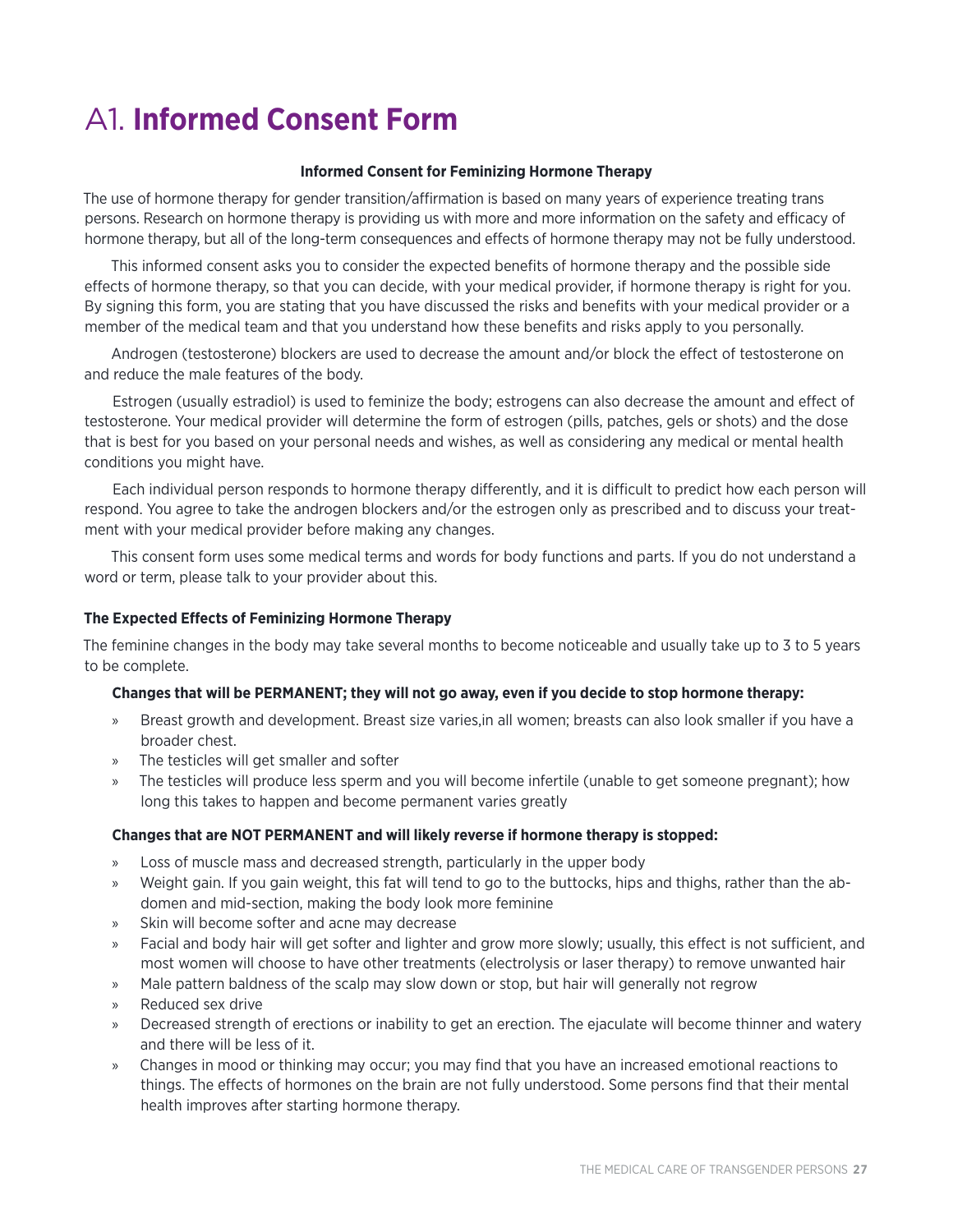Hormone therapy will not change the bone structure of the face or body; your Adam's apple will not shrink; the pitch of your voice will not automatically change. If necessary, other treatments are available to help with these things.

I have questions about the possible effects of hormone therapy.

My medical provider or a member of the medical team has answered my questions about the effects of hormone therapy.

### **The Risks and Possible Side Effects of Estrogen Therapy**

- » Loss of fertility (unable to get someone pregnant). Even after stopping hormone therapy, the ability to make healthy sperm may not come back. How long this takes to become permanent is difficult to predict. Some persons choose to bank some of their sperm before starting hormone therapy. Because the effect on sperm is hard to predict, if you have penetrative sex with a natal female partner, you or your partner should still use birth control (e.g. condoms).
- » Increased risk of developing blood clots; blood clots in the legs or arms (DVT) can cause pain and swelling; blood clots to the lungs (pulmonary embolus) can interfere with breathing and getting oxygen to the body; blood clots in the arteries of the heart can cause heart attacks; blood clots in the arteries of the brain can cause a stroke. Blood clots to the lungs, heart or brain could result in death.
- » Possible increased risk of having cardiovascular disease, a heart attack or stroke. This risk may be higher if you smoke cigarettes, are over 45, or if you have high blood pressure, high cholesterol, diabetes or a family history of cardiovascular disease.
- » Possible increase in blood pressure; this might require medication for treatment.
- » Possible increased risk of developing diabetes
- » Nausea and vomiting (like morning sickness in a pregnant woman), especially when starting estrogen therapy
- » Increased risk of gallbladder disease and gallstones
- » Changes in blood tests for the liver; estrogen may possibly contribute to damage of the liver from other causes
- » May cause or worsen headaches and migraines
- » May cause elevated levels of prolactin ( a hormone made by the pituitary gland); a few persons on estrogen for hormone therapy have developed prolactinomas, a benign tumor of the pituitary gland that can cause headaches and problems with vision and cause other hormone problems
- » May worsen depression or cause mood swings
- » May increase the risk of breast cancer. The risk is probably higher than in natal men but lower than in natal women; the risk probably is related to how long you take estrogen therapy.

### **The Risks and Possible Side Effects of Androgen Blockers (Spironolactone)**

- » Increased urine production and needing to urinate more frequently; possible changes in kidney function
- » A drop in blood pressure and feeling lightheaded
- » Increased thirst
- » Increase in the potassium in the blood and in your body; this can lead to muscle weakness, nerve problems and dangerous heart arrhythmias (irregular heart rhythm)

\_\_\_\_ I have questions about the risks of hormone therapy.

My medical provider or a member of the medical team has answered my questions about the risks of hormone therapy.

I would like to discuss ways to help me quit smoking.

### **You understand that**

Smoking may greatly increase the risks of taking hormone therapy, especially the risk of blood clots and cardiovascular disease. If you smoke, you should try to cut back or quit. If you have other risks for blood clots or cardiovascular disease, your provider may ask you to quit smoking before you start on hormone therapy.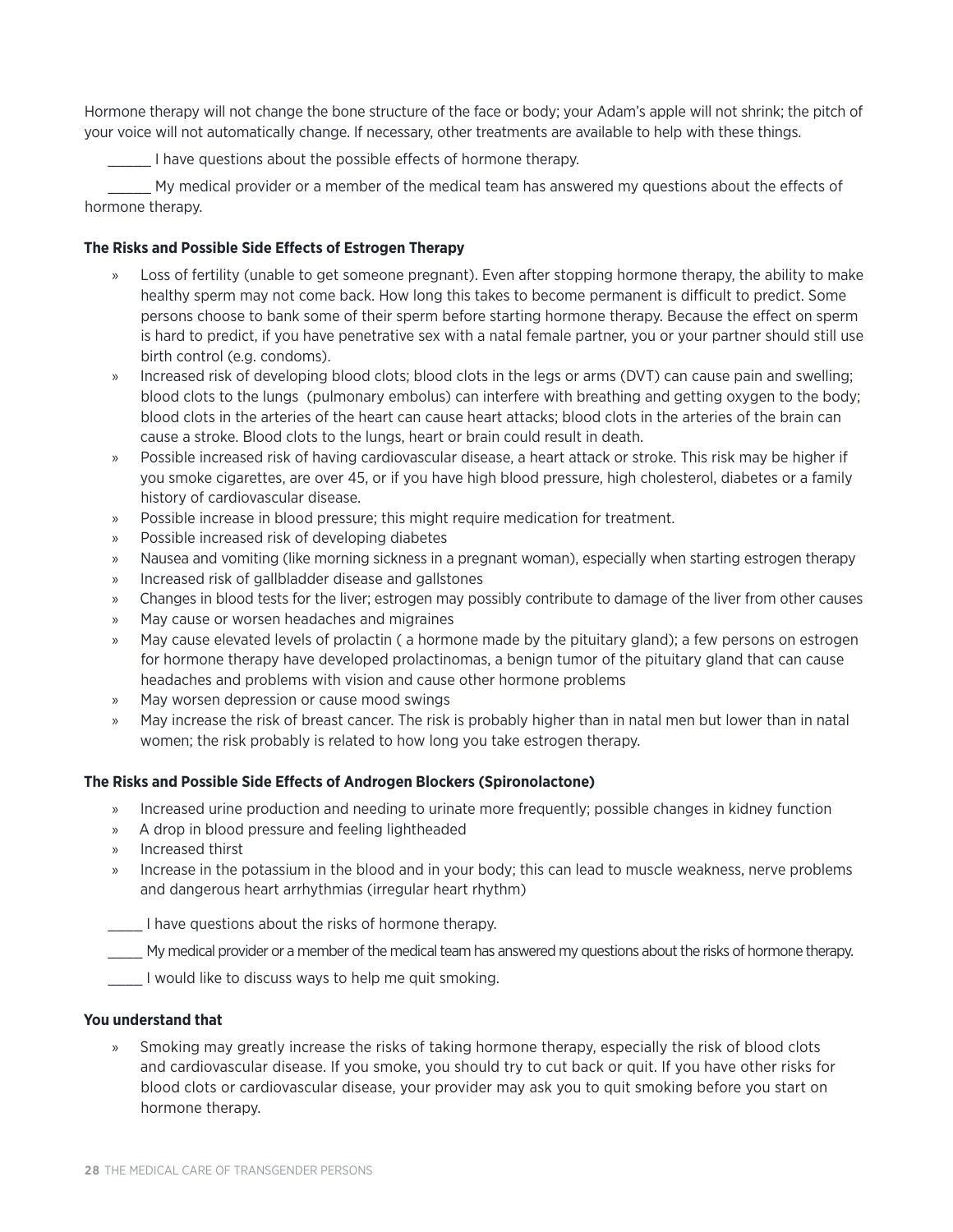- » Taking estrogen in doses that are higher than recommended by your doctor will increase your risk of side effects and may not produce better feminizing effects.
- » You will need to stop taking hormones for a few weeks before and after any surgery.
- » Treatment with estrogen is expected to be lifelong; suddenly stopping estrogen treatment after you have been on it for a long time may have negative health effects
- » You may choose to stop taking hormone therapy at any time or for any reason. You are encouraged to discuss this decision with your medical provider.
- » Your provider may decrease the dose of estrogen or androgen blockers or stop prescribing hormone therapy because of medical reasons and/or safety concerns; you can expect that the medical provider will discuss the reasons for all treatment decisions with you.
- » Hormone therapy is not the only way that a person may appear more feminine and live as a female; your medical provider and/or a mental health provider can help you think about these other options.

### **You agree to**

- » Take androgen blockers and/or estrogens only at the dosage and in the form that your medical provider prescribes.
- » Inform your medical provider if you are taking or start taking any other prescription drugs, dietary supplement, herbal or homeopathic drugs, or street drugs or alcohol so that you can discuss possible interactions with and effects on your hormone treatment
- » Inform your medical provider of any new physical symptoms or any medical conditions that may develop before or while you are taking hormone therapy and discuss the evaluation of these conditions; inform your provider if you think you are having bad side effects from the medications.
- » Keep regular follow up appointments; this may include appointments for mammograms and prostate exams
- » Have regular monitoring blood testing done; your provider will discuss with you what tests are necessary in order to monitor for potential harmful effects and to ensure that your hormone therapy is safe and effective

\_\_\_\_ I have questions about my rights and responsibilities with taking hormone therapy

My medical provider has discussed my questions and concerns with me

By signing this form you acknowledge that you have adequate information and knowledge to be able to make a decision about hormone therapy and that you understand the information your medical provider has given you. Based on this information:

| choose to begin estrogen<br>do not want to begin hormone therapy | I choose to begin taking androgen blockers |
|------------------------------------------------------------------|--------------------------------------------|
| Patient's name on health insurance                               | Patient's preferred name, if different     |
| Patient signature                                                | Date                                       |
| Provider name                                                    | Date                                       |
| Provider signature                                               | Date                                       |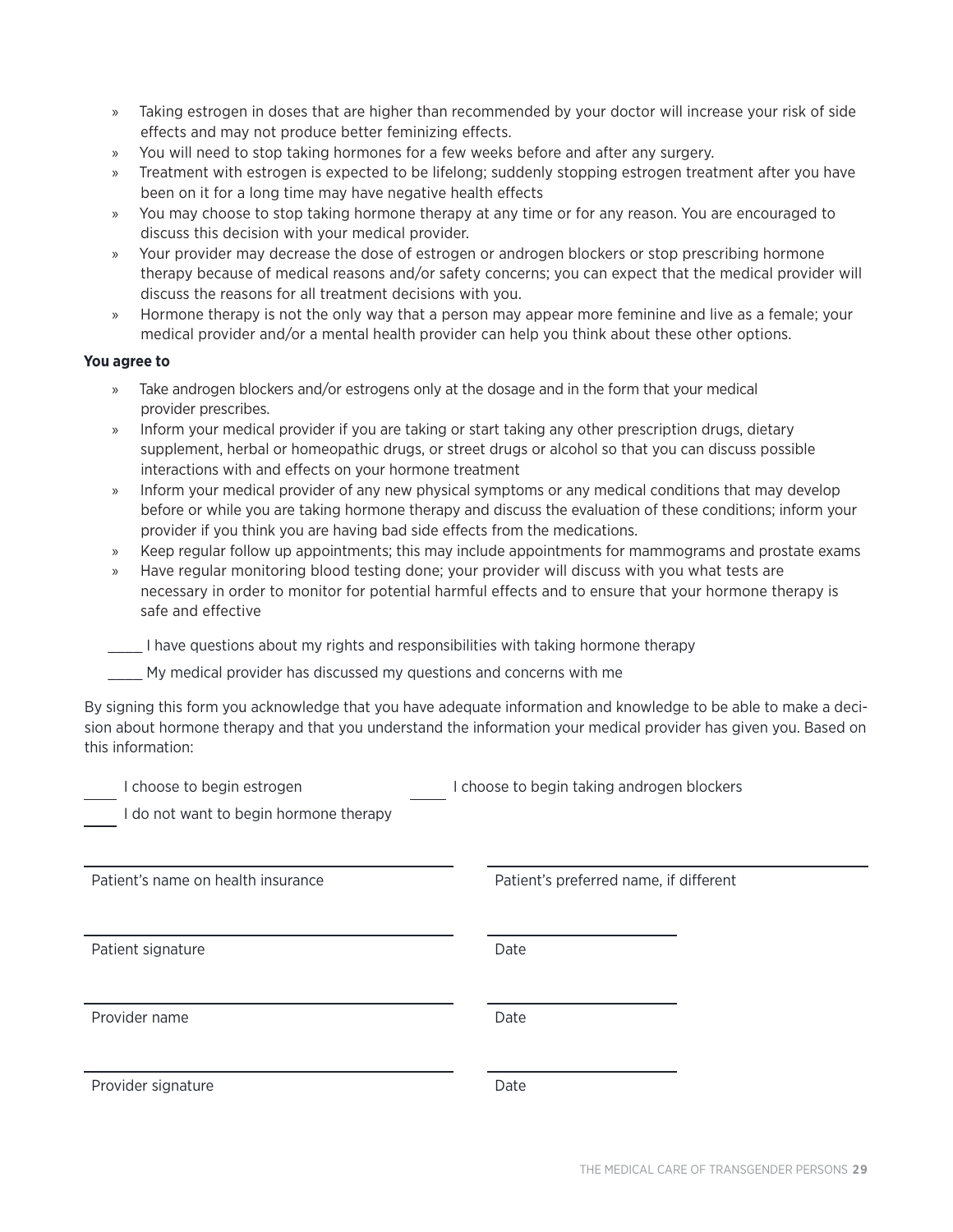## A2. **Informed Consent Form**

#### **Informed Consent for Masculinizing Hormone Therapy**

The use of hormone therapy for gender transition/affirmation is based on many years of experience treating trans persons. Research on hormone therapy is providing us with more and more information on the safety and efficacy of hormone therapy, but all of the long-term consequences and effects of hormone therapy may not be fully understood.

This informed consent asks you to consider the expected benefits of hormone therapy and the possible side effects of hormone therapy, so that you can decide, with your medical provider, if hormone therapy is right for you. By signing this form, you are stating that you have discussed the risks and benefits with your medical provider or a member of the medical team and that you understand and accept how these apply to you personally.

Testosterone is used to masculinize the body, to reduce the female features and increase the masculine features. Your medical provider will determine the form of testosterone (shots, gels or creams, patches, implanted pellets) and the dose that is best for you based on your personal needs and wishes, as well as any medical or mental health conditions you might have. Each individual person responds to testosterone differently, and it is difficult to predict how each person will respond. You agree to take the testosterone only as prescribed and to discuss your treatment with your doctor before making any changes.

### **The Expected Effects of Testosterone Therapy**

The masculine changes in your body may take several months to become noticeable and usually take 3 to 5 years to be complete.

#### **Changes that will be PERMANENT; they will not go away, even if you decide to stop testosterone treatment:**

- » The pitch of your voice becomes deeper
- » Increased growth, thickening and darkening of hair on the body
- » Growth of facial hair
- » Possible hair loss at the temples and crown of the head (male pattern baldness) with possible complete baldness
- » Increase in the size of the clitoris/phallus

#### **Changes that are NOT PERMANENT and will likely reverse if testosterone treatment is stopped:**

- » Menstrual periods will stop, usually within a few months of starting testosterone
- » Possible weight gain. If you gain weight, this fat will tend to go to the abdomen and mid-section, rather than the buttocks, hips and thighs, making the body look more masculine.
- » Increased muscle mass and upper body strength
- » Possible feeling of more physical energy
- » Skin changes, including acne that may be severe
- » Increased sex drive
- » Changes in mood or thinking may occur; you may find that you have a decreased emotional reaction to things and possible increased feelings of anger or aggression. Some persons find that their mental health improves after starting hormone therapy. The effects of hormones on the brain are not fully understood.

\_\_\_\_ I have questions about the possible effects of testosterone

\_\_\_\_ My medical provider or member of the medical team has answered my questions about the effects of testosterone

#### **The Risks and Possible Side Effects of Testosterone Therapy**

» Possible loss of fertility; you may not be able to get pregnant after being on testosterone therapy for some time; how long this might take to be a permanent effect is unknown. Some persons choose to harvest and bank eggs before starting on testosterone therapy.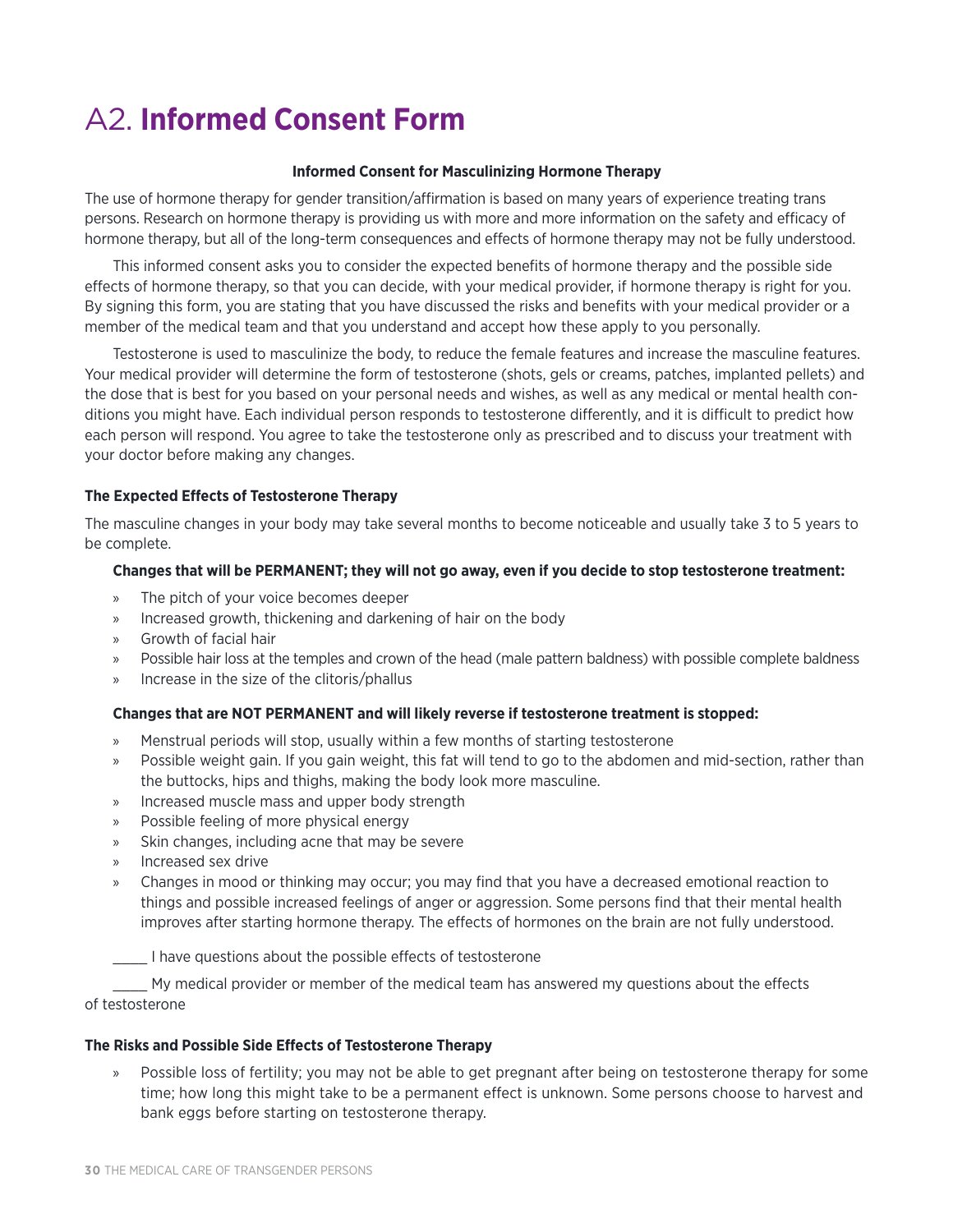- » Testosterone is not reliable birth control, however. Even if your periods stop, you could get pregnant; if you are having penetrative sex with a natal male partner, you should discuss using some form of birth control with your medical provider.
- » If you do get pregnant while taking testosterone, the high levels of testosterone in your system may cause harm and even death to the developing fetus
- » Other effects of testosterone on the ovaries and on developing eggs are not fully known
- » Some trans men, after being on testosterone for a number of months, may develop pelvic pain; often this will go away after some time, but it may persist; the cause of this is not known
- » The lining of the cervix and walls of the vagina may become more dry and fragile; this may cause irritation and discomfort; it also may make you more susceptible to sexually transmitted infections and HIV if you have unprotected penetrative sex
- » The effects on the risk of breast, uterine and ovarian cancer is not known
- » Possible changes in cholesterol, higher blood pressure and other changes to the body that might lead to an increased risk of cardiovascular disease (heart attacks, strokes and blockages in the arteries)
- » Possible changes in the body that might increase the risk of developing diabetes
- » Increased appetite and increased weight gain from both muscle and fat
- » Increased risk of sleep apnea (breathing problems while you are sleeping)
- » Possible abnormalities in blood tests for the liver; possible worsening of damage to the liver from other causes
- » An increase in the hemoglobin and hematocrit (the number of red blood cells); if this increases to levels higher than is normal in males, it may cause problems with circulation, such as blood clots, strokes and heart attacks
- » Increased sweating
- » Weakening of tendons and increased risk of injury
- » Possible worsening or triggering of headaches and migraines
- » Possible increase in frustration, irritability or anger ; possible increased aggression and worsened impulse control
- » Possible worsening of bipolar disorder, schizophrenia and psychotic disorders or other unstable moods
- I have questions about the risk of testosterone treatment
- \_\_\_\_ My medical provider of a member of the medical team answered my questions about the risks of testosterone
	- \_\_\_\_ I would like to discuss ways to help me quit smoking

### **You understand**

- Smoking cigarettes may increase some of the risks of taking testosterone therapy
- » Taking testosterone in doses that are higher than recommended will increase the risks of testosterone treatment; higher doses will not necessarily work better to masculinize the body; in fact, abnormally high amounts of testosterone can be converted to estrogen that may interfere with masculinization
- » Testosterone treatment is expected to be lifelong; suddenly stopping testosterone after a long time on the medication may have negative health effects
- » You may choose to stop hormone therapy at any time and for any reason. You are encouraged to discuss this decision with your medical provider.
- » Your provider may decrease the dose of testosterone or stop prescribing testosterone because of medical reasons and/or safety concerns; you can expect that the medical provider will discuss the reasons for all treatment decisions with you.
- » Hormone therapy is not the only way that a person may appear more masculine and live as a male; your medical provider and/or a mental health provider can help you think about these other options

### **You agree to**

- Take testosterone only at the dosage and in the form that your medical provider prescribes.
- Inform your medical provider if you are taking or start taking any other prescription drugs, dietary supplements, herbal or homeopathic drugs, or street/recreational drugs or alcohol so that you can discuss possible interactions with and effects on your hormone treatment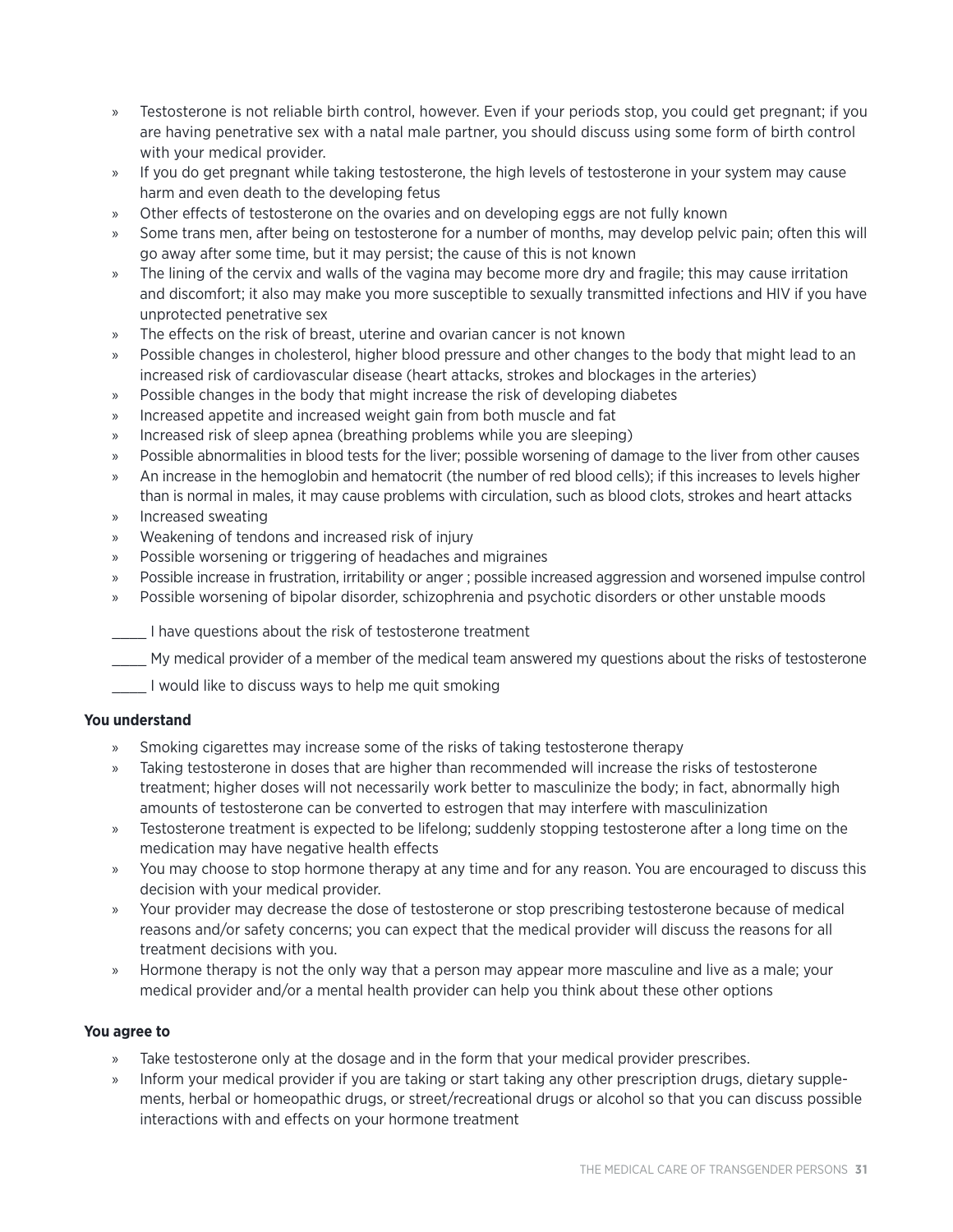- » Inform your medical provider of any new physical symptoms or any medical conditions that may develop before or while you are taking testosterone and discuss the evaluation of these conditions; inform your provider if you think you are having bad side effects from the testosterone
- » Keep regular follow up appointments; this may include appointments for Pap smears, pelvic exams and mammograms
- » Have regular monitoring blood testing done; your provider will discuss with you what tests are necessary in order to monitor for potential harmful effects and to ensure that your testosterone treatment is safe and effective

\_\_\_\_ I have questions about my rights and responsibilities with taking hormone therapy.

\_\_\_\_ My medical provider has discussed my questions and concerns with me.

By signing this form you acknowledge that you have adequate information and knowledge to be able to make a decision about hormone therapy and that you understand the information your medical provider has given you. Based on this information:

| I choose to begin testosterone therapy | I do not want to begin testosterone therapy |
|----------------------------------------|---------------------------------------------|
| Patient's name on health insurance     | Patient's preferred name, if different      |
| Patient signature                      | Date                                        |
| Provider name                          | Date                                        |
| Provider signature                     | Date                                        |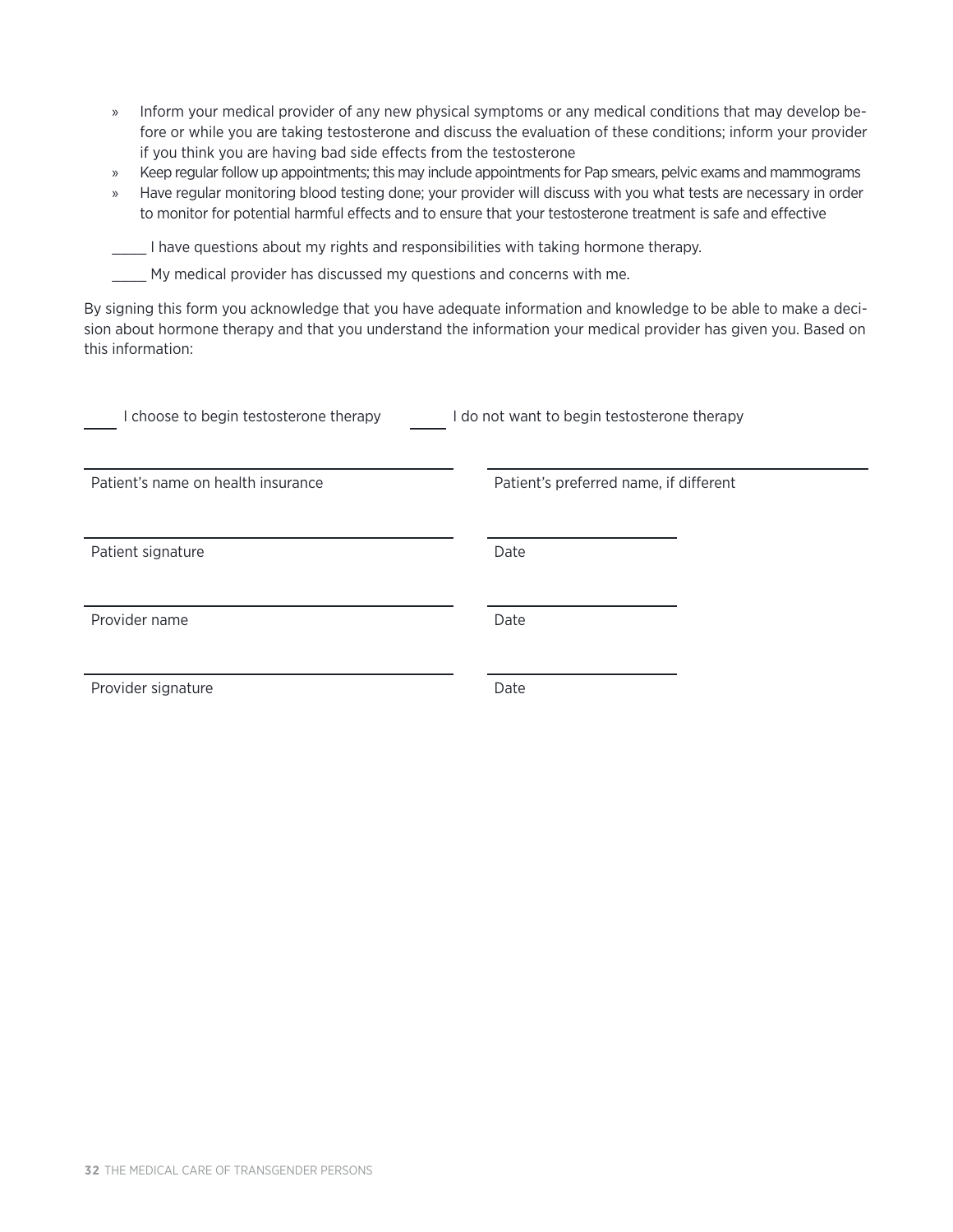## A3. **FeminizingHormones**

### ESTRADIOL

| <b>Transdermal</b> |                                                                                                                                                                                                                                                                                              |
|--------------------|----------------------------------------------------------------------------------------------------------------------------------------------------------------------------------------------------------------------------------------------------------------------------------------------|
| Medication name(s) | Topical patches, multiple brands, multiple strengths including 0.05 and 0.1 mg/24 hours;<br>topical gel also exists but is not often used because of the volume of gel that needs to<br>be applied                                                                                           |
| Usual dose         | 0.1 to 0.4 mg (1 to 4 patches) applied once or twice a week (depending on the<br>formulation)                                                                                                                                                                                                |
| Starting dose      | Start at 0.05 or 0.1 mg, increase to 0.2 mg after 4 to 12 weeks; higher doses may be used<br>in those patients who are not seeing signs of feminization after 3 to 6 months; remain<br>at a starting or lower dose in patients at high risk for cardiovascular or thromboembolic<br>disease. |

| Oral/Sublingual    |                                                                                                                                                                                                                                        |
|--------------------|----------------------------------------------------------------------------------------------------------------------------------------------------------------------------------------------------------------------------------------|
| Medication name(s) | Tablets, 0.25, 0.5, 1 and 2 mg                                                                                                                                                                                                         |
| Usual dose         | 4 mg by mouth daily, up to 6 mg daily                                                                                                                                                                                                  |
| Starting dose      | Start at 2 mg daily and increase to 4 mg after 4 to 12 weeks; consider increasing dose in<br>those patients who are not seeing signs of adequate feminization after 3 to 6 months;<br>remain at starting dose in higher-risk patients. |

| <b>Injectable</b>  |                                                                                  |
|--------------------|----------------------------------------------------------------------------------|
| Medication name(s) | Estradiol valerate (Delestrogen) 10 mg/ml, 20 mg/ml, 40 mg/ml                    |
| Usual dose         | 20 mg IM every 2 weeks, start at 5 to 10 mg weekly, max dose 40 mg every 2 weeks |

| <b>Injectable</b>  |                                                                               |
|--------------------|-------------------------------------------------------------------------------|
| Medication name(s) | Estradiol cypionate (Depo-estradiol) 5mg/ml                                   |
| Usual dose         | 5 mg IM every 2 weeks, start at 2.5 mg every 2 weeks, max 10 mg every 2 weeks |

### ANTI-ANDROGENS

| Oral/Sublingual    |                                                                                                                                                                                                                                           |
|--------------------|-------------------------------------------------------------------------------------------------------------------------------------------------------------------------------------------------------------------------------------------|
| Medication name(s) | Spironolactone (Aldactone), 25, 50, 100 mg tablets                                                                                                                                                                                        |
| Usual dose         | 200 to 300 mg daily in a single or twice daily dose                                                                                                                                                                                       |
| Starting dose      | Start at a dose of 50 mg daily and increase every 2 to 4 weeks to 200 mg daily,<br>monitoring serum potassium; patients with inadequate feminization and/or serum<br>testosterone levels above the female range may require higher doses. |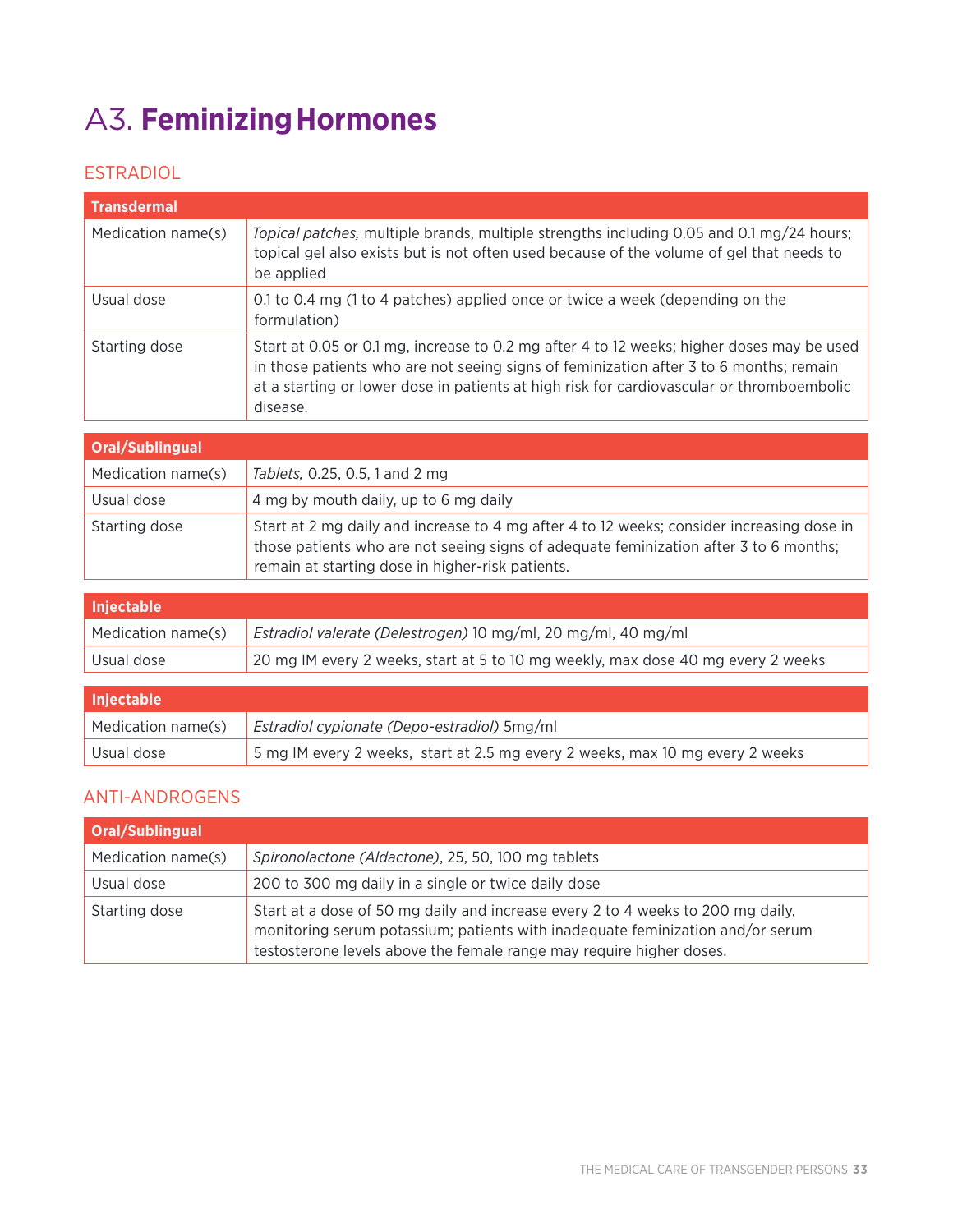## A4. **Masculinizing Hormones**

### TESTOSTERONE

| <b>Injectable</b>          |                                                                                                                                                                                              |  |
|----------------------------|----------------------------------------------------------------------------------------------------------------------------------------------------------------------------------------------|--|
| Medication name(s)         | Testosterone cypionate (suspended in cottonseed oil) or enanthate (suspended in<br>sesame seed oil) injected intramuscularly                                                                 |  |
| Usual dose                 | 100 mg IM weekly or 200 mg IM every 2 weeks                                                                                                                                                  |  |
| Starting dose              | May start at 40-80 mg weekly and increase by 20 to 40 mg 2 to 4 weeks, maximum 400<br>mg every 2 weeks                                                                                       |  |
| <b>Additional comments</b> | Weekly dosing is recommended at initiation of hormone therapy, as this will result in<br>lower peak and higher trough levels.                                                                |  |
| <b>Topical</b>             |                                                                                                                                                                                              |  |
| Medication name(s)         | Androgel, 2.5 gm packet (25 mg testosterone), 5 gm packets (50 mg), 1% Pump<br>delivering 12.5 mg per pump (actuation), 1.62% Pump delivering 20.25 gm per pump<br>Testim 5 gm (50 mg) tubes |  |
|                            | Axiron 2% delivering 30 gms per dose                                                                                                                                                         |  |
| Usual dose                 | 50 mg of testosterone applied daily, to upper arms or thighs                                                                                                                                 |  |
| Starting dose              | May start at 12.5 mg daily and increase by 12.5 to 25 mg every 2 to 4 weeks, maximum<br>100 mg daily (81 mg of the 1.62% formulation)                                                        |  |
| <b>Additional comments</b> | Compounding pharmacies may also make their own testosterone creams that are<br>generally much less expensive to the patient than the brand-name formulations.                                |  |
| <b>Topical</b>             |                                                                                                                                                                                              |  |
| Medication name(s)         | Androderm patch, 2 mg or 4 mg                                                                                                                                                                |  |
| Usual dose                 | 4 mg patch applied daily to upper arm, thigh, abdomen or back, change every 24 hours                                                                                                         |  |
| Starting dose              | May start at 2 mg, increase after 2 to 4 weeks, maximum 6 mg daily                                                                                                                           |  |
| <b>Implantable Pellets</b> |                                                                                                                                                                                              |  |
| Medication name(s)         | Testopel, 75 mg (2 pellets generally equivalent to 25 mg of weekly IM testosterone)                                                                                                          |  |

Usual dose  $\begin{array}{|l|l|} \hline 6 \hline \end{array}$  6 to 10 pellets implanted every 3 to 6 months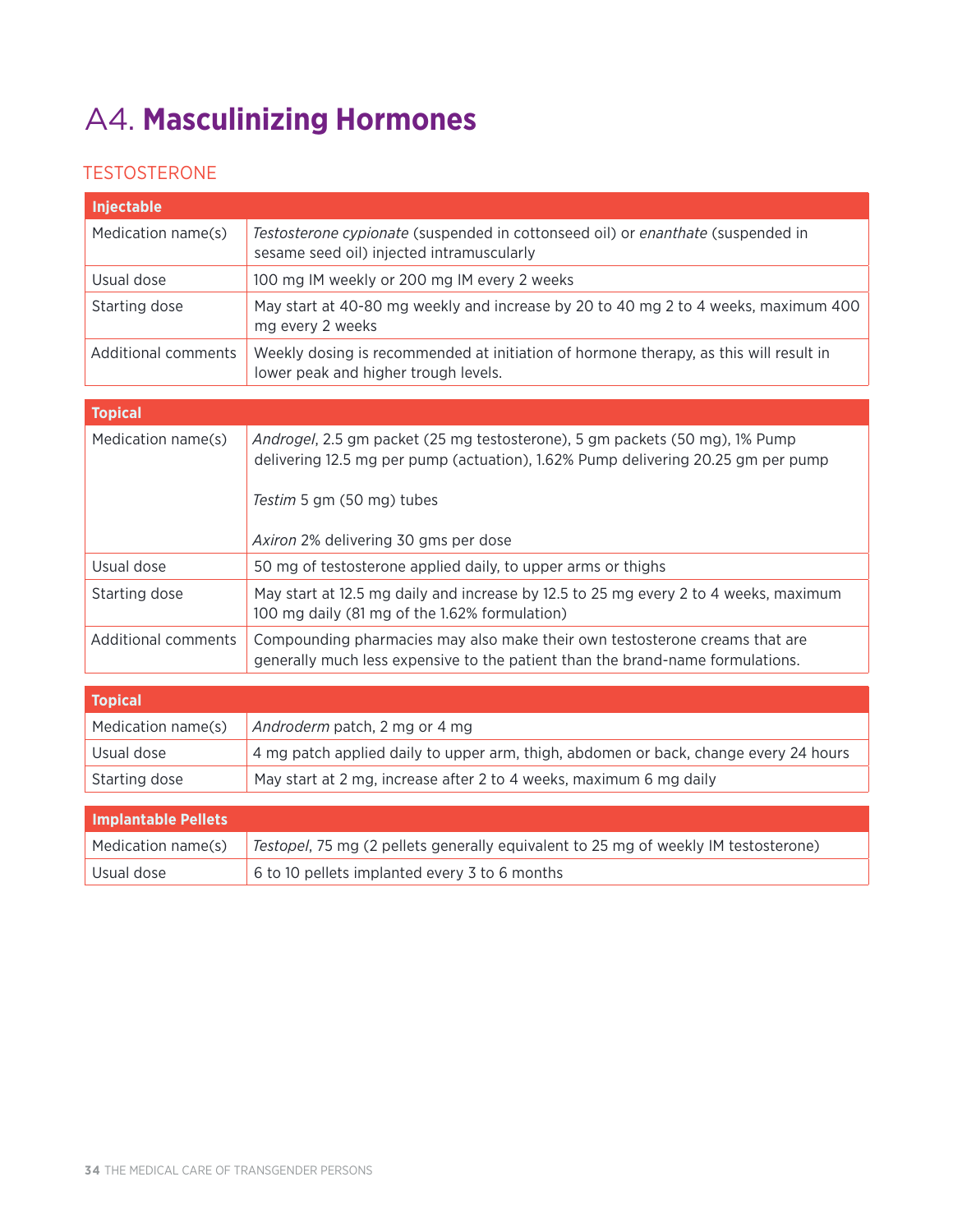## A5-6. **Onset and Timing Effects of Hormone Therapy**

| <b>Masculinizing Effects of Testosterone</b> |                |                 |  |  |
|----------------------------------------------|----------------|-----------------|--|--|
| Effect                                       | Onset (months) | Maximum (years) |  |  |
| Skin oiliness/acne                           | $1 - 6$        | $1 - 2$         |  |  |
| Fat redistribution                           | $1 - 6$        | $2 - 5$         |  |  |
| <b>Cessation of Menses</b>                   | $2 - 6$        |                 |  |  |
| <b>Clitoral Enlargement</b>                  | $3-6$          | $1 - 2$         |  |  |
| Vaginal atrophy                              | $3 - 6$        | $1 - 2$         |  |  |
| <b>Emotional changes</b>                     |                |                 |  |  |
| Increased sex drives                         |                |                 |  |  |
| Deepening of voice                           | $3-12$         | $1 - 2$         |  |  |
| Facial/Body Hair Growth                      | $6 - 12$       | $4 - 5$         |  |  |
| <b>Scalp Hair Loss</b>                       | $6 - 12$       |                 |  |  |
| Increased Muscle Mass & Strength             | $6 - 12$       | $2 - 5$         |  |  |
| Coarser Skin/Increased Sweating              |                |                 |  |  |
| Weight Gain/Fluid Retention                  |                |                 |  |  |
| Mild Breast Atrophy                          |                |                 |  |  |
| Weakening of Tendons                         |                |                 |  |  |

\* Masculinizing effects are shown in their general order of appearance.

\*\* Permanent effects are indicated in red.

| <b>Feminizing Effects of Estrogens &amp; Anti-androgens</b> |                |                 |  |  |
|-------------------------------------------------------------|----------------|-----------------|--|--|
| Effect                                                      | Onset (months) | Maximum (years) |  |  |
| Decreased Libido                                            | $1 - 3$        | $3 - 6$         |  |  |
| <b>Decreased Spontaneous Erections</b>                      |                |                 |  |  |
| <b>Breast Growth</b>                                        | $3-6$          | 24-36           |  |  |
| Decreased Testicular Volume                                 | $3-6$          | 24-36           |  |  |
| <b>Decreased Sperm Production</b>                           | Unknown        | Unknown         |  |  |
| Redistribution of Body Fat                                  | $3-6$          | 24-36           |  |  |
| Decrease in Muscle Mass                                     | $3 - 6$        | $12 - 24$       |  |  |
| Softening of Skin                                           | $3-6$          | Unknown         |  |  |
| Decreased Terminal Hair                                     | $6-12$         | > 36            |  |  |

NOTE: Possible slowing or cessation of scalp hair loss, but no regrowth. No change in voice.

\* Feminizing effects are shown in their general order of appearance.

\*\* Permanent effects are indicated in red.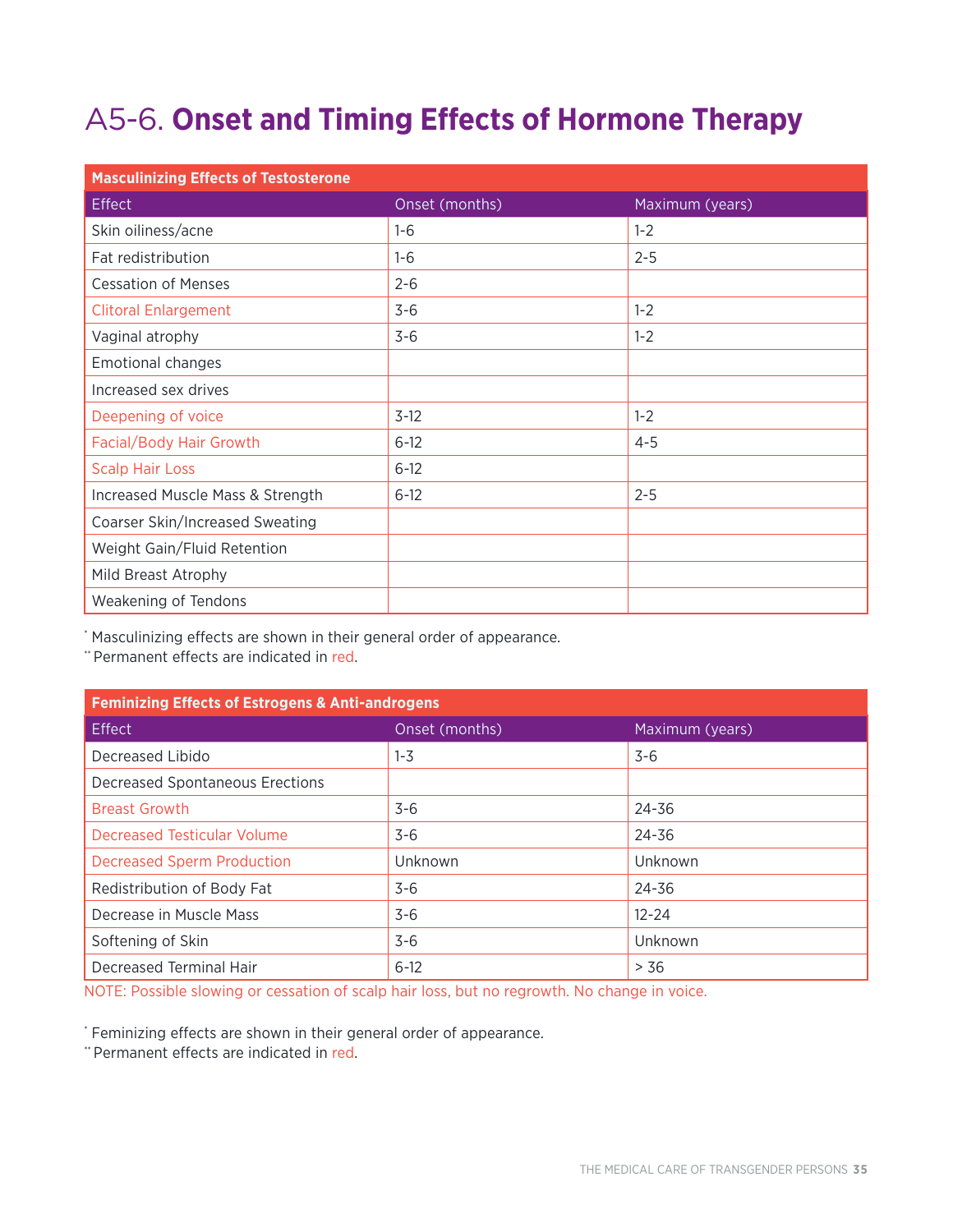## A7-8. **Potential Side Effects and Complications of Hormone Therapy**

| <b>Risks of Testosterone Therapy</b>                    |  |
|---------------------------------------------------------|--|
| Lower HDL                                               |  |
| Elevated triglycerides                                  |  |
| Increased homocyseine level                             |  |
| Hepatotoxicity                                          |  |
| Polycythemia                                            |  |
| Chronic Pelvic Pain                                     |  |
| Unknown effects on breast, endometrial, ovarian tissues |  |
| Increased risk of sleep apnea                           |  |
| (Insulin resistance)                                    |  |
| Infertility                                             |  |

| <b>Risks of Estrogen Therapy</b>               |  |
|------------------------------------------------|--|
| Venous thrombosis/thromboembolism              |  |
| Weight gain                                    |  |
| Decreased libido                               |  |
| Increased triglycerides                        |  |
| Elevated blood pressure                        |  |
| Decreased glucose tolerance / risk of diabetes |  |
| Gallbladder disease                            |  |
| Breast cancer?                                 |  |
| Infertility                                    |  |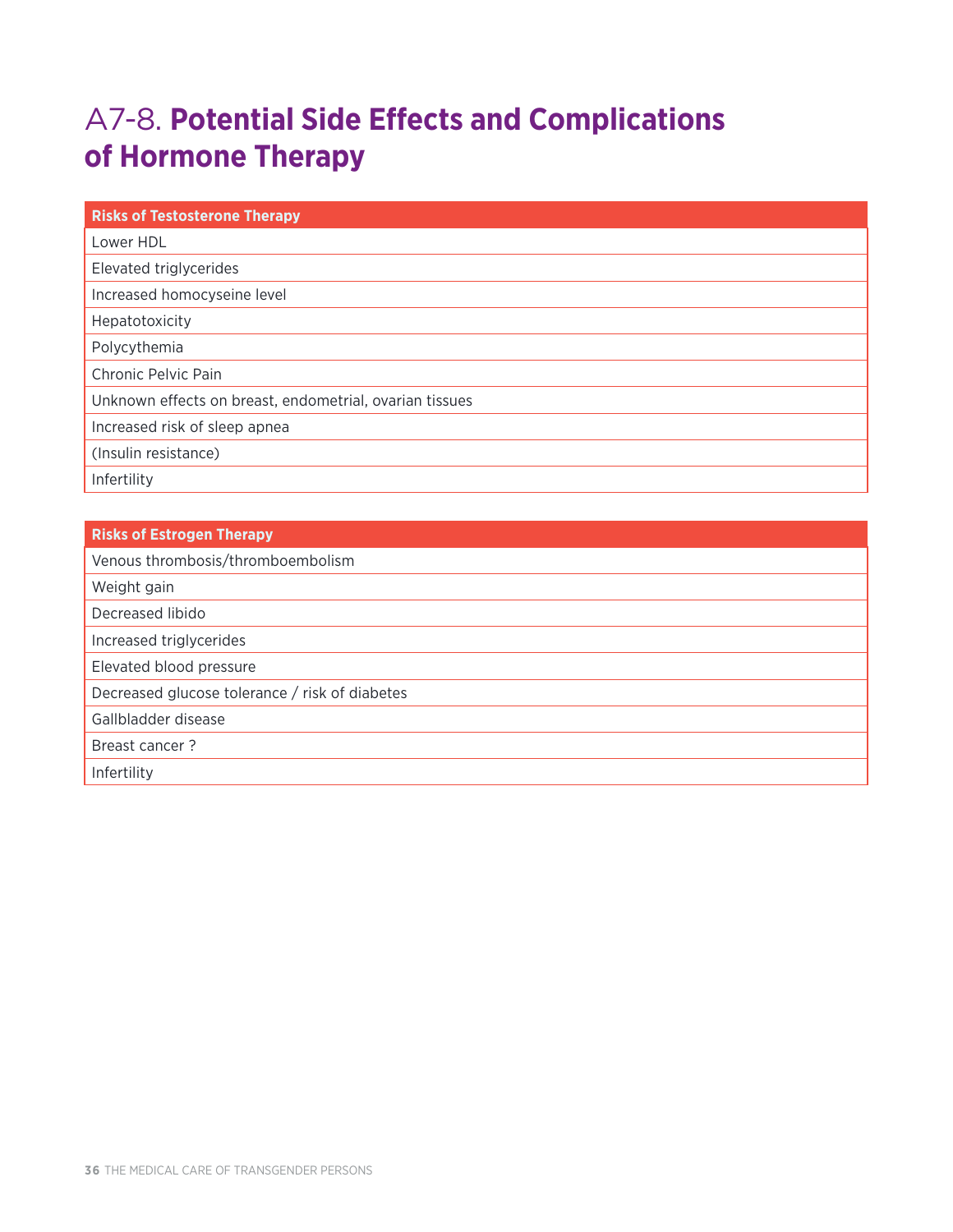## A9. **World Professional Association for Transgender Health Criteria for Surgical Referrals**

### Criteria for Breast/Chest Surgery (One Referral)

Criteria for mastectomy and creation of a male chest in FtM patients:

- 1. Persistent, well-documented gender dysphoria;
- 2. Capacity to make a fully informed decision and to consent for treatment;
- 3. Age of majority in a given country (if younger, follow the SOC for children and adolescents);
- 4. If significant medical or mental health concerns are present, they must be reasonably well controlled.

Hormone therapy is not a prerequisite.

### Criteria for Breast Augmentation (implants/lipofilling) in MtF patients

- 1. Persistent, well-documented gender dysphoria;
- 2. Capacity to make a fully informed decision and to consent for treatment;
- 3. Age of majority in a given country (if younger, follow the SOC for children and adolescents);
- 4. If significant medical or mental health concerns are present, they must be reasonably well controlled.

Although not an explicit criterion, it is recommended that MtF undergo feminizing hormone therapy (minimum 12 months) prior to breast augmentation surgery. The purpose is to maximize breast growth in order to obtain better surgical (aesthetic) results.

### Criteria for Genital Surgery (Two Referrals)

The criteria for genital surgery are specific to the type of surgery being requested.

### **Criteria for hysterectomy and salpingo-oophorectomy in FtM patients and for orchiectomy in MtF patients:**

- 1. Persistent, well-documented gender dysphoria;
- 2. Capacity to make a fully informed decision and to give consent for treatment;
- 3. Age of majority in a given country;
- 4. If significant medical or mental health concerns are present, they must be well controlled.
- 5. 12 continuous months of hormone therapy as appropriate to the patient's gender goals (unless hormones are not clinically indicated for the individual).

The aim of hormone therapy prior to gonadectomy is primarily to introduce a period of reversible estrogen or testosterone suppression, before the patient undergoes irreversible surgical intervention.

### **Criteria for metoidioplasty or phalloplasty in FtM patients and for vaginoplasty in MtF patients:**

- 1. Persistent, well-documented gender dysphoria;
- 2. Capacity to make a fully informed decision and to consent for treatment;
- 3. Age of majority in a given country;
- 4. If significant medical or mental health concerns are present, they must be well controlled;
- 5. 12 continuous months of hormone therapy as appropriate to the patient's gender goals (unless hormones are

K. (2011). Standards of care for the health of transsexual, transgender, and gender-nonconforming people, version 7. International Journal of Transgenderism, 13, 165–232 doi: 10.1080/15532739.2011.700873

<sup>1</sup> This appendix material is taken directly from Coleman, E., Bockting, W., Boltzer, M., Cohen-Kettenis, P., DeCuypre. G., Feldman, J., … Zucker,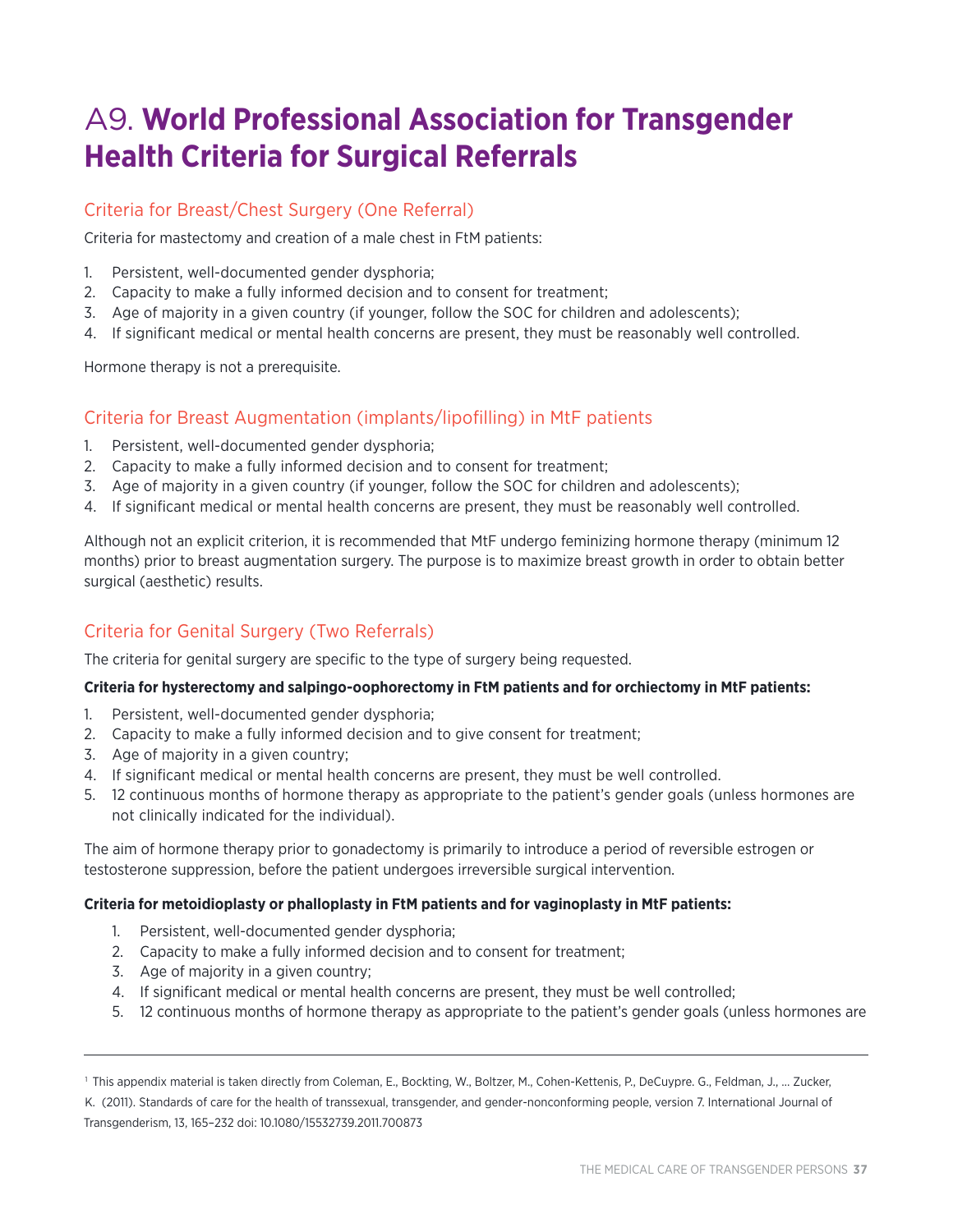not clinically indicated for the individual).

6. 12 continuous months of living in a gender role that is congruent with the patient's identity.

Although not an explicit criterion, it is recommended that these patients also have regular visits with a mental health or medical professional (pp. 201-202).

### Letters of Referral for Surgery

Surgical treatments for gender dysphoria can be initiated by a referral (one or two, depending on the type of surgery) from a qualified mental health professional. The mental health professional provides documentation—in the chart and/or referral letter—of the patient's personal and treatment history, progress, and eligibility. Mental health professionals who recommend surgery share the ethical and legal responsibility for that decision with the surgeon.

- 1. One referral from a qualified mental health professional is needed for breast/chest surgery (e.g., mastectomy, chest reconstruction, or augmentation mammoplasty).
- 2. Two referrals—from qualified mental health professionals who have independently assessed the patient—are needed for genital surgery (i.e., hysterectomy/salpingo-oophorectomy, orchiectomy, genital reconstructive surgeries). If the first referral is from the patient's psychotherapist, the second referral should be from a person who has only had an evaluative role with the patient. Two separate letters, or one letter signed by both (e.g., if practicing within the same clinic) may be sent. Each referral letter, however, is expected to cover the same topics in the areas outlined below.
- 3. No letter is required for hysterectomy/salpingo-oophorectomy or orchiectomy to be performed for reasons unrelated to gender dysphoria or due to other diagnoses.

### **The recommended content of the referral letters for surgery is as follows:**

- 1. The client's general identifying characteristics;
- 2. Results of the client's psychosocial assessment, including any diagnoses;
- 3. The duration of the mental health professional's relationship with the client, including the type of evaluation and therapy or counseling to date;
- 4. An explanation that the criteria for surgery have been met, and a brief description of the clinical rationale for supporting the patient's request for surgery;
- 5. A statement that informed consent has been obtained from the patient;
- 6. A statement that the mental health professional is available for coordination of care and welcomes a phone call to establish this.

For providers working within a multidisciplinary specialty team, a letter may not be necessary, rather, the assessment and recommendation can be documented in the patient's chart (pp. 182-183).